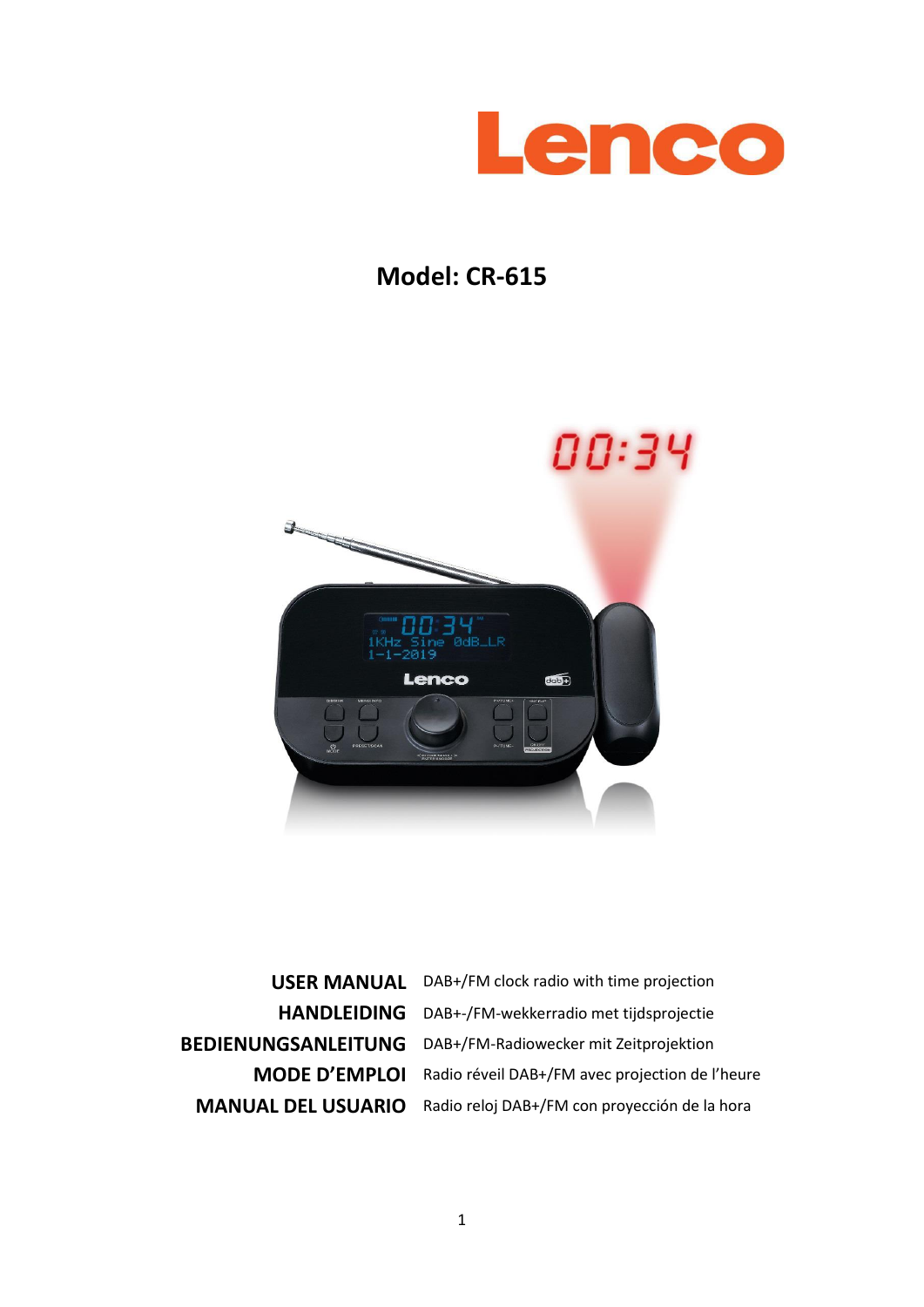# Index:

Version: 2.0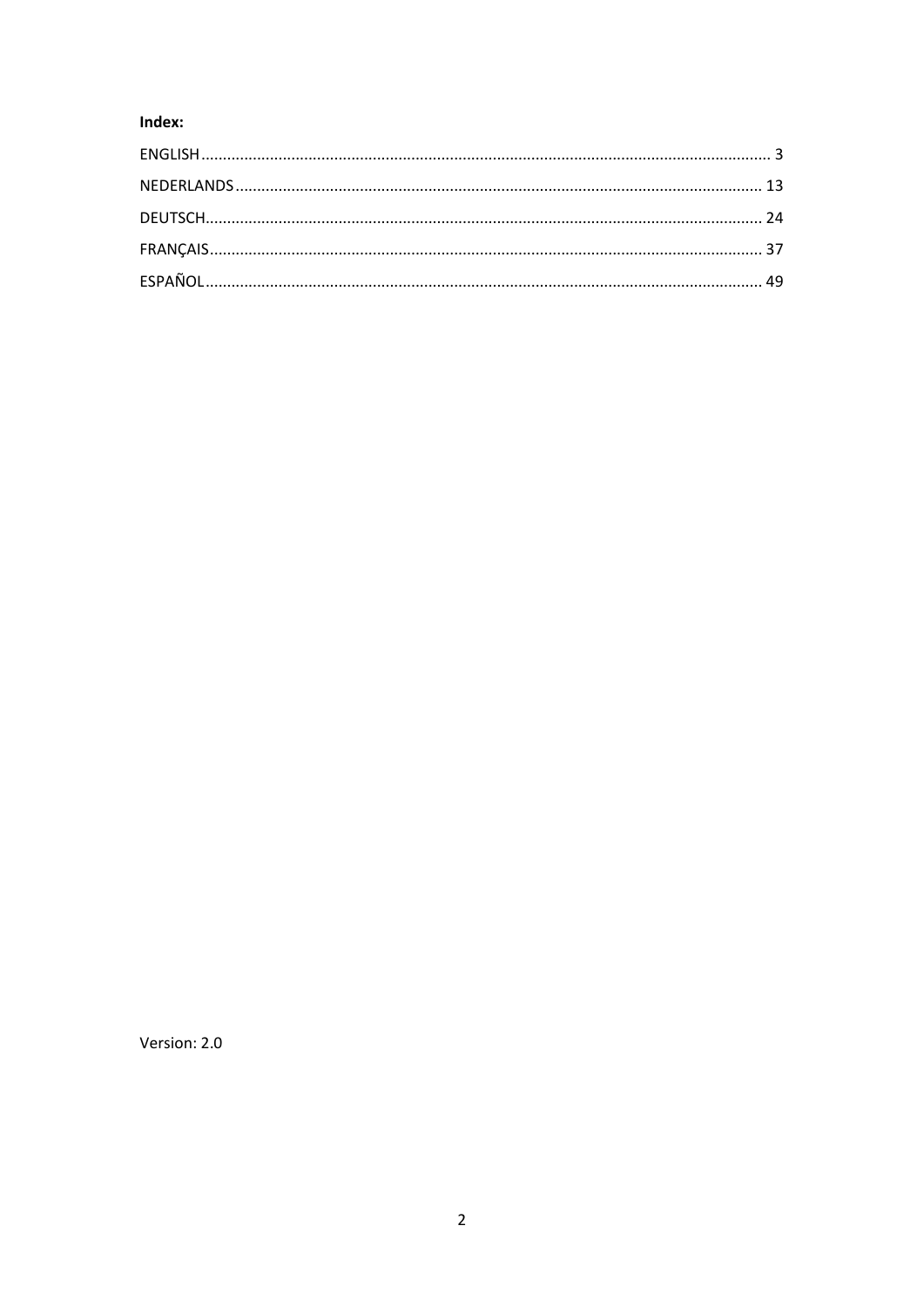#### <span id="page-2-0"></span>**CAUTION:**

Usage of controls or adjustments or performance of procedures other than those specified herein may result in hazardous radiation exposure.

#### **PRECAUTIONS BEFORE USE**

#### **KEEP THESE INSTRUCTIONS IN MIND:**

- 1. Do not cover or block any ventilation openings. When placing the device on a shelf, leave 5 cm (2") free space around the whole device.
- 2. Install in accordance with the supplied user manual.
- 3. Keep the device away from heat sources such as radiators, heaters, stoves, candles and other heat-generating products or naked flame. The apparatus can only be used in moderate climates. Extremely cold or warm environments should be avoided. Working temperature between 0° and 35°C.
- 4. Avoid using the device near strong magnetic fields.<br>5. Electrostatic discharge can disturb normal usage of
- Electrostatic discharge can disturb normal usage of this device. If so, simply reset and restart the device following the instruction manual. During file transmission, please handle with care and operate in a static-free environment.
- 6. Warning! Never insert an object into the product through the vents or openings. High voltage flows through the product and inserting an object can cause electric shock and/or short circuit internal parts. For the same reason, do not spill water or liquid on the product.
- 7. Do not use in wet or moist areas such as bathrooms, steamy kitchens or near swimming pools.
- 8. The apparatus shall not be exposed to dripping or splashing and make sure that no objects filled with liquids, such as vases, are placed on or near the apparatus.
- 9. Do not use this device when condensation may occur. When the unit is used in a warm wet room with damp, water droplets or condensation may occur inside the unit and the unit could maybe not work properly; let the unit stand in power OFF for 1 or 2 hours before turning on the power: the unit should be dry before getting any power.
- 10. Although this device is manufactured with the utmost care and checked several times before leaving the factory, it is still possible that problems may occur, as with all electrical appliances. If you notice smoke, an excessive build-up of heat or any other unexpected phenomena, you should disconnect the plug from the main power socket immediately.
- 11. This device must operate on a power source as specified on the specification label. If you are not sure of the type of power supply used in your home, consult your dealer or local power company.
- 12. Keep away from rodents. Rodents enjoy biting on power cords.
- 13. To clean the device, use a soft dry cloth. Do not use solvents or petrol based fluids. To remove severe stains, you may use a damp cloth with dilute detergent.
- 14. The supplier is not responsible for damage or lost data caused by malfunction, misuse, modification of the device or battery replacement.
- 15. Do not interrupt the connection when the device is formatting or transferring files. Otherwise, data may be corrupted or lost.
- 16. If the unit has USB playback function, the usb memory stick should be plugged into the unit directly. Don't use an usb extension cable because it can cause interference resulting in failing of data.
- 17. The rating label has been marked on the bottom or back panel of the apparatus.
- 18. This device is not intended for use by people (including children) with physical, sensory or mental disabilities, or a lack of experience and knowledge, unless they're under supervision or have received instructions about the correct use of the device by the person who is responsible for their safety.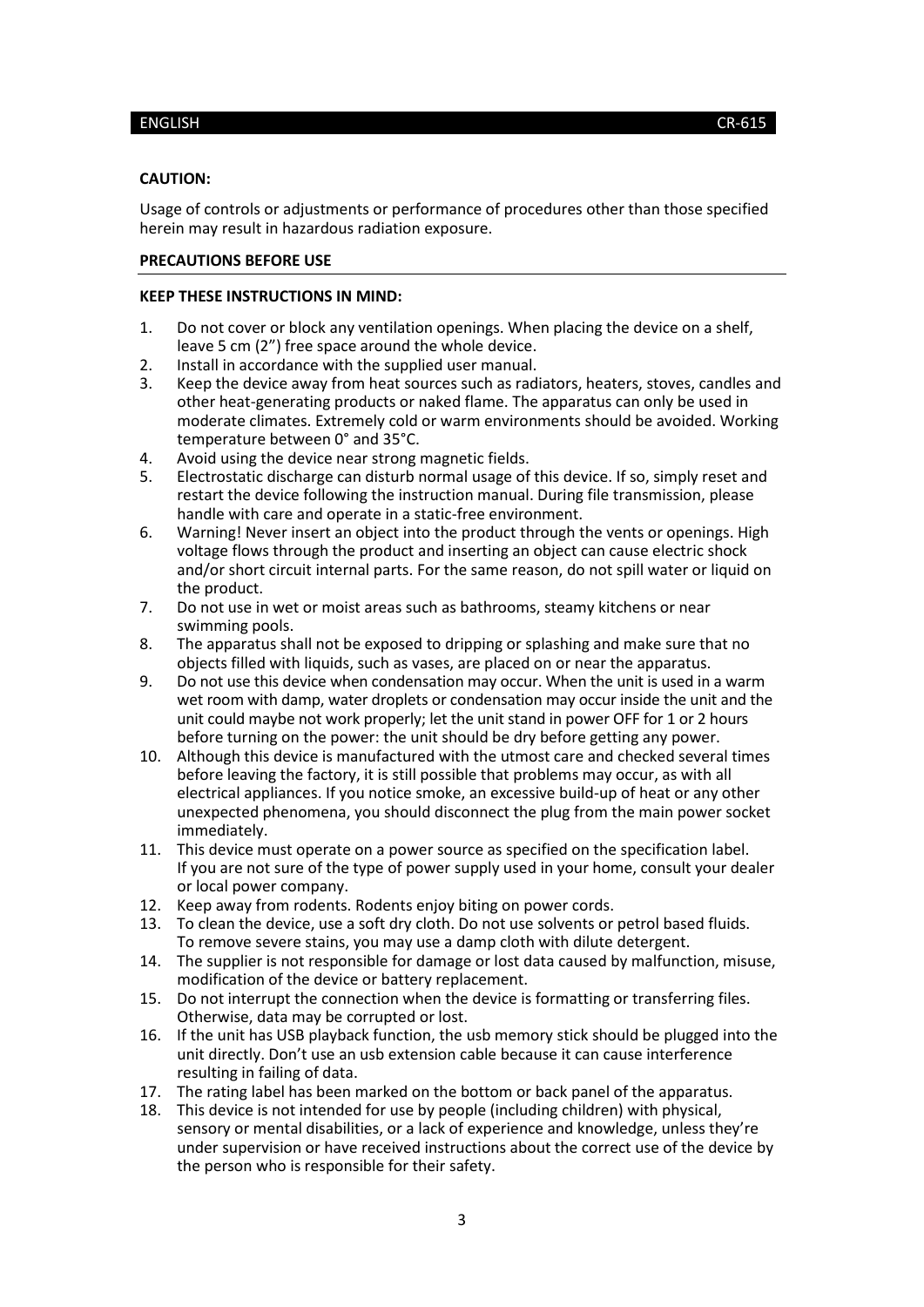- 19. This product is intended for non professional use only and not for commercial or industrial use.
- 20. Make sure the unit is adjusted to a stable position. Damage caused by using this product in an unstable position vibrations or shocks or by failure to follow any other warning or precaution contained within this user manual will not be covered by warranty.
- 21. Never remove the casing of this apparatus.
- 22. Never place this apparatus on other electrical equipment.
- 23. Do not allow children access to plastic bags.
- 24. Only use attachments/accessories specified by the manufacturer.
- 25. Refer all servicing to qualified service personnel. Servicing is required when the apparatus has been damaged in any way, such as the power supply cord or the plug, when liquid has been spilled or objects have fallen into the apparatus, when the apparatus has been exposed to rain or moisture, does not operate normally, or has been dropped.
- 26. Prolonged exposure to loud sounds from personal music players may lead to temporary or permanent hearing loss.
- 27. If the product is delivered with power cable or AC power adaptor:
	- If any trouble occur, disconnect the AC power card and refer servicing to qualified personnel.
	- To completely disconnect the power input, the mains plug of the apparatus shall be disconnected from the mains, as the disconnect device is the mains plug of apparatus.
	- Don't step on or pinch the power adaptor. Be very careful, particularly near the plugs and the cable's exit point. Do not place heavy items on the power adaptor, which may damage it. Keep the entire device out of children's reach! When playing with the power cable, they can seriously injure themselves.
	- Unplug this device during lightning storms or when unused for a long period.
	- The socket outlet must be installed near the equipment and must be easily accessible.
	- Do not overload ac outlets or extension cords. Overloading can cause fire or electric shock.
	- Devices with class 1 construction should be connected to a main socket outlet with a protective earthed connection.
	- Devices with class 2 construction do not require a earthed connection.
	- Always hold the plug when pulling it out of the main supply socket. Do not pull the power cord. This can cause a short circuit.
	- Do not use a damaged power cord or plug or a loose outlet. Doing so may result in fire or electric shock.
- 28. If the product contains or is delivered with a remote control containing coin/cell batteries: Warning:
	- "Do not ingest battery, Chemical Burn Hazard" or equivalent working.
	- [The remote control supplied with] This product contains a coin/button cell battery is swallowed, it can cause severe internal burns in just 2 hours and can lead to death.
	- Keep new and used batteries away from children.
	- If the battery compartment does not close securely, stop using the product and keep it away from children.
	- If you think batteries might have been swallowed or placed inside any part of the body, seek immediate medical attention.
- 29. Caution about the use of Batteries:
	- Danger of explosion if battery is incorrectly replaced. Replace only with the same or equivalent type.
	- Battery cannot be subjected to high or low extreme temperatures, low air pressure at high altitude during use, storage or transportation.
	- Replacement of a battery with an incorrect type that can result in an explosion or the leakage of flammable liquid or gas.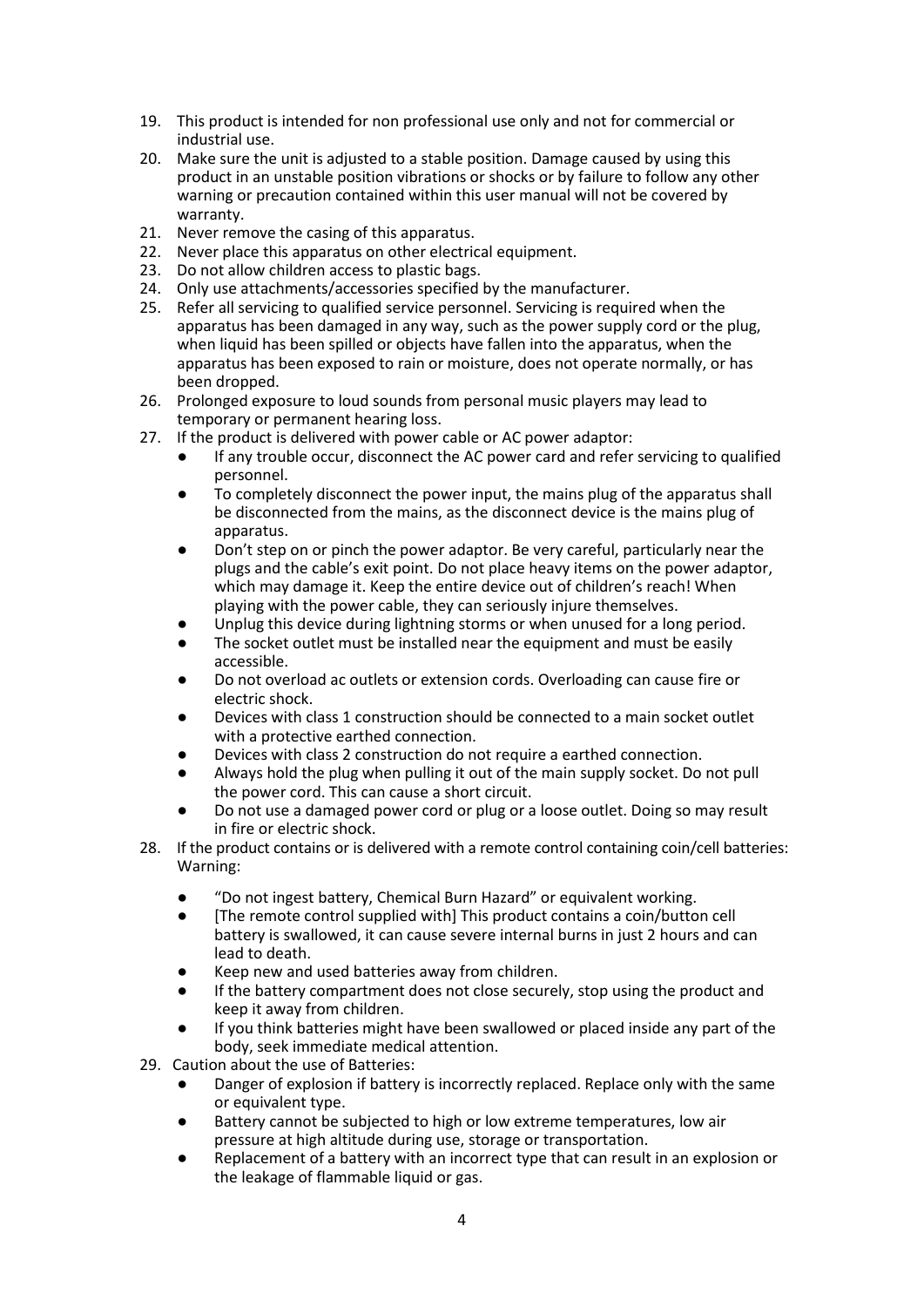- Disposal of a battery into fire or a hot oven, or mechanically crushing or cutting of a battery, that can result in an explosion.
- Leaving a battery in an extremely high temperature surrounding environment that can result in an explosion or that leakage of flammable liquid or gas.
- A battery subjected to extremely low air pressure that may result in an explosion or the leakage of flammable liquid or gas.
- Attention should be drawn to the environmental aspects of battery disposal.

## **Accessories:**

User manual



Power supply

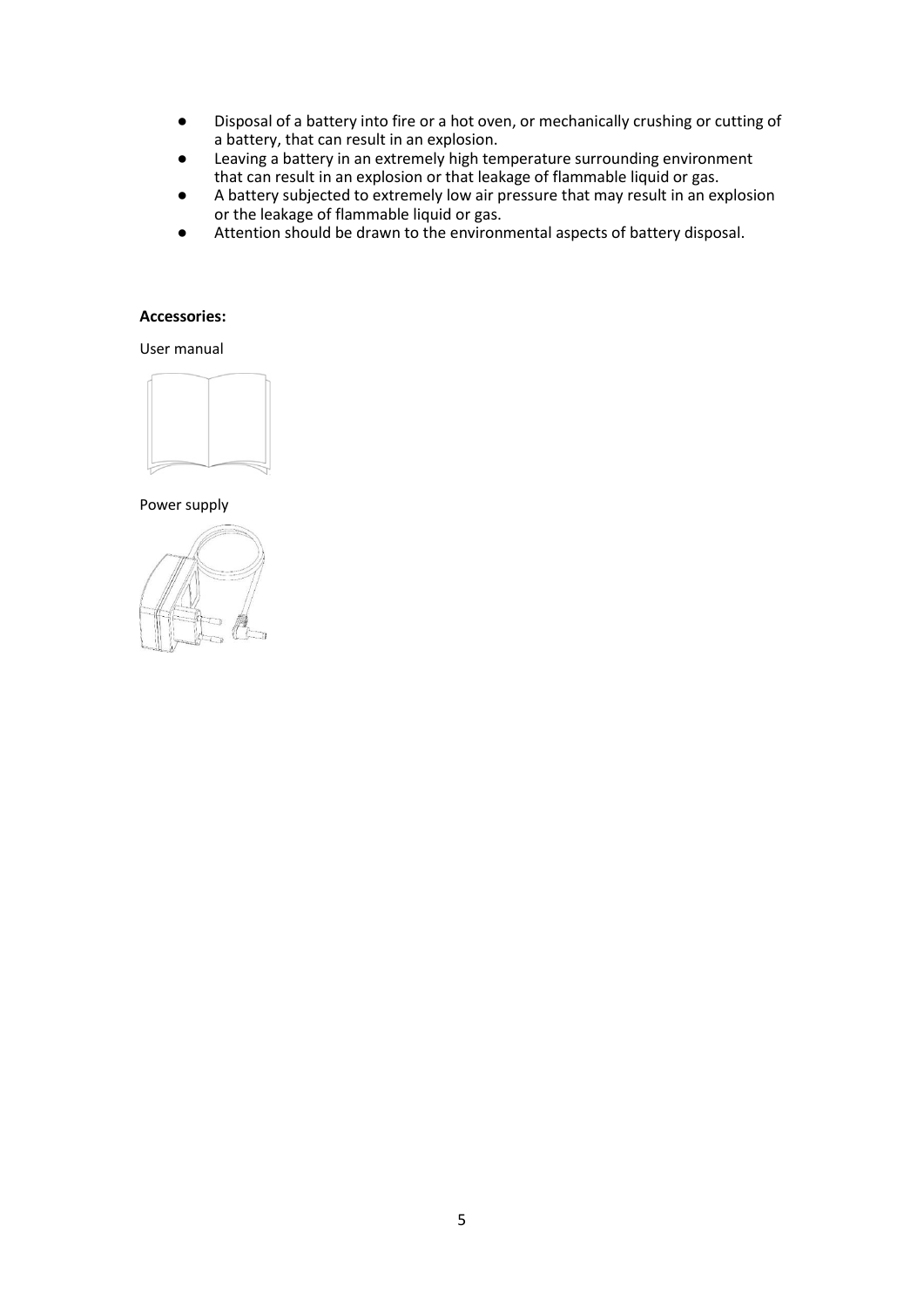

# **Command**

- 1. Display
- 2. "DIMMER" button
- 3.  $\sqrt{\frac{1}{2}}$ MODE" button
- 4. "PRESET SCAN" button
- 5. "MENU/INFO" button
- 6. "VOLUME/SCROLL/ENTER/SNOOZE" dial
- 7. "P+/TUNE+" button
- 8. "P-/TUNE-" button
- 9. "Projection ON/OFF" button
- 10. "180° FLIP" button
	- 11. Projector
	- 12. Antenna (Extend and reposition for better reception)
	- 13. DC-IN jack (not shown)
	- 14. Headphone jack (not shown)

# **Getting Started**

Insert the plug of the supplied power adapter into the power supply socket (13) and connect the power supply to a 110-230V  $\sim$  50/60Hz power socket.

## **OPERATION**

### **Power On/Standby:**

- 1. Press " $\bigcup$ /MODE" button to power on the unit.
- 2. Press and hold for 2 seconds " $\psi$ /MODE" button to put the unit in Stand-by mode (the display shows time and date).

### **Volume adjustment**

Turn the "VOLUME/SCROLL/ENTER/SNOOZE" dial (6) to increase or decrease the volume.

### **Time Setting**

The time will be set automatically by turning on the device in DAB mode, if you want to set it manually: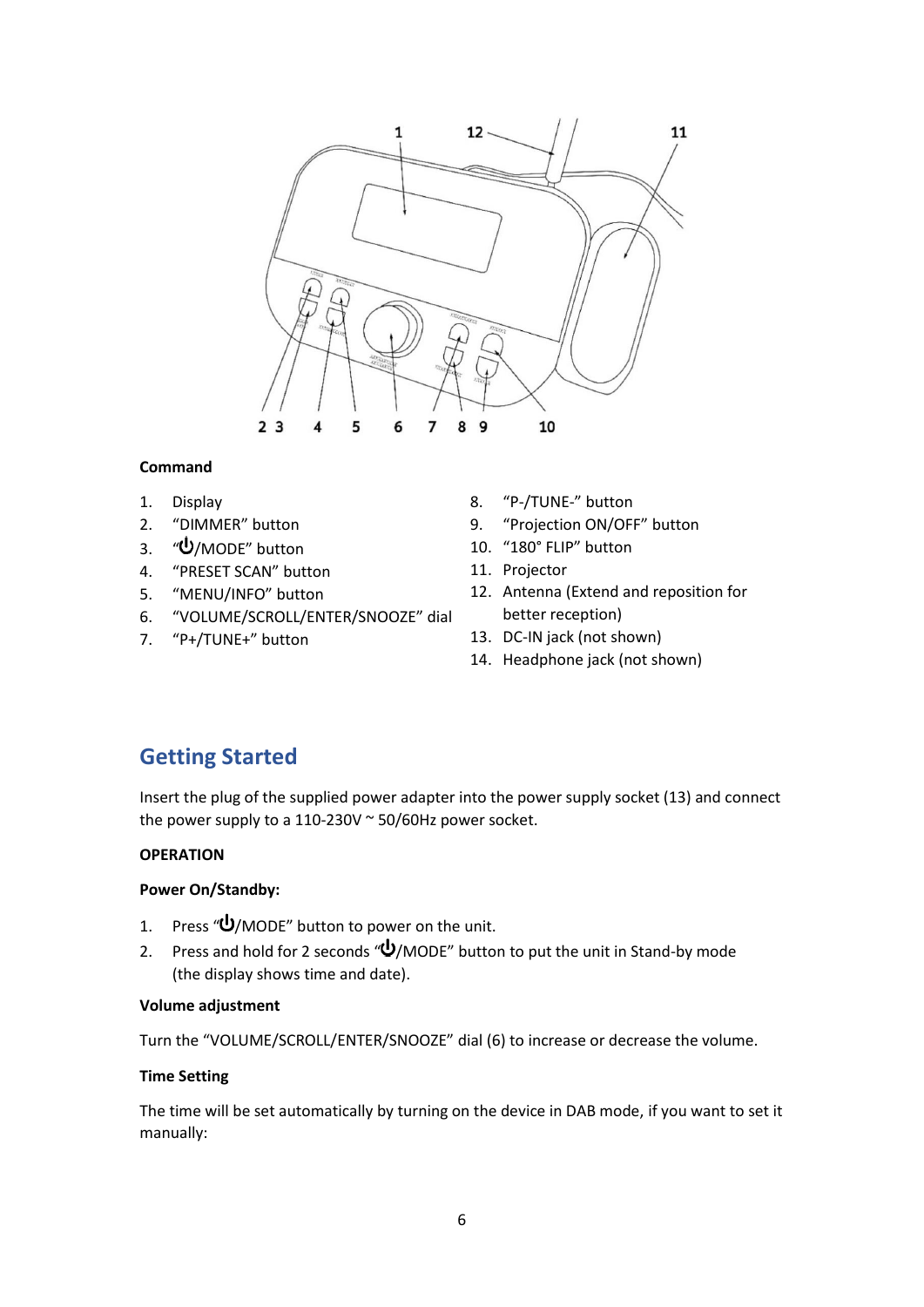- 1. Press " $\bigcup$ /MODE" button to switch on the radio.
- 2. Hold down the "MENU/INFO" button (5) for 2 seconds.
- 3. Turn the "VOLUME/SCROLL/ENTER/SNOOZE" dial (6) and select "System", press the "VOLUME/SCROLL/ENTER/SNOOZE" dial (6) to select it.
- 4. Turn the "VOLUME/SCROLL/ENTER/SNOOZE" dial (6) and select "Time", press the "VOLUME/SCROLL/ENTER/SNOOZE" dial (6) to select it.
- 5. Turn the "VOLUME/SCROLL/ENTER/SNOOZE" dial (6) and select "Set Time/Date", press the VOLUME/SCROLL knob (6) to select it.
- 6. Turn the "VOLUME/SCROLL/ENTER/SNOOZE" dial (6) to adjust the hour and press the "VOLUME/SCROLL/ENTER/SNOOZE" dial (6) to confirm it and go to setting the minutes.
- 7. Also adjust the date using the "VOLUME/SCROLL/ENTER/SNOOZE" dial (6).

# **Setting Alarm**

To set alarm 1 or 2, follow the next steps:

- 1. In clock mode (Stand-by), press and hold for 2 seconds "MENU/INFO" button (5), select "System" and press the "VOLUME/SCROLL/ENTER/SNOOZE" dial (6) to confirm.
- 2. Turn the "VOLUME/SCROLL/ENTER/SNOOZE" dial (6) and select the "Alarm" item, press it to select it.
- 3. Turn the "VOLUME/SCROLL/ENTER/SNOOZE" dial (6) and select "Alarm 1" or "Alarm 2", press it to confirm.
- 4. Turn the "VOLUME/SCROLL/ENTER/SNOOZE" dial (6) to adjust the hour and press it to confirm it and move on to the minute setting.
- 5. Turn the "VOLUME/SCROLL/ENTER/SNOOZE" dial (6) to adjust the duration and press to confirm.
- 6. Turn the "VOLUME/SCROLL/ENTER/SNOOZE" dial (6) to select the ringtone type (FM, DAB or BUZZER) and press it to confirm it.
- 7. Turn the "VOLUME/SCROLL/ENTER/SNOOZE" dial (6) to select the frequency (once, daily, weekly, weekend only) and press it to confirm.
- 8. Turn the "VOLUME/SCROLL/ENTER/SNOOZE" dial (6) to adjust the start date and press to confirm it.
- 9. Turn the "VOLUME/SCROLL/ENTER/SNOOZE" dial (6) to adjust the volume and press it to confirm.
- 10. Rotate the "VOLUME/SCROLL/ENTER/SNOOZE" dial (6) to activate or deactivate the alarm and press it to confirm.

Once the alarm is activated, the bell symbol will appear on the display with the number 1 for the first alarm and number 2 for the second alarm.

# **Turn off the alarm**

To stop the alarm completely (ringtone or radio) press  $\mathbf{w}'$ /MODE" button (1).

To temporarily stop the alarm sound, press the "VOLUME/SCROLL/ENTER/SNOOZE" dial (6), the interruption lasts 9 minutes, after which the alarm goes back on.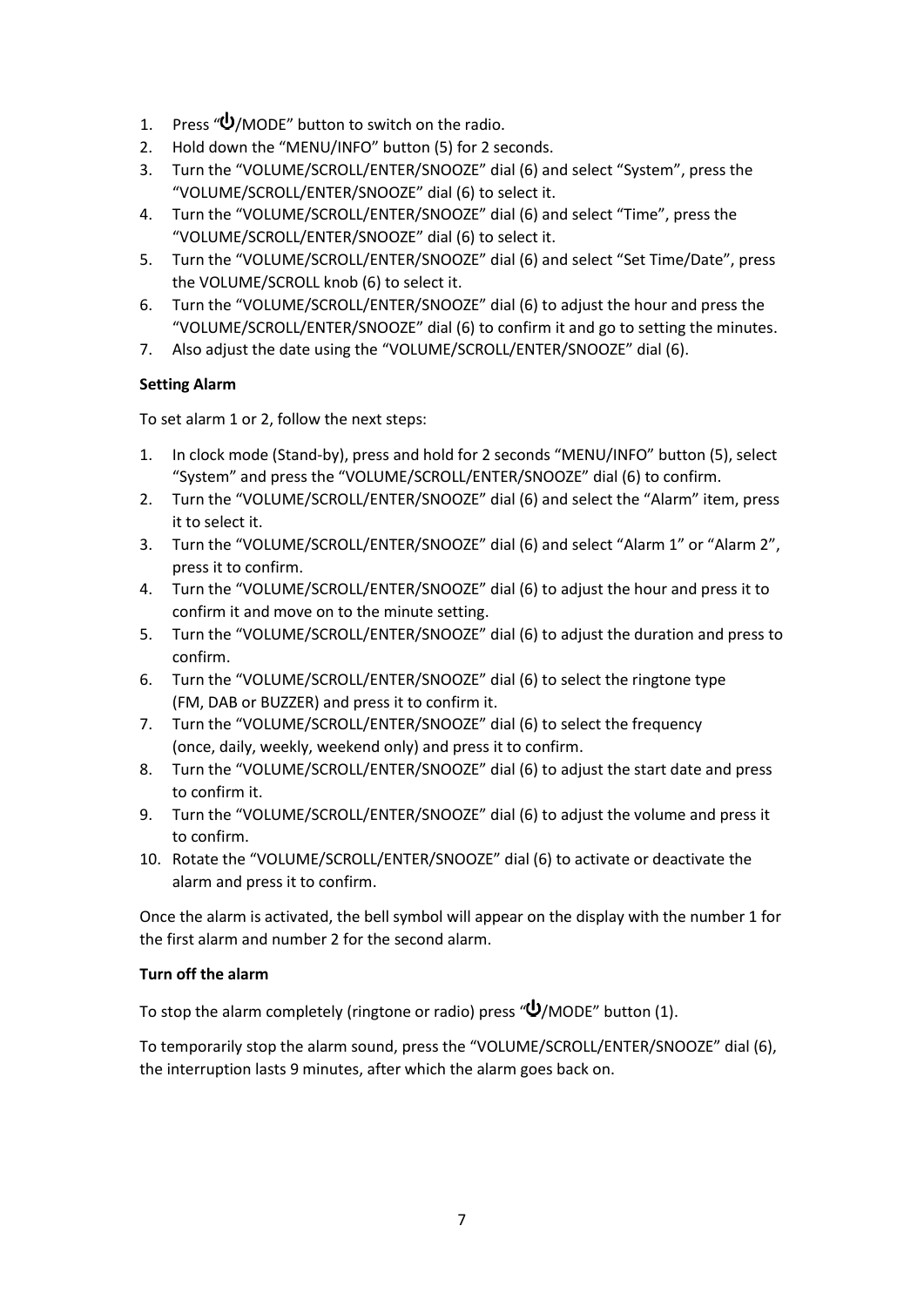# DAB/DAB+ Radio

# Automatic Station Memory

- 1. Adjust the antenna extension and the angle to get the best reception.
- 2. Press and hold the PRESET SCAN button (4) for a few seconds to start the automatic scan of the DAB stations. During the scan, the display will show the progress bar and the number of stored stations.
- 3. Hold down the "P+/TUNE+" button (7) or "P-/TUNE-" button (8) for a few seconds, turn the "VOLUME/SCROLL/ENTER/SNOOZE" dial (6) to select the desired station; press the "VOLUME/SCROLL/ENTER/SNOOZE" dial (6) to confirm and start listening to the station.

Note:

- It may be necessary to wait a few seconds for the unit to tune to the new channel.
- ‐ In DAB mode the date and time of the device are synchronized with those of the station being listened to.

# **Manual Scan**

- 1. Hold down the "MENU/INFO" button (5) for 2 seconds.
- 2. Turn the "VOLUME/SCROLL/ENTER/SNOOZE" dial (6) and select the "Manual Tune" item, press the "VOLUME/SCROLL/ENTER/SNOOZE" dial (6) to select it.
- 3. Turn the "VOLUME/SCROLL/ENTER/SNOOZE" dial (6) to select the desired channel (5A-13F), press the "VOLUME/SCROLL/ENTER/SNOOZE" dial (6) to select it.

Note: Up to 30 stations can be stored. A stored frequency can be erased from the memory by storing another frequency in its place.

# **DAB/DAB+ information**

In DAB function press the "MENU/INFO" button (5) repeatedly to change the information displayed:

# **Top line:**

station channel and frequency for the current station will be shown on the top line.

# **Bottom line:**

- a. Scrolling text broadcast by most DAB stations
- b. DAB ensemble
- c. Type of content being broadcast. E.g. Sport, Pop music.
- d. DAB Station name
- e. DAB frequency
- f. Signal error
- g. 80kbps/DAB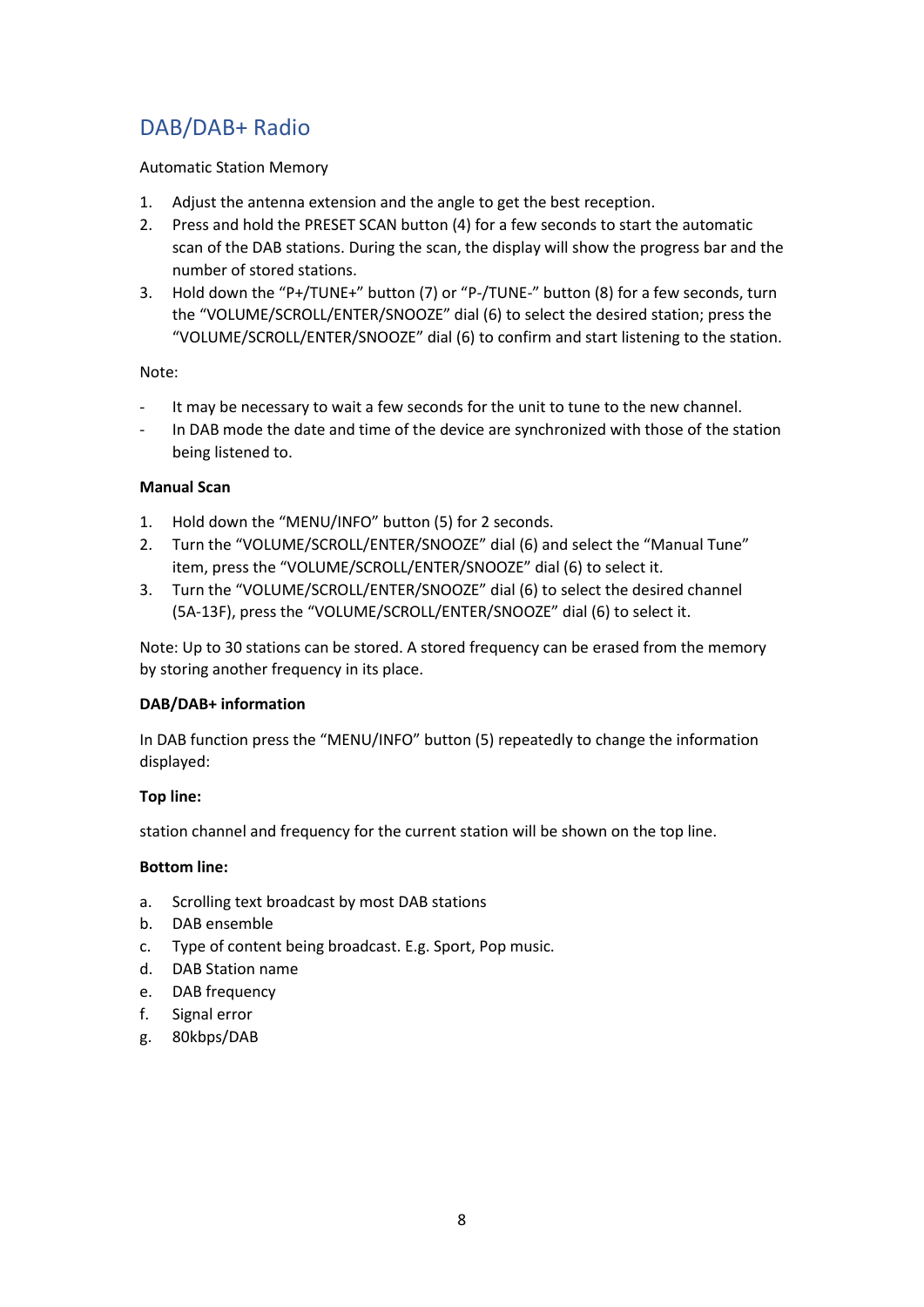## **DAB/DAB+ Menu**

- 1. In DAB mode, hold down the "MENU/INFO" button (5) for a few seconds.
- 2. Turn the "VOLUME/SCROLL/ENTER/SNOOZE" dial (6) to select the desired item from: Full Scan, Manual tune, DRC, Prune, TA, System.
- 3. Press the "VOLUME/SCROLL/ENTER/SNOOZE" dial (6) to select the desired item and enter its settings.
- A) Full Scan Automatically scan DAB+ stations
- B) Preset Recall select a radio station from those stored.
- C) Preset Store allows you to store a station.
- D) Manual Tune manual tune
- E) DRC off, low, high. When activated, DRC reduces the volume of louder sounds and boosts the volume of quieter sounds. Good when you listen at low volume.
- F) Prune yes, no. when activated, the stations with no signal will not be shown anymore on the display.
- G) TA On, Off. This function is traffic info.
- H) System
	- 1. Sleep off, 15, 30, 45, 60, 90 (minutes)
	- 2. Alarm To set Alarm 1 and Alarm 2.
	- 3. Time:
		- ‐ Set Time/Date
		- Auto update Automatic update of date and time from source or Off. It is advisable to keep it set to "Update from DAB" to avoid continuous time shifts.
		- Set 12/24 hour Set AM/PM or 24-hour.
		- Set date format DD MM YYYY, MM DD YYYY
	- 4. Language English, Deutsch, Italiano, Francais, Nederlands, Espanol, Dansk, Portugese.
	- 5. factory reset No or Yes
	- 6. SW version

# FM Radio

### **Automatic Station Memory**

- 1. Press and hold for 3 seconds "PRESET SCAN" button (4) to start scanning and automatic preset of the stations.
- 2. At the end of the scan, use the "P+/TUNE+" button (7) or "P-/TUNE-" button (8) to select a memorized radio station.

Note: The automatic scan sensitivity is adjustable by Menu.

### **Manual search and storage:**

- 1. Press and hold the "P+/TUNE+" button (7) or "P-/TUNE-" button (8) for a few seconds to tune in to the next or previous radio station.
- 2. To store a radio station:
	- Move to the frequency to be stored and press the "PRESET SCAN" button (4).
	- ‐ Turn the "VOLUME/SCROLL/ENTER/SNOOZE" dial (6) to select the number where to store the station.
	- ‐ Press the "VOLUME/SCROLL/ENTER/SNOOZE" dial (6) to confirm.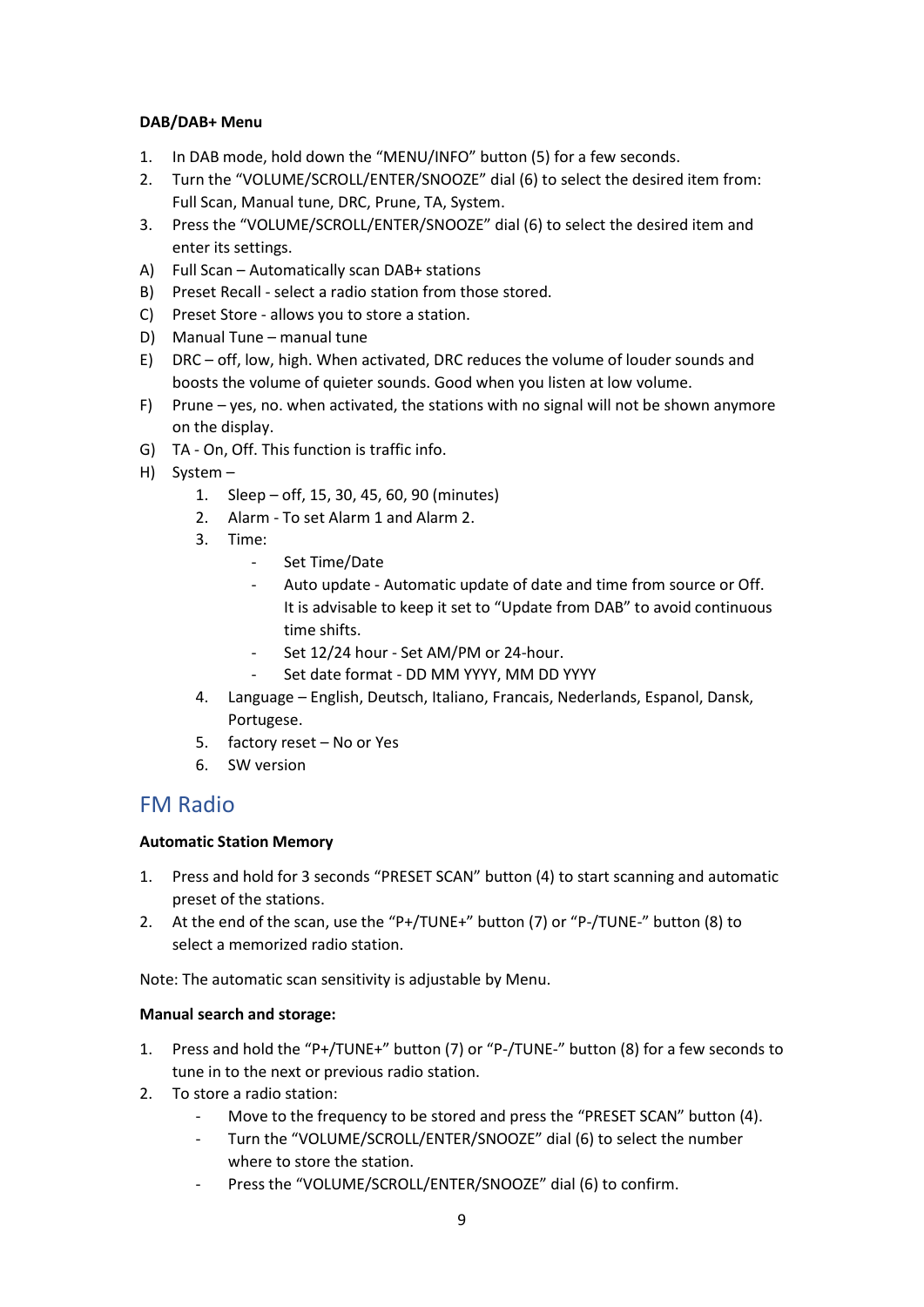## **FM broadcast information**

Press MENU/INFO (5) button to view: Top line: Station name, reception type.

Bottom line:

- a. Information (provided by the radio station).
- b. information relating to the type of program broadcast.
- c. Frequency.
- d. Stereo/mono.
- e. Time.
- f. Date.

# **FM Menu**

- 1. In FM mode, hold down the "MENU/INFO" button (5) for a few seconds.
- 2. Turn the "VOLUME/SCROLL/ENTER/SNOOZE" dial (6) to select the desired item from: Preset Recall, Preset Store, Scan Setting, Audio setting, System.
- 3. Press the "VOLUME/SCROLL/ENTER/SNOOZE" dial (6) to select the desired item and enter its settings.
	- A) Scan setting
		- 1. All Stations
		- 2. Strong Stations
	- B) Audio setting
		- 1. Stereo Allowed
		- 2. Forced Mono
	- C) System
		- 1. Sleep Choose between OFF, 15, 30, 45, 60, 90 minutes
		- 2. Alarm To set Alarm 1 and Alarm 2.
		- 3. Time:
			- ‐ Set Time/date
			- ‐ Auto update Automatic update of date and time from source or Off. It is advisable to keep it set to "Update from DAB" to avoid continuous time shifts.
			- Set 12/24 hour Set AM/PM or 24-hour.
			- Set date format DD MM YYYY, MM DD YYYY
- 4. Language English, Deutsch, Italiano, Francais, Nederlands, Espanol, Dansk, Portugese.
- 5. Factory reset No or Yes
- 6. SW version

# Projection

# **Power ON/OFF and adjustment**

- 1. Press the "Projection ON/OFF" button (9) to switch on the projection.
- 2. Press the "180° FLIP" button (10) to rotate the projection 180° if necessary.
- 3. Press the "Projection ON/OFF" button (9) to switch off the projection.

# **Dimmer**

Press the DIMMER button (2) several times to change the display light.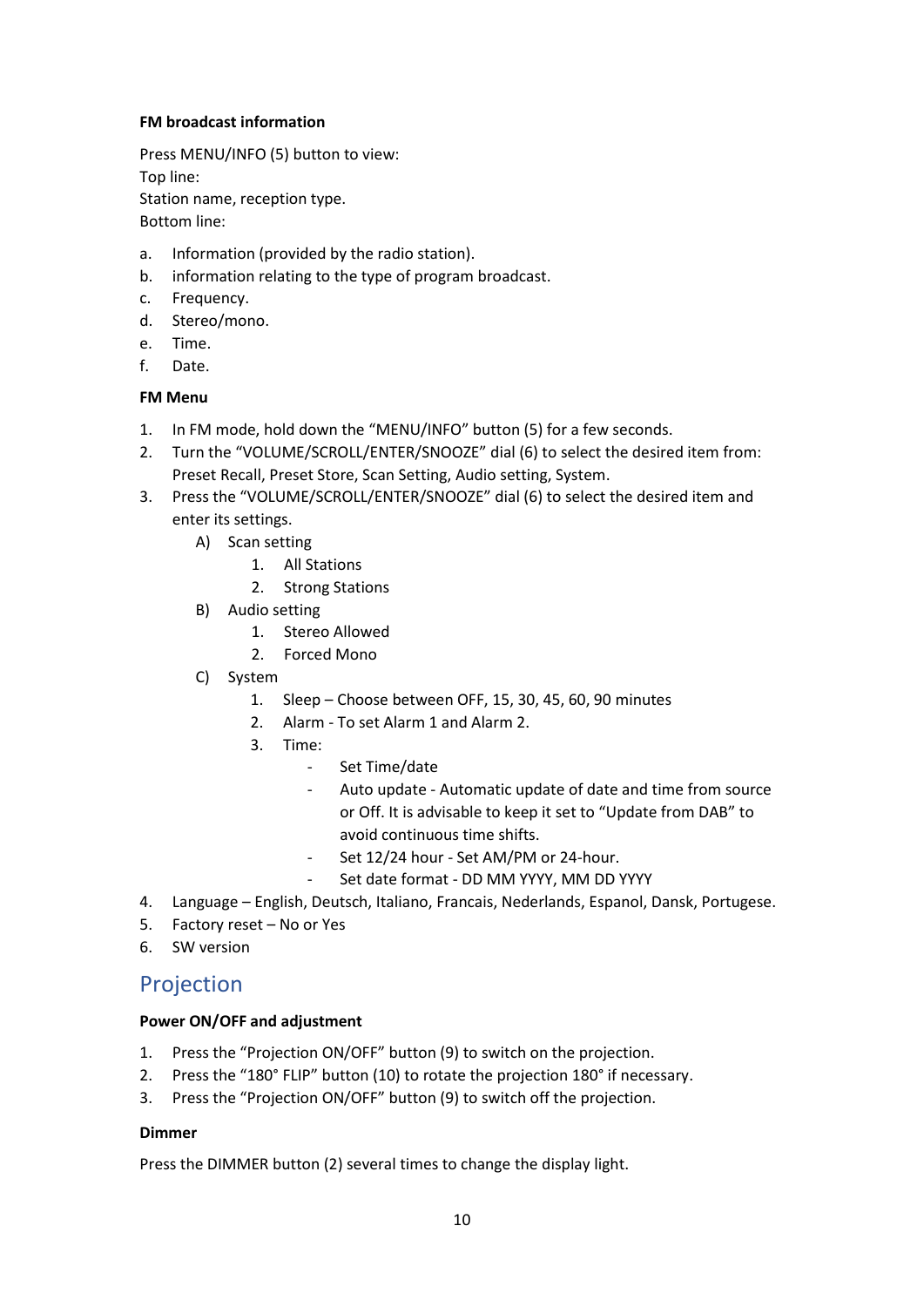# **Technical Specifications**

| Connections             | DC, 3,5mm Headphone-Out, Antenna |
|-------------------------|----------------------------------|
| Input                   | 100-240VAC-50/60Hz               |
| Output                  | 5V/1.0A                          |
| <b>Output Power</b>     | 1W                               |
| Power consumption       | Max 5W                           |
| FM band reception       | $87.5 - 108$ MHz                 |
| DAB/DAB+ band reception | 174.928 - 239.200 MHz            |
| Operating temperature   | 0 degree to 35 degree            |
| <b>Dimension Unit</b>   | 181 x 95 x 85mm (Main Device)    |
| Weight                  | 340gr. (Main Device)             |

Power Supplier Adaptor (For EU only)

Manufacturer: DongGuan Obelieve Electronics Co., Ltd

Model Number: OBL-0501000E

Use only original AC adaptor

Use only the power supply listed in the user manual

| Information                                  | Value and and precision |
|----------------------------------------------|-------------------------|
| Manufacturers name or trade mark, commercial | DongGuan Obelieve       |
| registration and address                     | Electronic Co., Ltd     |
| Model Identifier                             | OBL-0501000E            |
| Input voltage                                | AC 100-240V             |
| Input AC frequency                           | 50/60 Hz                |
| Output voltage                               | 5,0V                    |
| Output current                               | 1,0A                    |
| <b>Output Power</b>                          | 5,0W                    |
| Average active efficiency                    | 74,1%                   |
| Efficiency at low load (10%)                 | 74,1%                   |
| No load Power consumption                    | 0,06W                   |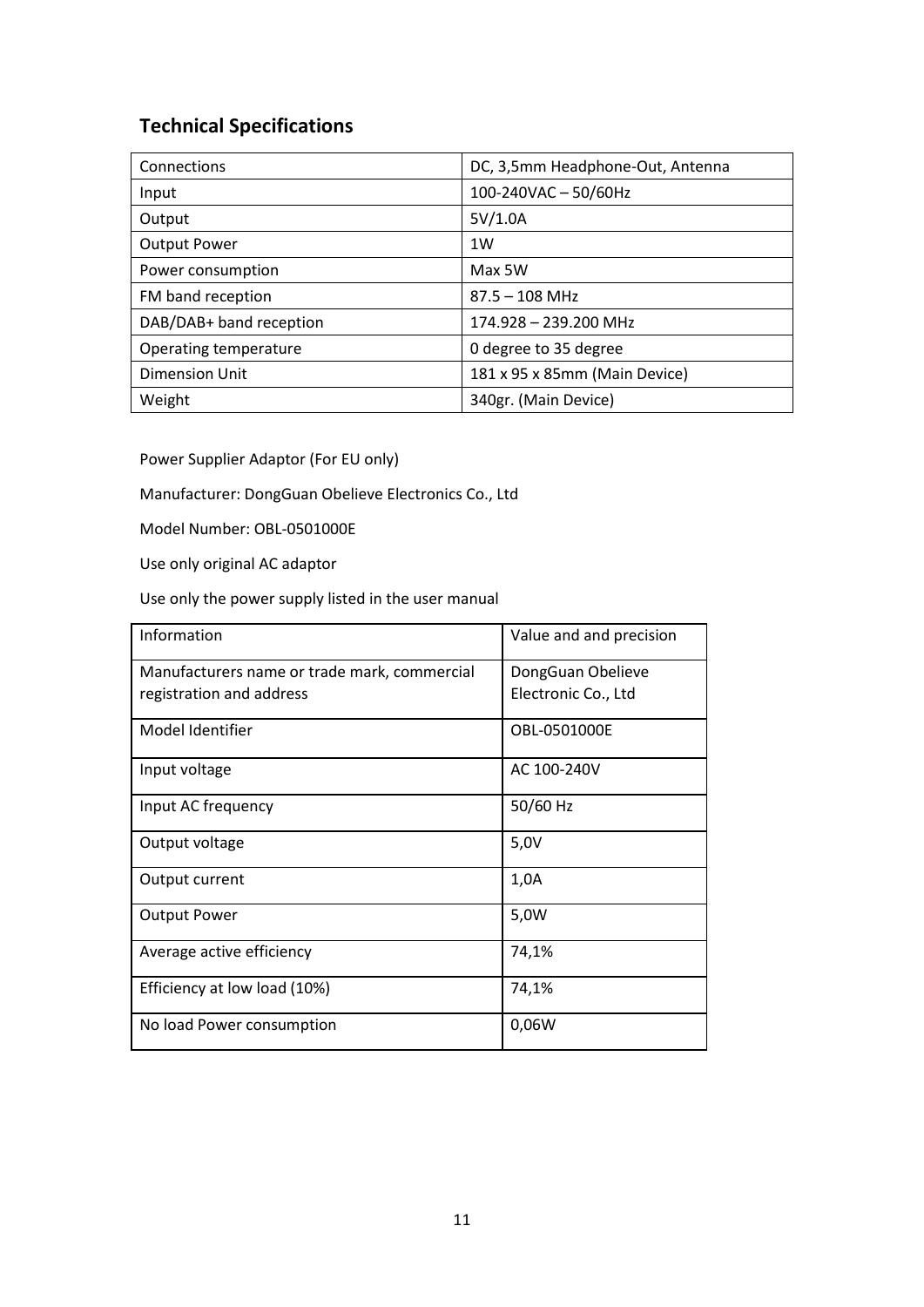#### **Guarantee**

Lenco offers service and warranty in accordance to European law, which means that in case of repairs (both during and after the warranty period) you should contact your local dealer.

Important note: It is not possible to send products that need repairs to Lenco directly.

Important note: If this unit is opened or accessed by a non-official service center in any way, the warranty expires.

This device is not suitable for professional use. In case of professional use, all warranty obligations of the manufacturer will be voided.

#### **Disclaimer**

Updates to Firmware and/or hardware components are made regularly. Therefore some of the instruction, specifications and pictures in this documentation may differ slightly from your particular situation. All items described in this guide for illustration purposes only and may not apply to particular situation. No legal right or entitlements may be obtained from the description made in this manual.

#### **Disposal of the Old Device**



This symbol indicates that the relevant electrical product or battery should not be disposed of as general household waste in Europe. To ensure the correct waste treatment of the product and battery, please dispose them in accordance to any applicable local laws of requirement for disposal of electrical equipment or batteries. In so doing, you will help to conserve natural resources and improve standards of environmental protection in treatment and disposal of electrical waste (Waste Electrical and Electronic Equipment Directive).

#### **CE Marking**

Hereby, Lenco Benelux B.V., Thermiekstraat 1a, 6361 HB Nuth, The Netherlands, declares that this product is in compliance with the essential EU directive requirements.

The declaration of conformity may be consulted via [techdoc@commaxxgroup.com](mailto:techdoc@commaxxgroup.com)



#### **Service**

For more information and helpdesk support, please visit [www.lenco.com](http://www.lenco.com/) Lenco Benelux BV, Thermiekstraat 1a, 6361 HB Nuth, The Netherlands.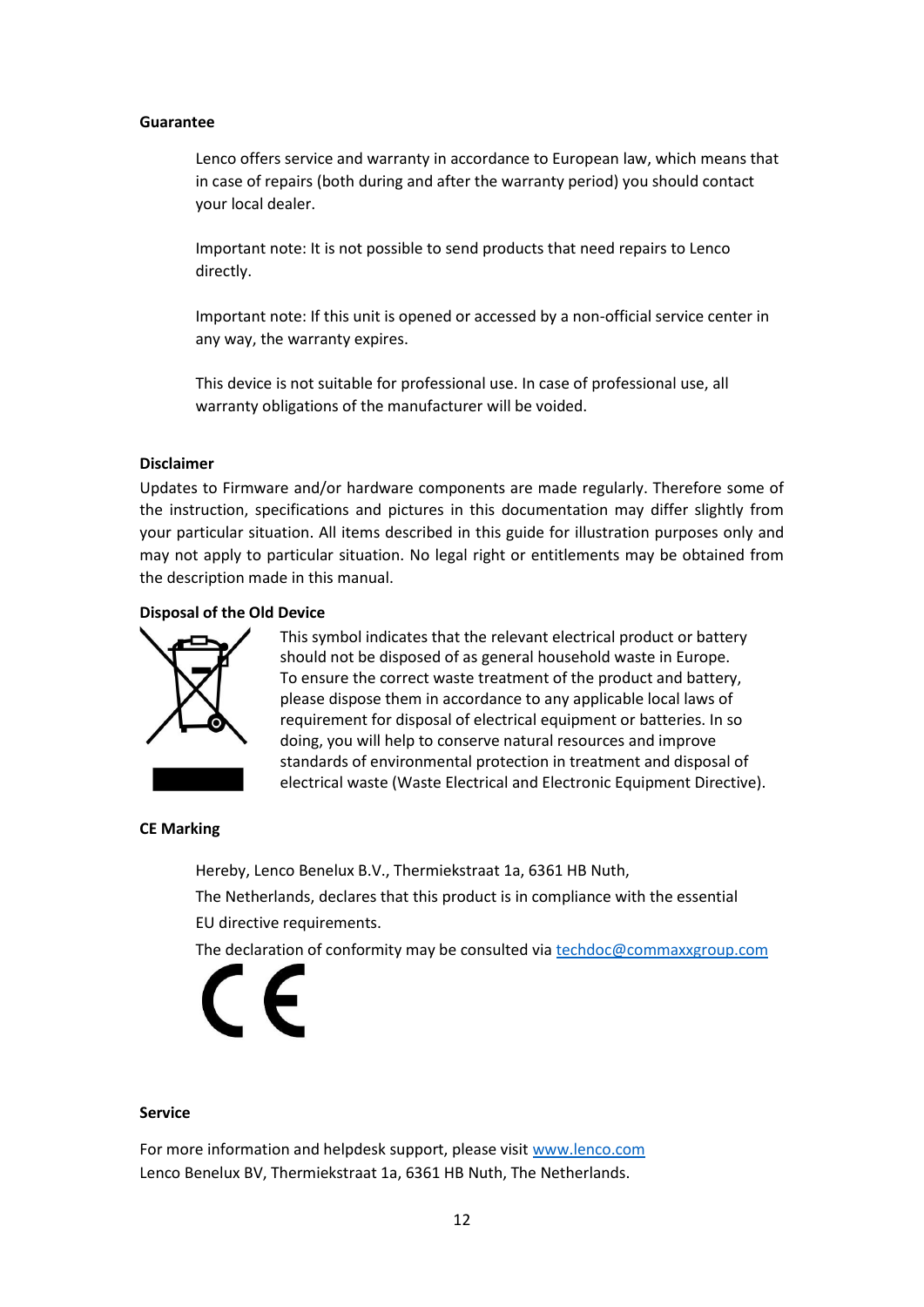#### <span id="page-12-0"></span>NEDERLANDS CR-615

#### **LET OP:**

Gebruik van bedieningen of afstellingen of uitvoer van procedures anders dan gespecificeerd in deze documentatie kan leiden tot blootstelling aan schadelijke straling.

### **VOORZORGSMAATREGELEN VOOR GEBRUIK**

#### **ONTHOUD DE VOLGENDE INSTRUCTIES:**

- 1. Bedek of blokkeer de ventilatieopeningen niet. Wanneer u het apparaat op een schap plaatst, dient u 5 cm (2") vrije ruimte rondom het gehele apparaat te behouden.
- 2. Installeer het product volgens de meegeleverde gebruikershandleiding.<br>2. Houd het apparaat uit de buurt van hittebronnen, zoals radiatoren, ver
- 3. Houd het apparaat uit de buurt van hittebronnen, zoals radiatoren, verwarmingen, kachels, kaarsen en andere hittegenererende producten of open vuur. Het apparaat kan alleen worden gebruikt in gematigde klimaten. Extreem koude of warme omgevingen dienen te worden vermeden. Bedrijfstemperatuur tussen 0° en 35° C.
- 4. Gebruik dit apparaat niet in de buurt van krachtige magnetische velden.
- 5. Elektrostatische ontlading kan normaal gebruik van dit apparaat verstoren. U hoeft het apparaat in dit geval slechts te resetten en opnieuw op te starten volgens de gebruikershandleiding. Wees voorzichtig tijdens bestandsoverdracht en gebruik het product in een omgeving zonder statische interferentie.
- 6. Waarschuwing! Steek nooit een voorwerp via de ventilatie- of andere openingen in het product. Er is hoogspanning in het product aanwezig en als u er een object insteekt, kan dat een elektrische schok veroorzaken en/of kortsluiting in de interne onderdelen. Mors om dezelfde reden geen water of vloeistof op het product.
- 7. Gebruik het toestel niet in vochtige ruimtes, zoals badkamers, stomende keukens of in de buurt van zwembaden.
- 8. Het apparaat mag niet worden blootgesteld aan druppels of spatten en zorg ervoor dat er geen met vloeistof gevulde voorwerpen, zoals vazen, op of nabij het apparaat zijn geplaatst.
- 9. Gebruik dit apparaat niet wanneer condensatie kan optreden. Wanneer het apparaat in een warme en vochtige kamer wordt gebruikt, dan kunnen er waterdruppeltjes of condensatie binnenin het apparaat worden gevormd waardoor het apparaat mogelijk niet meer goed werkt; houd en apparaat 1 of 2 uur op UIT staan voordat u de voeding weer inschakelt: het apparaat dient droog te zijn voordat deze stroom ontvangt.
- 10. Alhoewel dit apparaat met grote zorg gefabriceerd en verschillende keren geïnspecteerd is voordat het de fabriek verlaat, is het nog steeds mogelijk dat er problemen optreden, zoals met alle elektrische apparaten. Als u rook, een overmatige hitteontwikkeling of enig ander onverwacht verschijnsel opmerkt, moet u onmiddellijk de stekker van het netsnoer uit het stopcontact halen.
- 11. Dit apparaat moet werken op een voedingsbron, zoals aangegeven op het specificatieplaatje. Als u twijfelt over het type voeding dat gebruikt wordt in uw huis, raadpleeg dan uw dealer of plaatselijk energiebedrijf.
- 12. Houd het uit de buurt van knaagdieren. Knaagdieren knauwen graag aan voedingskabels.
- 13. Gebruik een zacht, droog doekje om het apparaat te reinigen. Gebruik geen oplosmiddelen of op benzine gebaseerde vloeistoffen. U kunt een vochtig doekje met verdund schoonmaakmiddel gebruiken om hardnekkige vlekken te verwijderen.
- 14. De leverancier is niet verantwoordelijk voor schade of verloren gegevens veroorzaakt door storing, misbruik, modificatie van het apparaat of batterijvervanging.
- 15. Onderbreek nooit de verbinding wanneer het apparaat formatteert of bestanden overdraagt. De gegevens kunnen anders corrupt of verloren raken.
- 16. Indien het apparaat een USB-afspeelfunctie heeft, moet de USB-geheugenstick rechtstreeks op het apparaat worden aangesloten. Gebruik geen USB-verlengkabel, omdat die kan leiden tot storingen met foutieve gegevens als gevolg.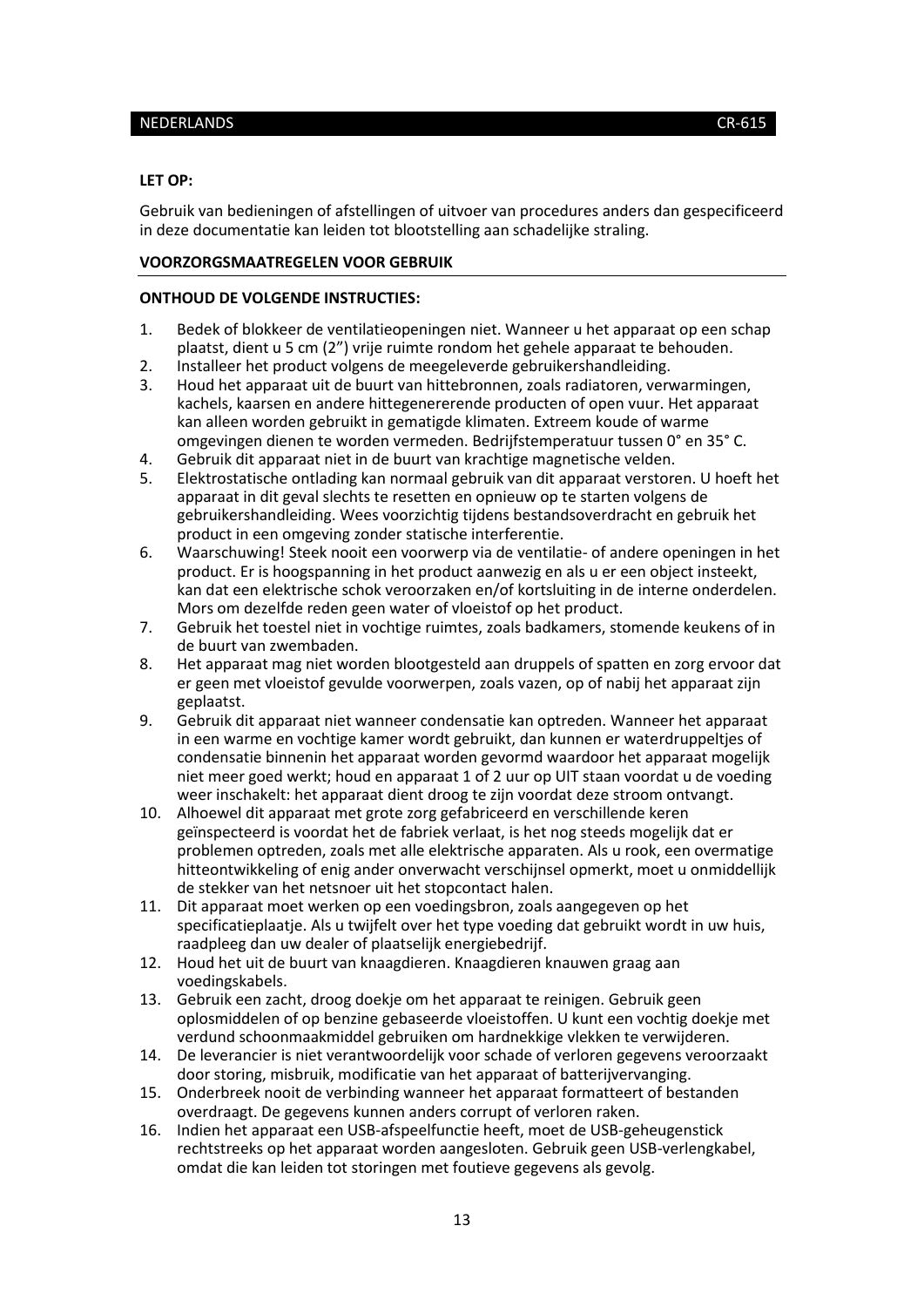- 17. Het nominale specificatielabel is te vinden op het paneel aan de onder- of achterkant van het apparaat.
- 18. Dit apparaat is niet bestemd voor gebruik door mensen (inclusief kinderen) met fysieke, zintuiglijke of geestelijke gebreken of gebrek aan kennis en ervaring, tenzij zij onder toezicht staan of instructies hebben over het juiste gebruik van het apparaat hebben gekregen van de persoon die verantwoordelijk is voor hun veiligheid.
- 19. Dit product is alleen voor niet-professioneel gebruik bedoeld en niet voor commercieel of industrieel gebruik.
- 20. Verzeker u ervan dat het apparaat in een stabiele positie staat opgesteld. Beschadigingen veroorzaakt door het gebruik van dit apparaat in een onstabiele positie, trillingen of schokken of door het niet opvolgen van andere waarschuwingen of voorzorgsmaatregelen beschreven in deze gebruikshandleiding worden niet gedekt door de garantie.
- 21. Verwijder nooit de behuizing van dit apparaat.
- 22. Plaats dit apparaat nooit op andere elektrische apparatuur.
- 23. Geef kinderen geen gelegenheid in aanraking met plastic zakken te komen.
- 24. Gebruik uitsluitend uitbreidingen/accessoires gespecificeerd door de fabrikant.
- 25. Laat alle reparaties over aan gekwalificeerd onderhoudspersoneel. Onderhoud is vereist als het toestel hoe dan ook is beschadigd, zoals bijvoorbeeld het netsnoer of de stekker, wanneer er vloeistof of een voorwerp in het apparaat is terechtgekomen, wanneer het apparaat is blootgesteld aan regen of vocht, als het niet normaal werkt of is gevallen.
- 26. Langdurige blootstelling aan luid geluid van persoonlijke muziekspelers kan leiden tot tijdelijke of permanente gehoorbeschadiging.
- 27. Als het product wordt geleverd met voedingskabel of AC-stroomadapter:
	- Als er problemen optreden, koppel de AC-voedingskaart dan los en laat reparaties over aan bevoegd personeel.
	- Om de verbinding met de stroomaansluiting volledig te verbreken, moet de stekker van het apparaat uit het stopcontact worden gehaald, omdat de stekker van het apparaat de hoofdschakelaar is.
	- Nooit op de stroomadapter stappen of deze indrukken. Wees voornamelijk voorzichtig in de buurt van de stekkers en het punt waar de kabel uit het apparaat komt. Plaats geen zware voorwerpen op de stroomadapter, om beschadiging ervan te voorkomen. Houd het gehele apparaat buiten bereik van kinderen! Wanneer kinderen met de voedingskabel spelen, kunnen zij ernstig letsel oplopen.
	- Haal de stekker uit het stopcontact tijdens onweer of wanneer u deze langere tijd niet gebruikt.
	- Het stopcontact moet in de buurt van de apparatuur zijn geïnstalleerd en eenvoudig te bereiken zijn.
	- Overbelast stopcontacten of verlengsnoeren niet. Overbelasting kan brand of een elektrische schok veroorzaken.
	- Apparaten met een Klasse 1 structuur dienen te worden aangesloten op een stopcontact met een beschermende aardverbinding.
	- Apparaten met een Klasse 2 structuur vereisen geen aardverbinding.
	- Houd altijd de stekker vast wanneer u deze uit het stopcontact trekt. Trek nooit aan de voedingskabel. Dit kan tot een kortsluiting leiden.
	- Gebruik nooit een beschadigde voedingskabel of stekker of een los stopcontact. Dit vormt namelijk een risico op brand of elektrische schokken.
- 28. Indien het product knoopcelbatterijen bevat of wordt geleverd met een afstandsbediening die knoopcelbatterijen bevat: Waarschuwing:
	- "Batterij niet inslikken, chemisch brandgevaar" of gelijkwaardige werking.
	- [De meegeleverd afstandsbediening] Dit product bevat een knoopcelbatterij. Bij inslikking van de batterij kan dit in minder dan 2 uur tijd tot ernstige interne brandwonden en de dood leiden.
	- Houd nieuwe en gebruikte batterijen buiten bereik van kinderen.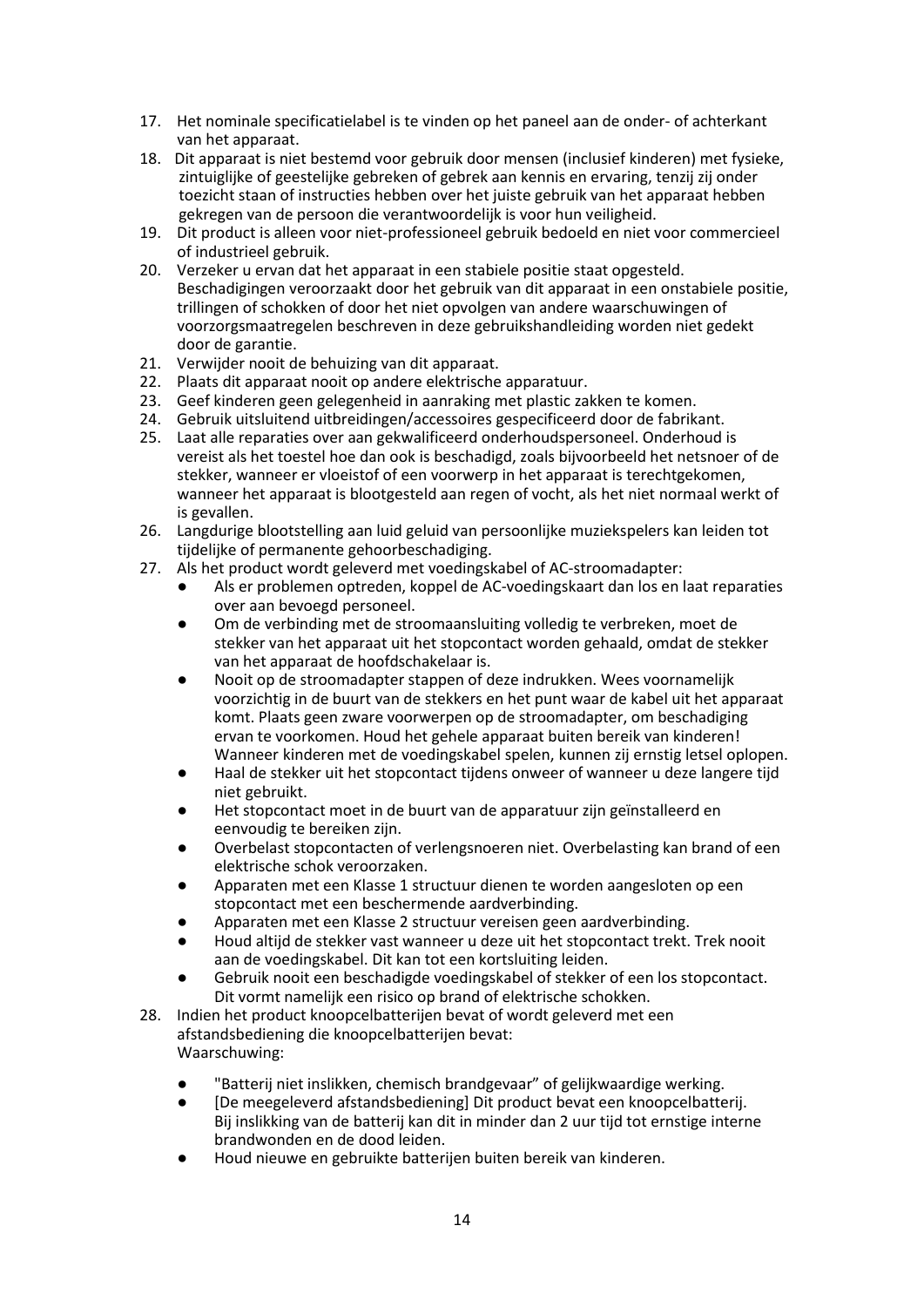- Als de batterijhouder niet goed kan worden gesloten, dient u het product niet meer te gebruiken en buiten bereik van kinderen te houden.
- Als u denkt dat batterijen zijn ingeslikt of binnenin een willekeurig lichaamsdeel terecht zijn gekomen, dient u onmiddellijk medische hulp te zoeken.
- 29. Waarschuwing m.b.t. het gebruik van batterijen:
	- Als de batterij onjuist wordt geplaatst, bestaat er explosiegevaar. Vervang de batterij alleen door een zelfde of vergelijkbare soort batterij.
	- Stel de batterij niet bloot aan extreem hoge of lage temperaturen of een lage luchtdruk op grote hoogte tijdens gebruik, opslag of transport.
	- Vervanging van een batterij door een incorrect type kan leiden tot een ontploffing of de lekkage van ontvlambare vloeistoffen of gas.
	- Verwijdering van een batterij in vuur of een hete oven of het mechanisch verpletteren of snijden van een batterij kan leiden tot een ontploffing.
	- Laat een batterij nooit achter in omgevingen met extreem hoge temperaturen, anders kan dit leiden tot een ontploffing of de lekkage van ontvlambare vloeistoffen of gas.
	- Stel een batterij nooit bloot aan een extreem lage luchtdruk, anders kan dit leiden tot een ontploffing of de lekkage van ontvlambare vloeistoffen of gas.
	- Aandacht voor het milieu is nodig bij het verwijderen van de batterijen.

#### **Accessoires:**

Handleiding



### Stroomvoorziening

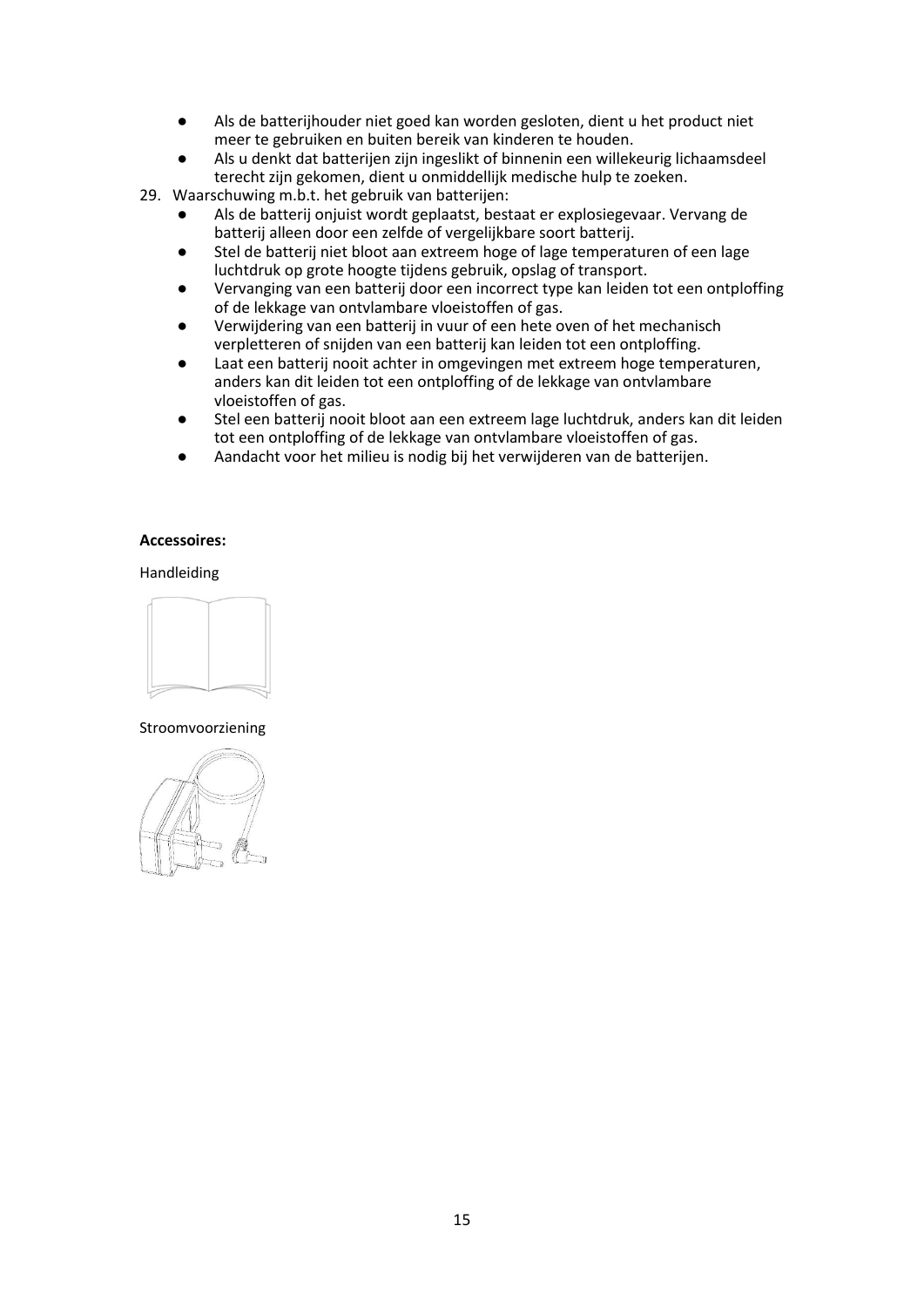

## **Bediening**

- 1. Weergave
- 2. "DIMMER"-toets
- 3. "U/MODUS"-toets
- 4. "VOORKEUZE SCAN"-toets
- 5. "MENU/INFO"-toets
- 6. "VOLUME/SCROLLEN/ENTER/SLUIMER" knop
- 7. "P+/TUNER+"-toets
- 8. "P-/TUNER-"-toets
- 9. "Projectie AAN/UIT"-toets
- 10. "180° OMDRAAIEN"-toets
	- 11. Projector
	- 12. Antenne (uittrekken en oriënteren voor betere ontvangst)
	- 13. DC-ingang (niet afgebeeld)
	- 14. Hoofdtelefoonuitgang (niet afgebeeld)

# **Aan de slag**

Steek de stekker van de meegeleverde stroomadapter in de voedingsingang (13) en sluit de stroomadapter aan op een 110-230V ~ 50/60Hz stopcontact.

# **WERKING**

# **Inschakelen/stand-by:**

- 1. Druk op de toets " $\mathbf{U}/\text{MODE}$ " om het apparaat in te schakelen.
- 2. Houd de toets " $\bigcup$ /MODE" 2 seconden ingedrukt om het apparaat op de stand-bymodus te schakelen (de display toont de tijd en datum).

# **Volumeregeling**

Draai de knop "VOLUME/SCROLL/ENTER/SNOOZE" (6) om het volume te verhogen of verlagen.

### **Instellen van de tijd**

De tijd zal automatisch worden ingesteld wanneer u het apparaat instelt op de DAB-modus, maar u kunt de tijd als volgt ook handmatig instellen: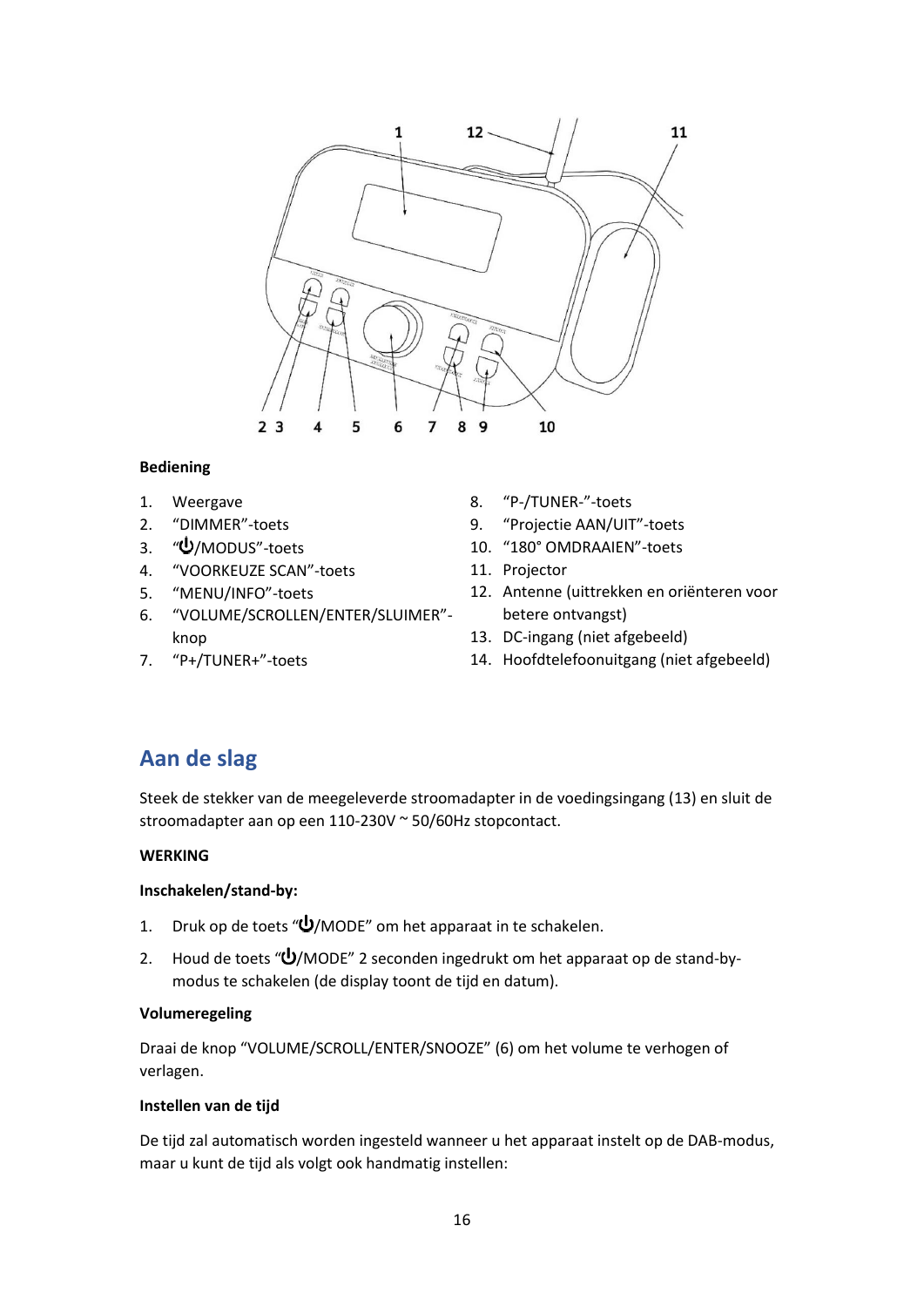- 1. Druk op de toets " $\bigcup$ /MODE" om de radio in te schakelen.
- 2. Houd de toets "MENU/INFO" (5) 2 seconden ingedrukt.
- 3. Draai de knop "VOLUME/SCROLL/ENTER/SNOOZE" (6) om "System" (Systeem) te selecteren en druk op de knop "VOLUME/SCROLL/ENTER/SNOOZE" (6) om te openen.
- 4. Draai de knop "VOLUME/SCROLL/ENTER/SNOOZE" (6) om "Time" (Tijd) te selecteren en draai de knop "VOLUME/SCROLL/ENTER/SNOOZE" (6) om te openen.
- 5. Draai de knop "VOLUME/SCROLL/ENTER/SNOOZE" (6) om "Set Time/Date" (Tijd/datum instellen) te selecteren en druk op de knop VOLUME/SCROLL (6) om te openen.
- 6. Draai de knop "VOLUME/SCROLL/ENTER/SNOOZE" (6) om de uren aan te passen en druk vervolgens op de knop "VOLUME/SCROLL/ENTER/SNOOZE" (6) om te bevestigen en vervolgens de minuten in te stellen.
- 7. U kunt ook de datum instellen met de knop "VOLUME/SCROLL/ENTER/SNOOZE" (6).

## **Het alarm instellen**

Ga als volgt te werk om alarm 1 of 2 in te stellen:

- 1. Houd in de klokmodus (stand-by) de toets "MENU/INFO" (5) 2 seconden ingedrukt, selecteer "System" (Systeem) en druk ter bevestiging op de knop "VOLUME/SCROLL/ENTER/SNOOZE" (6).
- 2. Draai de knop "VOLUME/SCROLL/ENTER/SNOOZE" (6) om de optie "Alarm" te selecteren en druk de knop in om te openen.
- 3. Draai de knop "VOLUME/SCROLL/ENTER/SNOOZE" (6) om "Alarm 1" of "Alarm 2" te selecteren en druk de knop in om te bevestigen.
- 4. Draai de knop "VOLUME/SCROLL/ENTER/SNOOZE" (6) om de uren in te stellen en druk de knop in om te bevestigen en naar de minuutinstelling te gaan.
- 5. Draai de knop "VOLUME/SCROLL/ENTER/SNOOZE" (6) om de tijdsduur aan te passen en druk de knop in om te bevestigen.
- 6. Draai de knop "VOLUME/SCROLL/ENTER/SNOOZE" (6) om de geluidsbron te selecteren (FM, DAB of BUZZER) en druk de knop in om te bevestigen.
- 7. Draai de knop "VOLUME/SCROLL/ENTER/SNOOZE" (6) om de frequentie te selecteren (eenmaal, dagelijks, wekelijks, alleen weekend) en druk de knop in om te bevestigen.
- 8. Draai de knop "VOLUME/SCROLL/ENTER/SNOOZE" (6) om de startdatum in te stellen en druk de knop in om te bevestigen.
- 9. Draai de knop "VOLUME/SCROLL/ENTER/SNOOZE" (6) om het volume aan te passen en druk de knop in om te bevestigen.
- 10. Draai de knop "VOLUME/SCROLL/ENTER/SNOOZE" (6) om het alarm te activeren of deactiveren en druk de knop in om te bevestigen.

Nadat het alarm eenmaal is geactiveerd, zal er een belsymbooltje op de display verschijnen met het cijfer 1 voor het eerste alarm en het cijfer 2 voor het tweede alarm.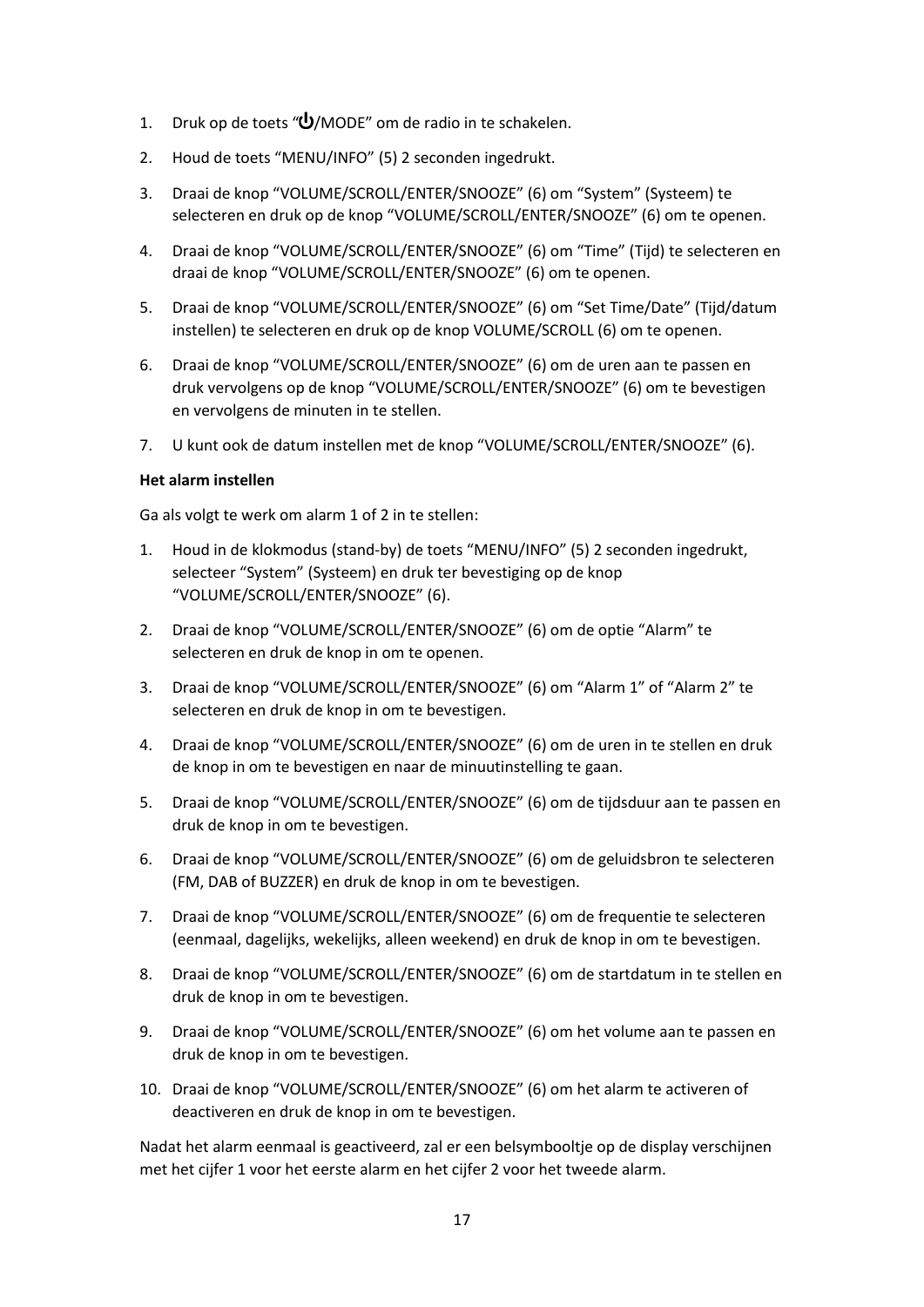## **Het alarm uitschakelen**

Druk op de toets " $\bigcup$ /MODE" (1) om het alarm volledig te stoppen (zoemer of radio).

U kunt het alarmgeluid ook tijdelijk stoppen door op de knop "VOLUME/SCROLL/ENTER/SNOOZE" (6) te drukken; deze onderbreking duurt 9 minuten waarna het alarm weer zal klinken.

# DAB-/DAB+-radio

Automatisch stationsgeheugen

- 1. Trek de antenne uit en pas de hoek aan voor een optimale ontvangst.
- 2. Houd de toets "PRESET SCAN" (4) enkele seconden ingedrukt om automatisch te beginnen met zoeken naar DAB-stations. De display zal tijdens de scan een voortgangsbalk tonen met het aantal opgeslagen stations.
- 3. Houd de toets "P+/TUNE+" (7) of "P-/TUNE-" (8) enkele seconden ingedrukt en draai de knop "VOLUME/SCROLL/ENTER/SNOOZE" (6) om het gewenste station te selecteren; druk ter bevestiging op de knop "VOLUME/SCROLL/ENTER/SNOOZE" (6) en luister naar het geselecteerde station.

## Opmerking:

- ‐ Het kan enkele seconden duren voordat het apparaat zichzelf afstemt op een nieuw kanaal.
- ‐ De datum en tijd van het apparaat worden in de DAB-modus gesynchroniseerd met die van het station waar u naar luistert.

### **Handmatige scan**

- 1. Houd de toets "MENU/INFO" (5) 2 seconden ingedrukt.
- 2. Draai de knop "VOLUME/SCROLL/ENTER/SNOOZE" (6) om "Manual Tune" (Handmatig afstemmen) te selecteren en draai de knop "VOLUME/SCROLL/ENTER/SNOOZE" (6) om te openen.
- 3. Draai de knop "VOLUME/SCROLL/ENTER/SNOOZE" (6) om het gewenste kanaal te selecteren (5A-13F) en druik op de knop "VOLUME/SCROLL/ENTER/SNOOZE" (6) om te openen.

Opmerking: U kunt tot 30 opslaan. Een opgeslagen frequentie kan worden gewist uit het geheugen door een andere frequentie op dezelfde plaats op te slaan.

### **DAB-/DAB+-informatie**

Druk in de DAB-modus meerdere keren op de toets "MENU/INFO" (5) om de weergegeven informatie te doorlopen:

### **Bovenste regel:**

het stationskanaal en de frequentie van het huidige station zullen op de bovenste regel worden weergegeven.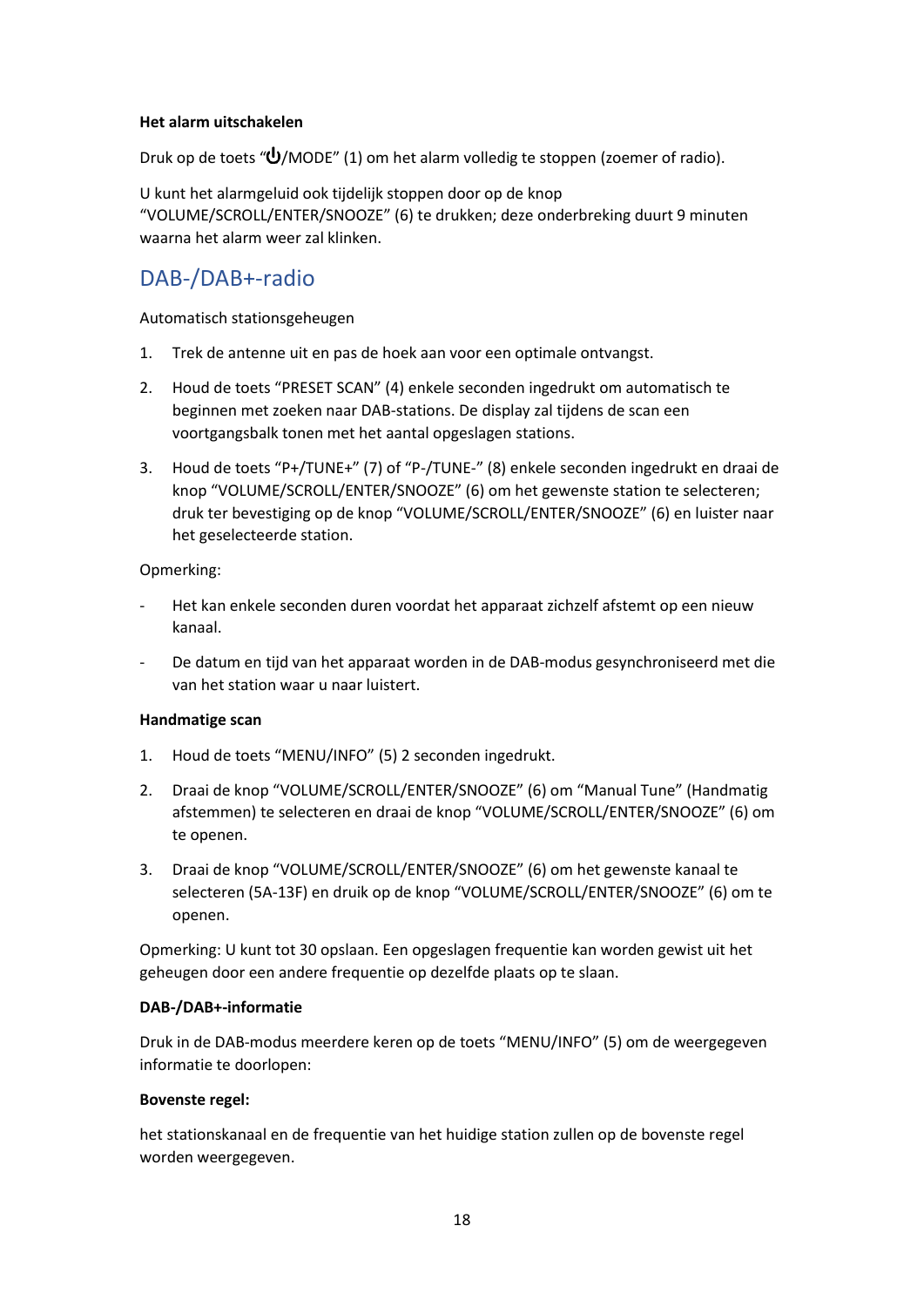#### **Onderste regel:**

- a. Scrollende tekst uitgezonden door de meeste DAB-stations
- b. DAB-ensemble
- c. Het type inhoud dat wordt uitgezonden. Bijv. sport, popmuziek, enz.
- d. DAB-stationsnaam
- e. DAB-frequentie
- f. Signaalfout
- g. 80kbps/DAB

#### **DAB-/DAB+-menu**

- 1. Houd in de DAB-modus de toets "MENU/INFO" (5) enkele seconden ingedrukt.
- 2. Draai de knop "VOLUME/SCROLL/ENTER/SNOOZE" (6) om de gewenste optie te kiezen uit: Full Scan (Volledige scan), Manual tune (Handmatig afstemmen), DRC, Prune (Opruimen), TA (Verkeersinformatie) of System (Systeem).
- 3. Druk op de knop "VOLUME/SCROLL/ENTER/SNOOZE" (6) om het gewenste onderwerp te selecteren en de instellingen ervan te openen.
- A) Full Scan (Volledige scan) automatisch DAB+-stations scannen
- B) Preset Recall (Voorkeuze herroepen) een opgeslagen radiostation selecteren
- C) Preset Store (Voorkeuze opslaan) u kunt hiemee een station opslaan
- D) Manual Tune handmatig afstemmen
- E) DRC uit, laag, hoog Wanneer u de DRC-functie activeert, dan worden luidere geluiden in volume verlaagd en zachtere geluiden in volume verhoogd. Dit is nuttig als u op een lage volume luistert.
- F) Prune (Opruimen) Yes (Ja), No (Nee). Wanneer geactiveerd, dan worden de stations zonder signaal niet meer weergegeven op de display.
- G) TA On (Aan), Off (Uit). Deze functie is de verkeersinformatie.
- H) System (Systeem)
	- 1. Slaap uit, 15, 30, 45, 60, 90 (minuten)
	- 2. Alarm Om Alarm 1 en Alarm 2 in te stellen.
	- 3. Tiid:
		- ‐ Tijd/datum instellen
		- ‐ Auto update Automatische update van datum en tijd via bron of Uit. Het is raadzaam dit op "Update from DAB" (Update via DAB) te laten staan om continue tijdsverschuivingen te voorkomen.
		- ‐ 12/24 uur instellen AM/PM of 24-uurs formaat instellen
		- ‐ Set date format (Datumformaat instellen) DD MM JJJJ, MM DD JJJJ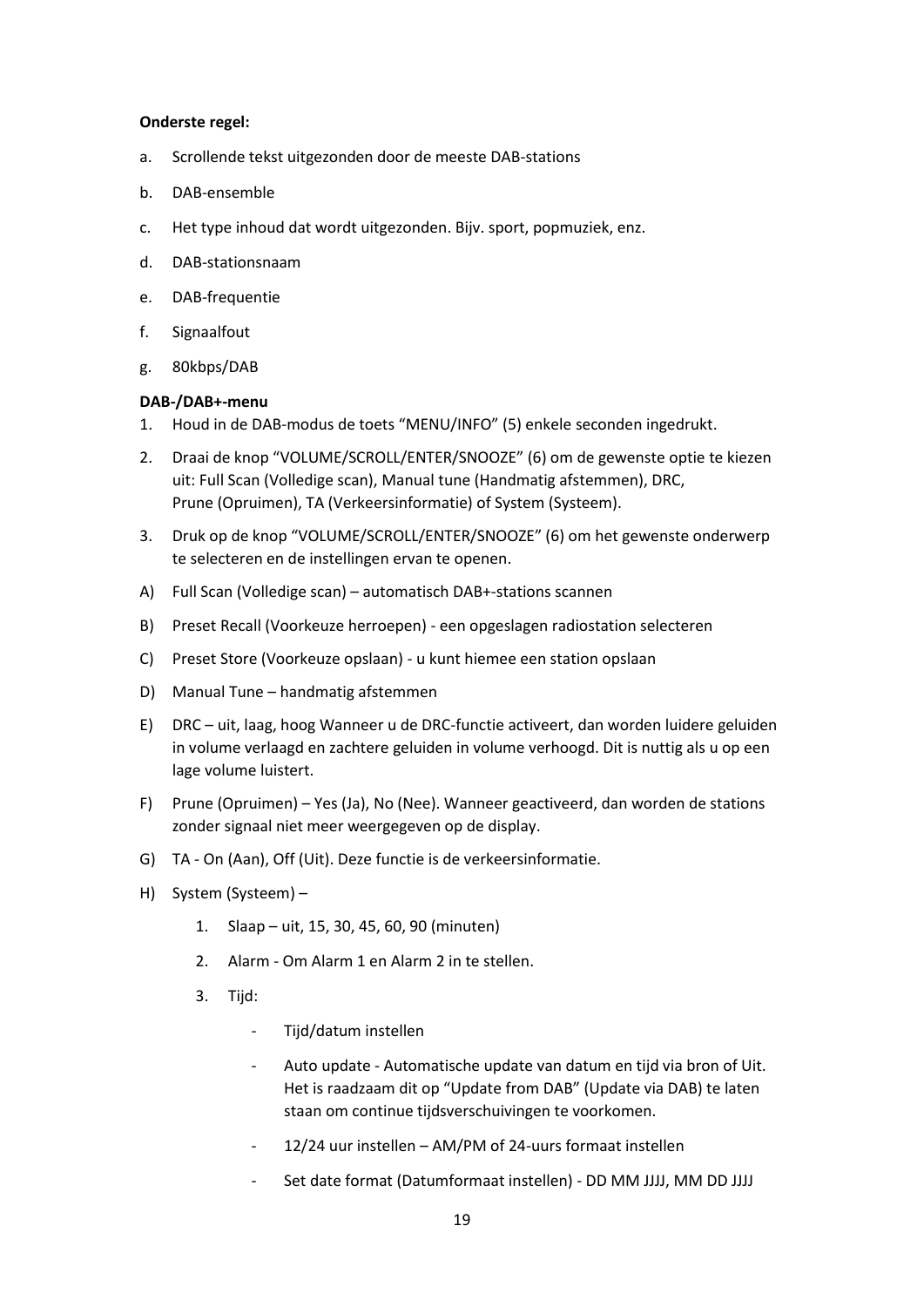- 4. Language (Taal) English, Deutsch, Italiano, Francais, Nederlands, Espanol, Dansk, Portugese.
- 5. Factory reset (Fabrieksreset) No (Nee) of Yes (Ja)
- 6. SW-versie

# FM-radio

### **Automatisch stationsgeheugen**

- 1. Houd de toets "PRESET SCAN" (4) 3 seconden ingedrukt om automatisch naar stations te zoeken en deze als voorkeuze op te slaan.
- 2. Gebruik aan het einde van de scan de toets "P+/TUNE+" button (7) of "P-/TUNE-" button (8) om een opgeslagen radiostation te selecteren.

Opmerking: De gevoeligheid van de automatische scan kan in het Menu worden aangepast.

#### **Handmatig zoeken en opslaan:**

- 1. Houd de toets "P+/TUNE+" button (7) of "P-/TUNE-" button (8) enkele seconden ingedrukt om af te stemmen op het volgende of vorige radiostation.
- 2. Een radiostation opslaan:
	- ‐ Ga naar de frequentie die u wilt opslaan en druk op de toets "PRESET SCAN" (4).
	- ‐ Draai de knop "VOLUME/SCROLL/ENTER/SNOOZE" (6) om het nummer te selecteren waaronder u het station wilt opslaan.
	- ‐ Druk ter bevestiging op de knop "VOLUME/SCROLL/ENTER/SNOOZE" (6).

### **Uitgezonden FM-informatie**

Druk op MENU/INFO (5) om het volgende te bekijken:

Bovenste regel:

Stationsnaam, ontvangsttype.

Onderste regel:

- a. Informatie (verstrekt door het radiostation).
- b. informatie over het type programma dat wordt uitgezonden.
- c. Frequency (Frequentie)
- d. Stereo/mono.
- e. Tijd.
- f. Datum.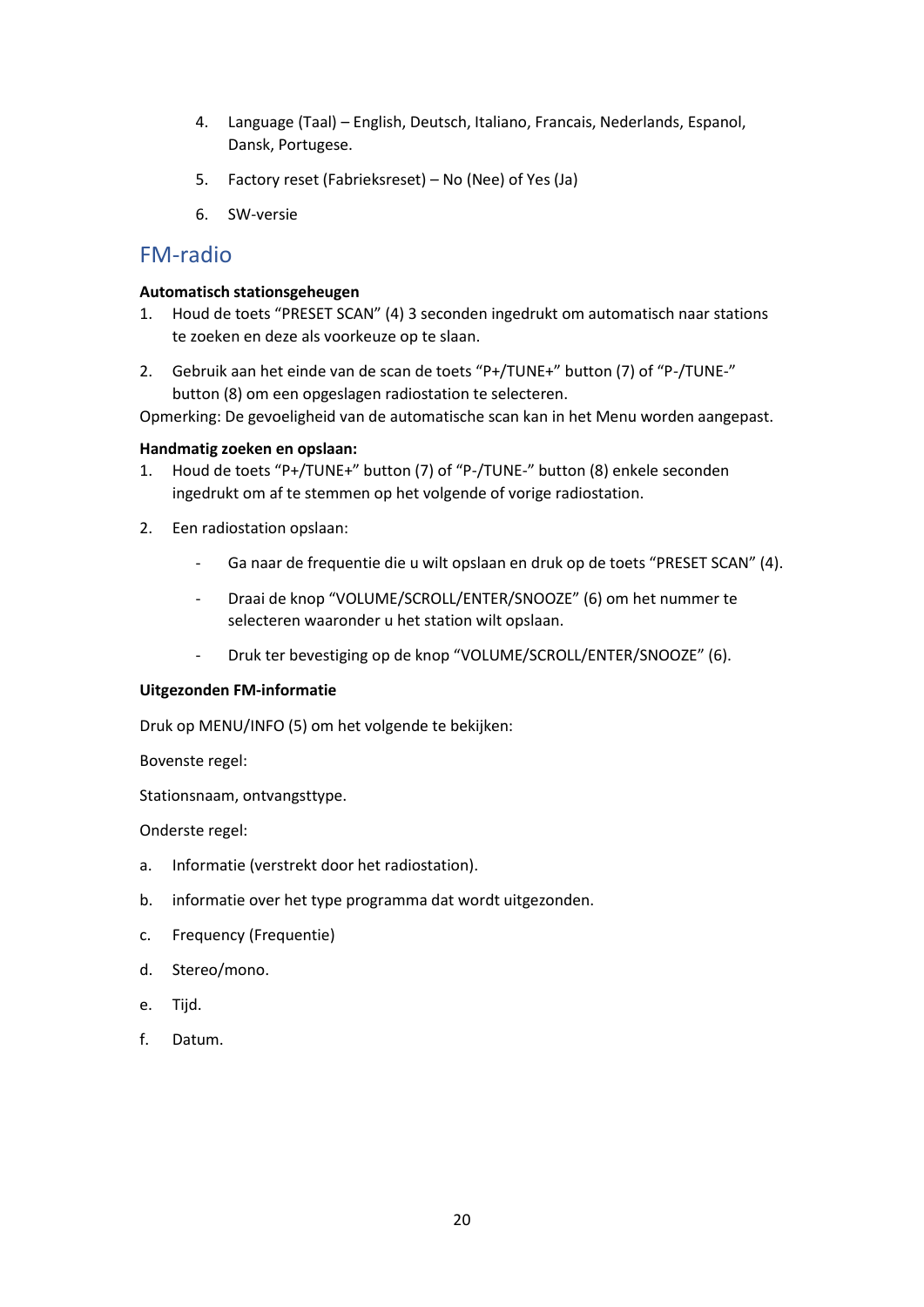### **FM Menu**

- 1. Houd in de FM-modus de toets "MENU/INFO" (5) enkele seconden ingedrukt.
- 2. Draai de knop "VOLUME/SCROLL/ENTER/SNOOZE" (6) om de gewenste optie te kiezen uit: Preset Recall (Voorkeuze herroepen), Preset Store (Voorkeuze opslaan), Scan Setting (Scaninstelling), Audio setting (Audio-instelling), System (Systeem).
- 3. Druk op de knop "VOLUME/SCROLL/ENTER/SNOOZE" (6) om het gewenste onderwerp te selecteren en de instellingen ervan te openen.
	- A) Instelling zoeken
		- 1. Alle stations
		- 2. Krachtige stations
	- B) Audio-instelling
		- 1. Stereo toegestaan
		- 2. Geforceerd mono
	- C) Systeem
		- 1. Sleep (Slaap) Kies uit UIT, 15, 30, 45, 60, 90 minuten
		- 2. Alarm Om Alarm 1 en Alarm 2 in te stellen.
		- 3. Tijd:
			- ‐ Tijd/datum instellen
			- ‐ Auto update Automatische update van datum en tijd via bron of Uit. Het is raadzaam dit op "Update from DAB" (Update via DAB) te laten staan om continue tijdsverschuivingen te voorkomen.
			- ‐ 12/24 uur instellen AM/PM of 24-uurs formaat instellen
			- ‐ Set date format (Datumformaat instellen) DD MM JJJJ, MM DD JJJJ
- 4. Language (Taal) English, Deutsch, Italiano, Francais, Nederlands, Espanol, Dansk, Portugese.
- 5. Factory reset (Fabrieksreset) No (Nee) of Yes (Ja)
- 6. SW-versie

# Projectie

### **In-/uitschakelen en aanpassen**

- 1. Druk op de toets "Projection ON/OFF" (9) om de projectie in te schakelen.
- 2. Druk op toets "180° FLIP" button (10) om de projectie eventueel 180° te draaien.
- 3. Druk op de toets "Projection ON/OFF" (9) om de projectie uit te schakelen.

### **Dimmer**

Druk meerdere keren op de toets "DIMMER" (2) om de helderheid van de display te veranderen.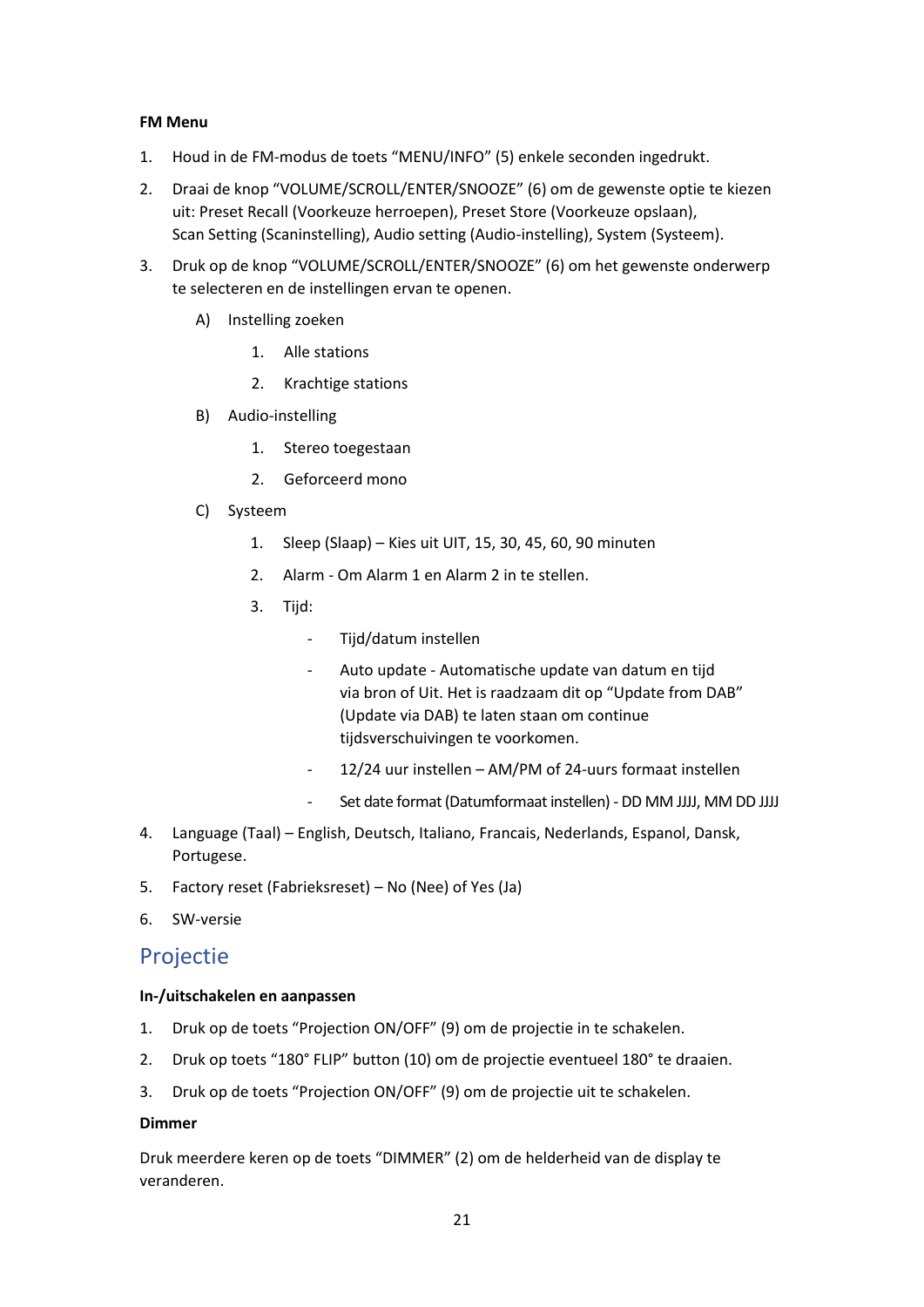# **Technische specificaties**

| Aansluitingen            | DC, 3,5mm Hoofdtelefoonuitgang, Antenne |
|--------------------------|-----------------------------------------|
| Ingang                   | 100-240VAC-50/60Hz                      |
| Uitgang                  | 5V/1,0A                                 |
| Uitgang                  | 1 W                                     |
| Opgenomen vermogen       | Max. 5W                                 |
| <b>Ontvangst FM-band</b> | 87,5 - 108 MHz                          |
| Ontvangst DAB-/DAB+-band | 174,928 - 239,200 MHz                   |
| Werkings temperatuur     | 0 graden tot 35 graden                  |
| Afmetingen van apparaat  | 181 x 95 x 85 mm (hoofdapparaat)        |
| Gewicht                  | 340 gr. (hoofdapparaat)                 |

LIchtnetadapter (alleen voor EU)

Fabrikant: DongGuan Obelieve Electronics Co., Ltd

Modelnummer: OBL-0501000E

Gebruik alleen de originele wisselstroomadapter

Gebruik uitsluitend de voeding vermeld in de gebruikshandleiding

| Information                                  | Value and and precision |
|----------------------------------------------|-------------------------|
| Manufacturers name or trade mark, commercial | DongGuan Obelieve       |
| registration and address                     | Electronic Co., Ltd     |
| Model Identifier                             | OBL-0501000E            |
| Input voltage                                | AC 100-240V             |
| Input AC frequency                           | 50/60 Hz                |
| Output voltage                               | 5,0V                    |
| Output current                               | 1,0A                    |
| <b>Output Power</b>                          | 5,0W                    |
| Average active efficiency                    | 74,1%                   |
| Efficiency at low load (10%)                 | 74,1%                   |
| No load Power consumption                    | 0,06W                   |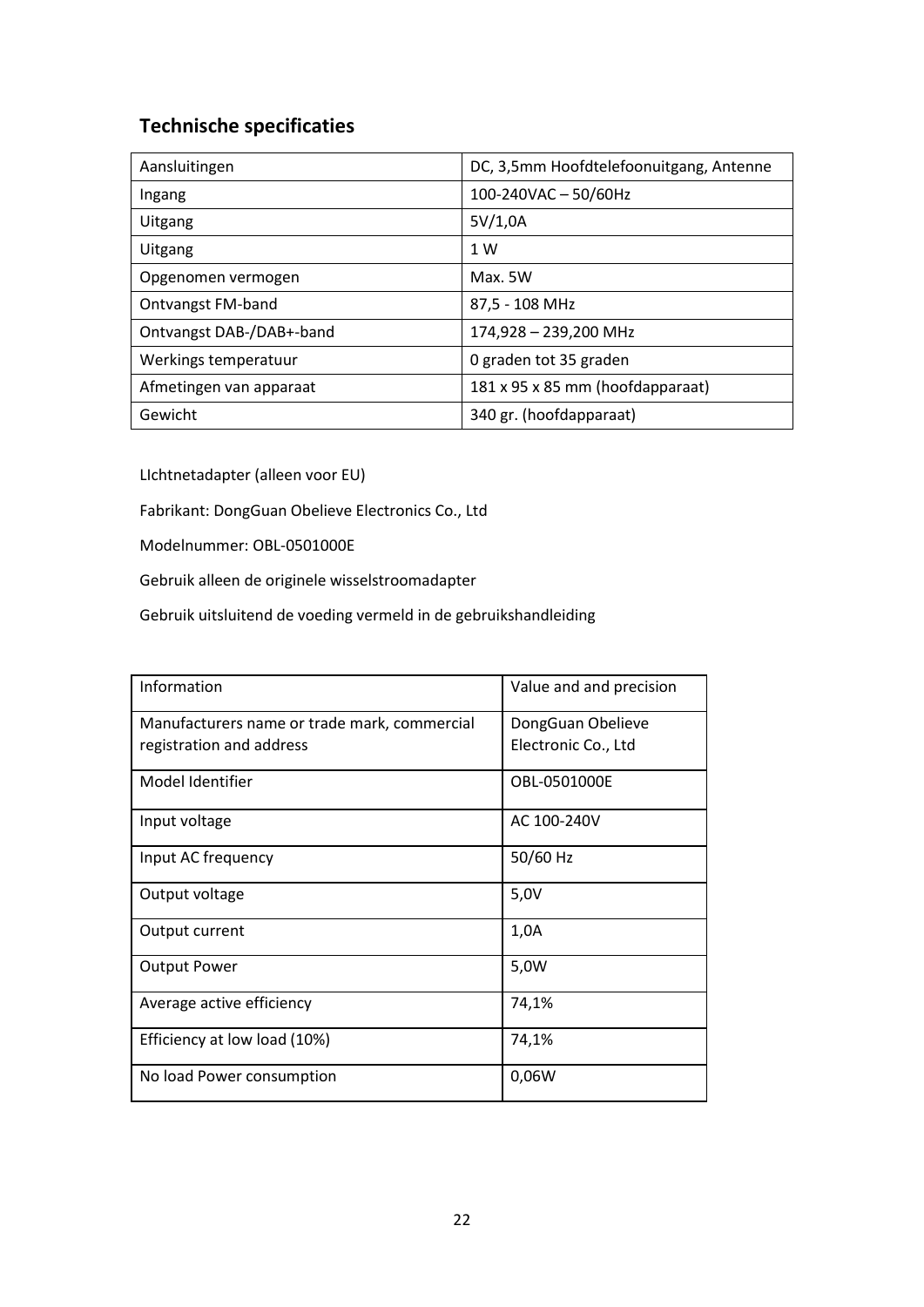#### **Garantie**

Lenco biedt service en garantie aan overeenkomstig met de Europese wetgeving. Dit houdt in dat u, in het geval van reparaties (zowel tijdens als na de garantieperiode), uw lokale handelaar moet contacteren.

Belangrijke opmerking: Het is niet mogelijk om producten die moeten worden gerepareerd rechtstreeks naar Lenco te sturen.

Belangrijke opmerking: De garantie verloopt als een onofficieel servicecenter het apparaat op wat voor manier dan ook heeft geopend, of er toegang toe heeft gekregen.

Het apparaat is niet geschikt voor professioneel gebruik. In het geval van professioneel gebruik worden alle garantieverplichtingen van de fabrikant nietig verklaard.

#### **Disclaimer**

Er worden regelmatig updates in de firmware en/of hardwarecomponenten gemaakt. Daardoor kunnen gedeelten van de instructie, de specificaties en afbeeldingen in deze documentatie enigszins verschillen van uw eigen situatie. Alle onderwerpen die staan beschreven in deze handleiding zijn bedoeld als illustratie en zijn niet van toepassing op specifieke situaties. Aan de beschrijving in dit document kunnen geen rechten worden ontleend.

## **Afvoer van het oude apparaat**



Dit symbool geeft aan dat het betreffende elektrische product of de accu/batterij niet mag worden verwijderd als algemeen huishoudelijk afval in Europa. Zorg voor een juiste afvalverwerking door het product en de accu/batterij in overeenstemming met alle van toepassing zijnde lokale wetten voor het verwijderen van elektrische apparatuur of accu's/batterijen te verwijderen. Als u dit doet, helpt u de natuurlijke bronnen te behouden en de standaard van milieubescherming te verbeteren bij de behandeling en verwijdering van elektrisch afval (Afgedankte Elektrische en Elektronische Apparatuur).

#### **CE-markering**

Lenco Benelux B.V., Thermiekstraat 1a, 6361 HB Nuth, Nederland, verklaart hierbij dat dit product voldoet aan de vereisten van de essentiële EU-richtlijnen. De verklaring van conformiteit kan worden aangevraagd via

[techdoc@commaxxgroup.com](mailto:techdoc@commaxxgroup.com)



#### **Service**

Bezoek voor meer informatie en helpdeskondersteuning [www.lenco.com](http://www.lenco.com/) Lenco Benelux BV, Thermiekstraat 1a, 6361 HB Nuth, Nederland.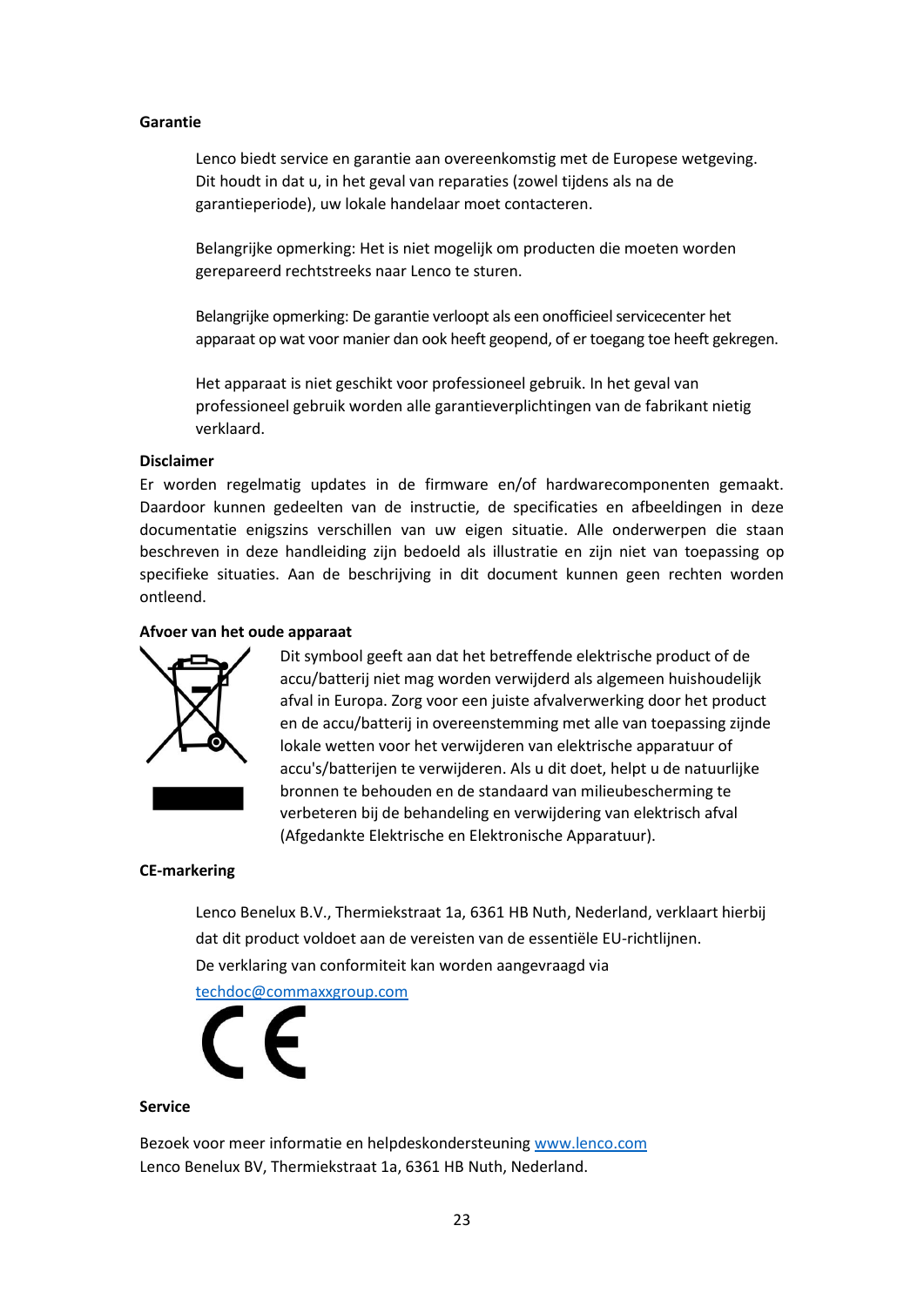#### <span id="page-23-0"></span>DEUTSCH CR-615

#### **ACHTUNG:**

Eine andere als die hier beschriebene Bedienung, Einstellung oder Verwendung der Funktionen kann zu gefährlicher Strahlenbelastung führen.

### **VORSICHTSMASSNAHMEN VOR DER BENUTZUNG**

#### **BEFOLGEN SIE IMMER FOLGENDE ANWEISUNGEN:**

- 1. Blockieren oder bedecken Sie keine Lüftungsöffnungen. Wenn Sie das Gerät auf ein Regal stellen, lassen Sie um das gesamte Gerät 5 cm (2") freien Platz.
- 2. Stellen Sie das Gerät entsprechend den Anweisungen der mitgelieferten Bedienungsanleitung auf.
- 3. Halten Sie das Gerät von Hitzequellen wie Radiatoren, Heizern, Öfen, Kerzen oder anderen hitzeerzeugenden Produkten oder offenen Flammen fern. Das Gerät darf nur bei gemäßigtem Klima verwendet werden. Sehr kalte oder heiße Umgebungen sind zu vermeiden. Die Betriebstemperatur liegt zwischen 0 °C und 35 °C.
- 4. Meiden Sie bei der Nutzung des Produkts die Nähe starker Magnetfelder.
- 5. Elektrostatische Entladungen können die normale Verwendung von diesem Gerät stören. Sollte dies geschehen, führen Sie einfach einen Reset aus und starten Sie dann das Gerät entsprechend den Anweisungen dieser Bedienungsanleitung neu. Gehen Sie besonders bei Datenübertragungen mit dem Gerät vorsichtig um und führen Sie diese nur in einer antielektrostatischen Umgebung aus.
- 6. Warnung! Niemals Gegenstände durch die Lüftungsschlitze oder Öffnungen in das Gerät stecken. In diesem Gerät fließt Hochspannung und das Hineinstecken von Gegenständen kann zu elektrischem Schock und/oder Kurzschluss interner elektrischer Bauteile führen. Aus dem gleichen Grund kein Wasser oder Flüssigkeiten in das Gerät geben.
- 7. Benutzen Sie das Gerät nicht in nasser oder feuchter Umgebung wie Bad, Dampfküche oder in der Nähe von Schwimmbecken.
- 8. Das Gerät darf weder Tropf- noch Spritzwasser ausgesetzt werden und es dürfen keine mit Flüssigkeit gefüllten Behälter wie z.B. Vasen auf das Gerät oder in der Nähe des Gerätes gestellt werden.
- 9. Benutzen Sie das Gerät nicht bei Kondensationsgefahr. Wenn Sie das Gerät in einem warmen feuchten Raum mit Dampf benutzen, dann können Wassertropfen oder Kondensation in das Gerät eindringen und u. U. zu Fehlfunktionen des Geräts führen. Schalten Sie in diesem Fall das Gerät für 1 – 2 Stunden aus, bevor Sie es erneut einschalten: Das Gerät sollte vollständig getrocknet sein, wenn Sie es wieder einschalten.
- 10. Obwohl dieses Gerät unter größter Sorgfalt und vor Auslieferung mehrmals überprüft wurde, können trotzdem wie bei jedem anderen elektrischen Gerät auch Probleme auftauchen. Trennen Sie das Gerät im Falle einer Rauchentwicklung, starker Hitzeentwicklung oder jeden anderen unnatürlichen Erscheinung sofort vom Netz.
- 11. Dieses Gerät ist durch eine Stromquelle wie auf dem Typenschild angegeben zu betreiben. Halten Sie bei Unsicherheiten über die Art Ihrer Stromversorgung in Ihrer Wohnung Rücksprache mit Ihrem Händler oder Ihrer Stromzuliefererfirma.
- 12. Halten Sie Nagetiere vom Gerät fern. Nagetiere lieben es, am Netzkabel zu nagen.
- 13. Benutzen Sie für die Reinigung ein weiches und trockenes Tuch. Benutzen Sie niemals Lösungsmittel oder Flüssigkeiten auf Ölbasis. Benutzen Sie zum Entfernen hartnäckiger Flecken ein feuchtes Tuch mit mildem Reinigungsmittel.
- 14. Der Hersteller haftet nicht für Schäden oder Verluste durch Fehlfunktion, Zweckentfremdung oder Modifikation des Geräts oder durch Wechseln der Batterien.
- 15. Unterbrechen Sie die Verbindung nicht während einer Formatierung oder einer Datenübertragung. Bei Unterbrechung drohen Datenverlust und Datenbeschädigung.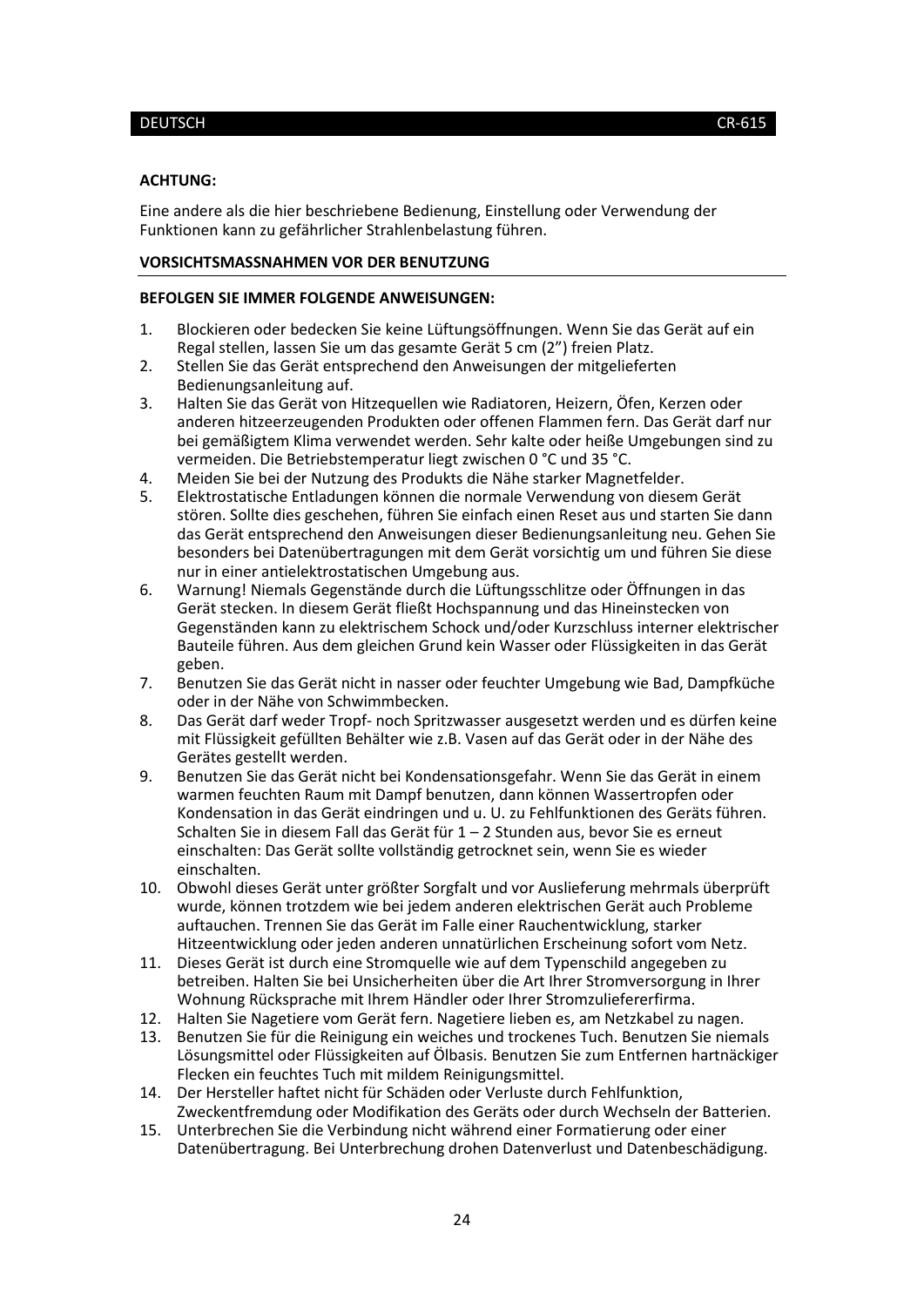- 16. Wenn das Gerät eine USB-Wiedergabefunktion besitzt, dann stecken Sie den USB-Stick direkt in das Gerät. Verwenden Sie kein USB-Verlängerungskabel, weil die erhöhte Störanfälligkeit zu Datenverlust führen könnte.
- 17. Das Typenschild befindet sich an der Unter- oder Rückseite des Gerätes.
- 18. Dieses Gerät ist nicht zur Benutzung durch Personen (auch Kinder) mit physischen, sensorischen oder mentalen Beeinträchtigungen oder ohne ausreichender Erfahrung vorgesehen, es sei denn, sie werden durch eine verantwortliche Person beaufsichtigt oder wurden in die ordnungsgemäße Bedienung des Gerätes durch eine für ihre Sicherheit verantwortlichen Person eingewiesen.
- 19. Dieses Produkt ist nur für den nicht-professionellen Gebrauch und nicht für gewerbliche oder industrielle Zwecke bestimmt.
- 20. Stellen Sie sicher, dass das Gerät in einer stabilen Position aufgestellt ist. Schäden, die durch Verwendung dieses Produkts in einer instabilen Position, durch Vibrationen, Stöße oder Nichtbeachtung der anderen in diesem Handbuch enthaltenen Warnungen und Vorwarnungen entstehen, werden nicht durch die Garantie abgedeckt.
- 21. Entfernen Sie niemals das Gehäuse dieses Geräts.
- 22. Stellen Sie dieses Gerät niemals auf andere elektrische Geräte.
- 23. Halten Sie Kinder von den Plastiktüten fern.
- 24. Benutzen Sie nur vom Hersteller spezifizierte Erweiterungen/Zubehörteile.
- 25. Lassen Sie alle Eingriffe von qualifiziertem Servicepersonal ausführen. Eingriffe werden notwendig, wenn das Gerät in irgendeiner Weise beschädigt wurde, beispielsweise am Netzkabel oder am Netzstecker oder wenn Flüssigkeit in das Gerät gelangt ist bzw. Gegenstände in das Gerät gefallen sind, das Gerät Regen oder Feuchtigkeit ausgesetzt war, es heruntergefallen ist oder nicht ordnungsgemäß funktioniert.
- 26. Längeres Hören lauter Töne aus einem Musikgerät kann zum zeitweiligen oder permanenten Hörverlust führen.
- 27. Wenn zum Lieferumfang des Produkts ein Netzkabel oder ein Netzadapter gehört:
	- Wenn irgendwelche Probleme auftreten, dann trennen Sie das Gerät vom Stromnetz und setzen Sie sich anschließend mit einer qualifizierten Fachkraft in Verbindung.
	- Um das Gerät vollständig vom Netz zu trennen, muss der Netzstecker des Gerätes vom Stromnetz getrennt werden, wobei die zu trennende Einheit den Netzstecker des Gerätes bezeichnet.
	- Treten Sie nicht auf das Netzteil und klemmen Sie es auch nicht ein. Seien Sie im näheren Bereich des Steckers und der Herausführungen des Kabels besonders vorsichtig. Stellen Sie keine schweren Gegenstände auf das Netzteil, weil es dadurch beschädigt werden könnte. Halten Sie das gesamte Gerät außerhalb der Reichweite von Kindern! Durch Spielen mit dem Netzkabel können sie sich ernsthafte Verletzungen zuziehen.
	- Trennen Sie das Gerät während eines Gewitters oder bei längerer Nichtbenutzung vom Netz.
	- Die Wandsteckdose muss sich in der Nähe des Geräts befinden und einfach zu erreichen sein.
	- Steckdosen und Verlängerungsleitungen nicht überlasten. Eine Überlastung kann zu Brandgefahr bzw. Stromschlag führen.
	- Geräte der Schutzklasse 1 sind an eine Netzsteckdose mit Schutzleiter anzuschließen.
	- Geräte der Schutzklasse 2 benötigen keinen Schutzleiteranschluss.
	- Halten Sie den Netzstecker in der Hand, wenn Sie ihn aus der Netzsteckdose ziehen. Ziehen Sie ihn nicht durch Zerren am Kabel heraus. Das kann zu einem Kurzschluss führen.
	- Verwenden Sie weder ein beschädigtes Netzkabel noch einen beschädigten Stecker oder eine lockere Steckdose. Es besteht Brand- und Stromschlaggefahr.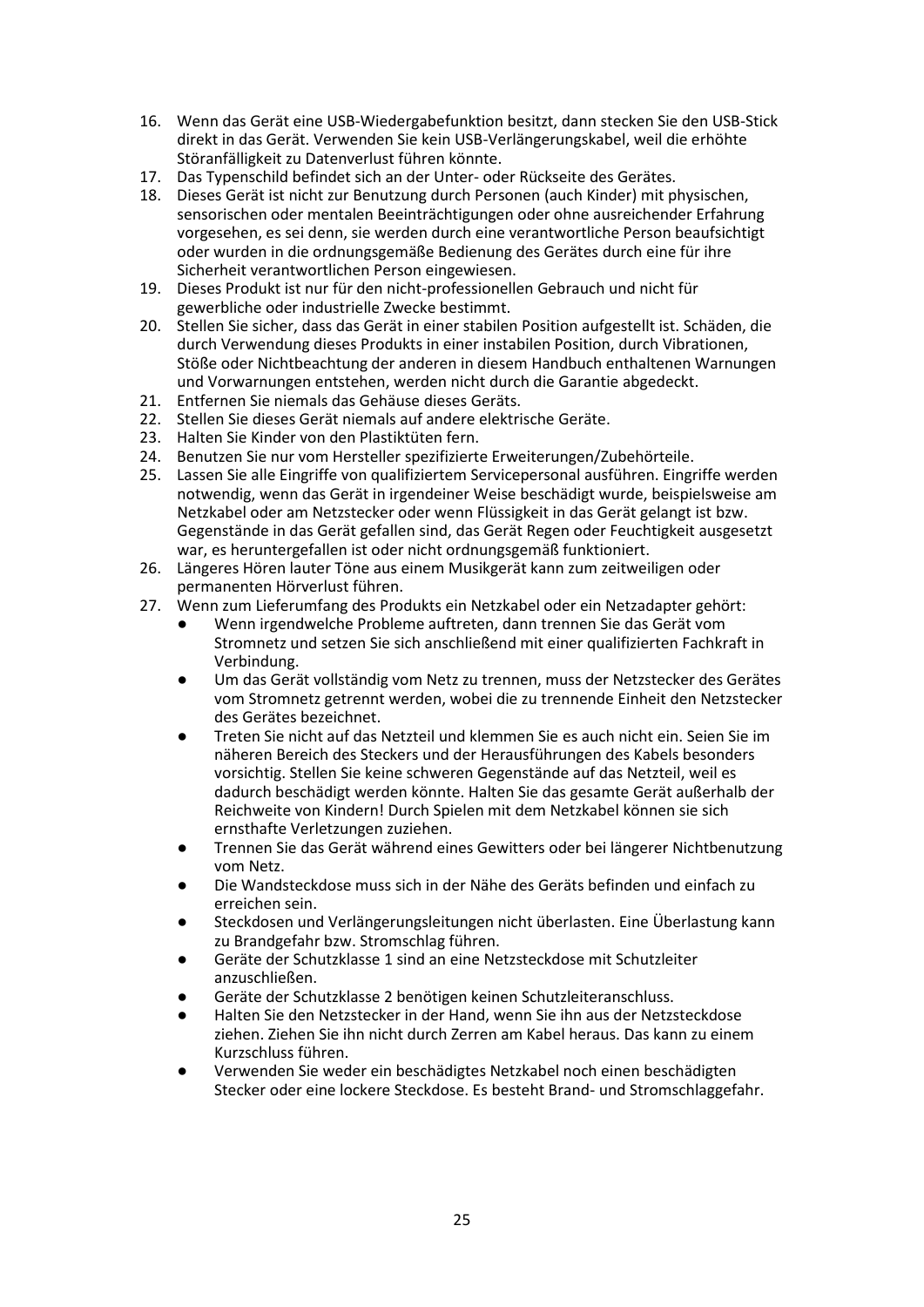- 28. Wenn das Produkt mit einer Fernbedienung mit Batterien/Knopfzellen geliefert wird oder das Produkt eine derartige Fernbedienung umfasst: Warnung:
	- "Die Batterie nicht einnehmen, er besteht Verätzungsgefahr".
	- [Bei mitgelieferter Fernbedienung] Wenn die Batterie/Knopfzelle verschluckt wird, dann kann dies in nur 2 Stunden zu schweren inneren Verätzungen führen, die zum Tod führen können.
	- Halten Sie neue und gebrauchte Batterien von Kindern fern.
	- Verwenden Sie dieses Produkt nicht weiter und halten Sie es von Kindern fern, wenn das Batteriefach nicht sicher schließt.
	- Suchen Sie umgehend ärztliche Hilfe auf, wenn Sie vermuten, dass Batterien verschluckt oder in Körperöffnungen eingeführt wurden.
- 29. Warnhinweise bzgl. der Verwendung von Batterien:
	- Es besteht Explosionsgefahr, wenn die Batterien nicht korrekt eingelegt werden. Nur mit Batterien des gleichen oder entsprechenden Typs ersetzen.
	- Die Batterie darf während der Benutzung, Aufbewahrung oder des Transports weder sehr hohen oder sehr niedrigen Temperaturen noch niedrigem Luftdruck in großen Höhenlagen ausgesetzt werden.
	- Die Ersetzung der Batterie mit einem falschen Batterietyp kann zum Explodieren der Batterie oder dem Auslaufen von entflammbarem Gas oder entflammbarer Flüssigkeit aus der Batterie führen.
	- Die Entsorgung der Batterie in Feuer oder einem heißen Ofen oder das mechanische Zerkleinern oder Zerteilen der Batterie kann zu Explosionen führen.
	- Das Verbleiben der Batterie in einer Umgebung mit sehr hohen Temperaturen kann zum Explodieren der Batterie oder dem Auslaufen von entflammbarem Gas oder entflammbarer Flüssigkeit führen.
	- Eine einem sehr niedrigen Luftdruck ausgesetzte Batterie kann explodieren oder es kann aus einer einem sehr niedrigen Luftdruck ausgesetzten Batterie entflammbares Gas oder entflammbare Flüssigkeit auslaufen.
	- Augenmerk ist auf den ökologischen Aspekt der Batterieentsorgung zu legen.

### **Zubehör:**

Bedienungsanleitung



## Stromversorgung

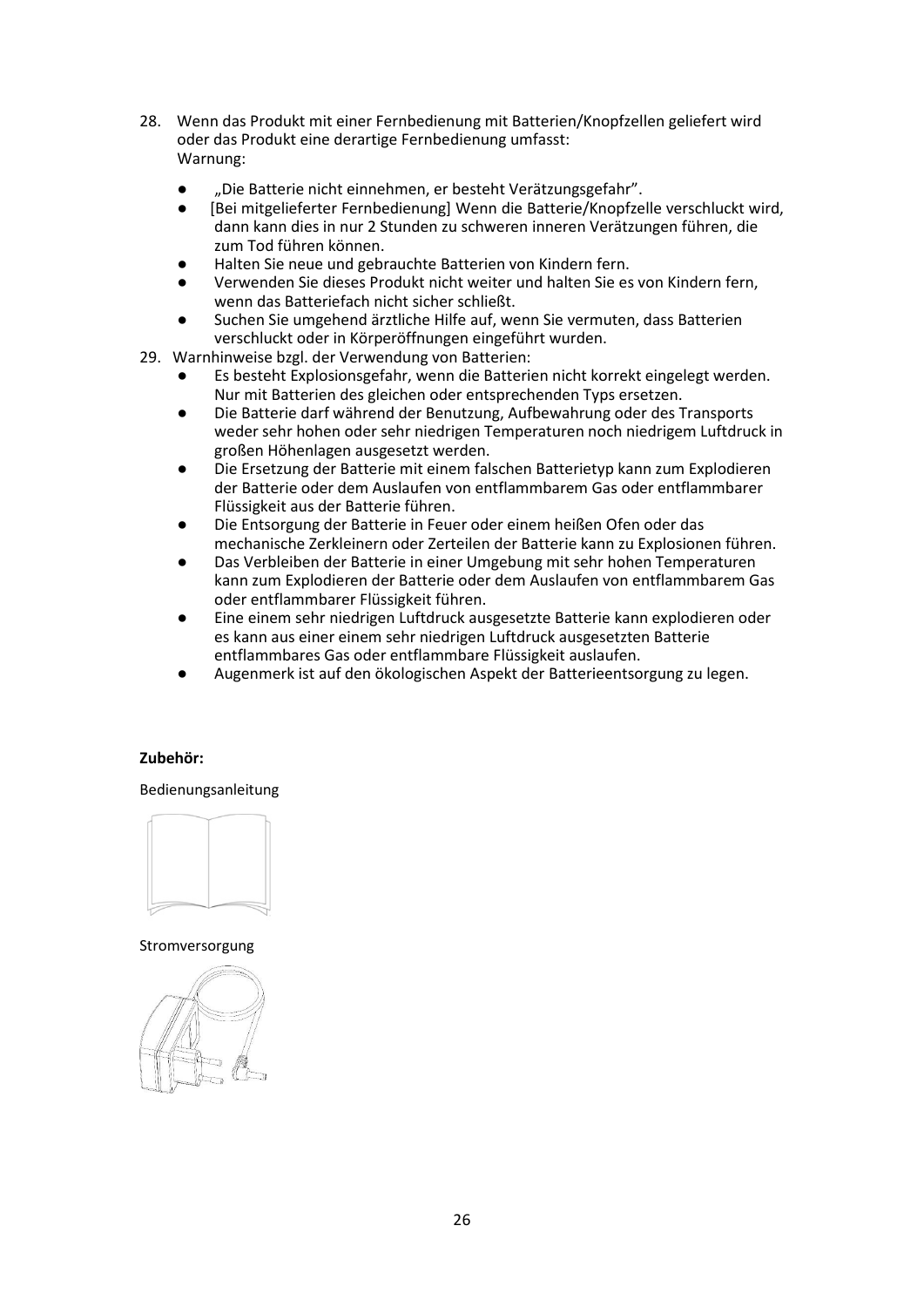

## **Bedienelement**

- 1. Anzeige
- 2. "HELLIGKEITSREGELUNG"-Taste
- 3. "**U**/MODUS"-Taste
- 4. "SENDERSUCHLAUF"-Taste
- 5. "MENÜ/INFORMATION"-Taste
- 6. "LAUTSTÄRKE/SCROLLEN/ENTER/ SCHLUMMERN"-Drehregler
- 7. "P+/ABSTIMMEN+"-Taste
- 8. "P-/ABSTIMMEN-"-Taste
- 9. "Projektion EIN/AUS"-Taste
- 10. "180°-DREHEN"-Taste
	- 11. Projektor
	- 12. Antenne (für besseren Empfang herausziehen und ausrichten)
	- 13. DC-Stromversorgungsbuchse (nicht abgebildet)
	- 14. Kopfhörerbuchse (nicht abgebildet)

# **Inbetriebnahme**

Stecken Sie den Stecker des mitgelieferten Netzadapters in die DC-Stromversorgungsbuchse (13) und anschließend den Netzadapter in eine Netzsteckdose mit einer Spannung von 110 – 230 V~, 50/60 Hz.

# **BEDIENUNG**

### **Einschalten/Standby:**

- 1. Drücken Sie die Taste " $\bigcup$ /MODE", um das Gerät einzuschalten.
- 2. Halten Sie die Taste " $\bigcup$ /MODE" 2 Sekunden lang gedrückt, um in den Standby-Modus (auf der Anzeige werden Datum und Uhrzeit angezeigt) zu wechseln.

## **Lautstärkeeinstellung**

Drehen Sie den Drehregler "VOLUME/SCROLL/ENTER/SNOOZE" (6), um die Lautstärke anzuheben oder zu verringern.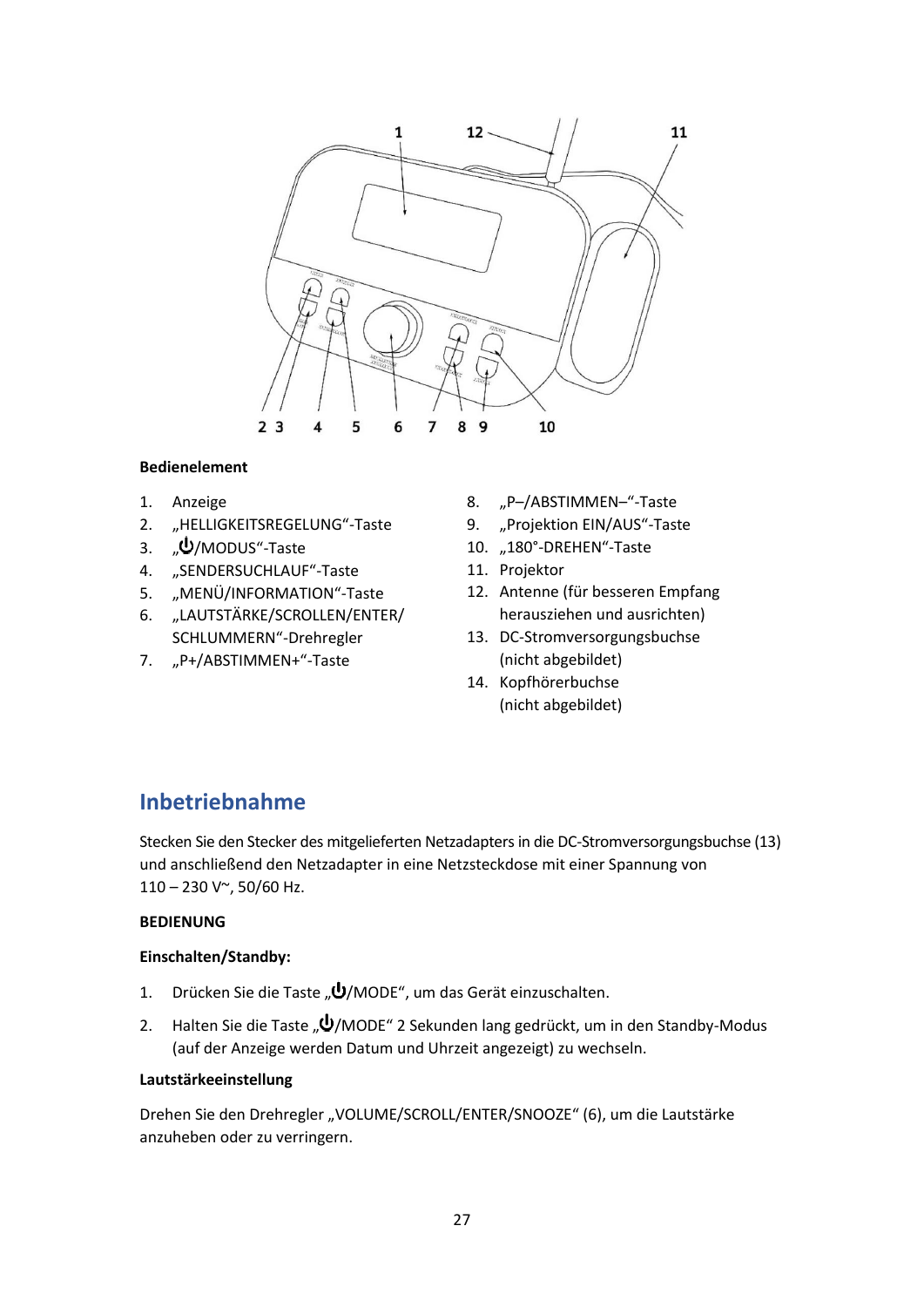# **Zeiteinstellung**

Die Uhrzeit wird automatisch eingestellt, sobald Sie das Gerät einschalten und es in den DAB-Modus wechselt. Wenn Sie die Uhrzeit manuell einstellen möchten, dann gehen Sie wie nachstehend beschrieben vor.

- 1. Drücken Sie die Taste " $\bigcup$ /MODE", um das Radio einzuschalten.
- 2. Halten Sie die Taste "MENU/INFO" (5) 2 Sekunden lang gedrückt.
- 3. Wählen Sie durch Drehen des Drehreglers "VOLUME/SCROLL/ENTER/SNOOZE" (6) "System" (System) aus und drücken Sie danach zur Bestätigung Ihrer Auswahl den Drehregler "VOLUME/SCROLL/ENTER/SNOOZE" (6).
- 4. Wählen Sie durch Drehen des Drehreglers "VOLUME/SCROLL/ENTER/SNOOZE" (6) "Time" (Uhrzeit) aus und drücken Sie danach zur Bestätigung Ihrer Auswahl den Drehregler "VOLUME/SCROLL/ENTER/SNOOZE" (6).
- 5. Wählen Sie durch Drehen des Drehreglers "VOLUME/SCROLL/ENTER/SNOOZE" (6) "Set Time/Date" (Datum/Uhrzeit einstellen) aus und drücken Sie danach zur Bestätigung Ihrer Auswahl den Drehregler "VOLUME/SCROLL" (6).
- 6. Stellen Sie durch Drehen des Drehreglers "VOLUME/SCROLL/ENTER/SNOOZE" (6) die Stunden ein und drücken Sie danach zur Bestätigung Ihrer Einstellung den Drehregler "VOLUME/SCROLL/ENTER/SNOOZE" (6). Anschließend gelangen Sie zur Einstellung der Minuten.
- 7. Stellen Sie auf gleiche Weise das Datum mit Hilfe des Drehreglers "VOLUME/SCROLL/ENTER/SNOOZE" (6) ein.

### **Einstellen des Weckrufs**

Folgen Sie zum Einstellen des Weckrufs 1 oder 2 den nachstehenden Schritten:

- 1. Halten Sie im Uhrenmodus (Standby) 2 Sekunden lang die Taste "MENU/INFO" (5) gedrückt und wählen Sie dann "System" (System) aus. Bestätigen Sie Ihre Auswahl durch Drücken des Drehreglers "VOLUME/SCROLL/ENTER/SNOOZE" (6).
- 2. Wählen Sie durch Drehen des Drehreglers "VOLUME/SCROLL/ENTER/SNOOZE" (6) den Menüpunkt "Alarm" (Weckruf) aus. Bestätigen Sie Ihre Auswahl durch Drücken dieses Drehreglers.
- 3. Wählen Sie durch Drehen des Drehreglers "VOLUME/SCROLL/ENTER/SNOOZE" (6) "Alarm 1" (Weckruf 1) oder "Alarm 2" (Weckruf 2) aus. Bestätigen Sie Ihre Auswahl durch Drücken dieses Drehreglers.
- 4. Stellen Sie durch Drehen des Drehreglers "VOLUME/SCROLL/ENTER/SNOOZE" (6) die Stunden ein und drücken Sie danach zur Bestätigung Ihrer Einstellung diesen Drehregler. Anschließend gelangen Sie zur Einstellung der Minuten.
- 5. Stellen Sie durch Drehen des Drehreglers "VOLUME/SCROLL/ENTER/SNOOZE" (6) die Dauer ein und bestätigen Sie Ihre Einstellung durch Drücken dieses Drehreglers.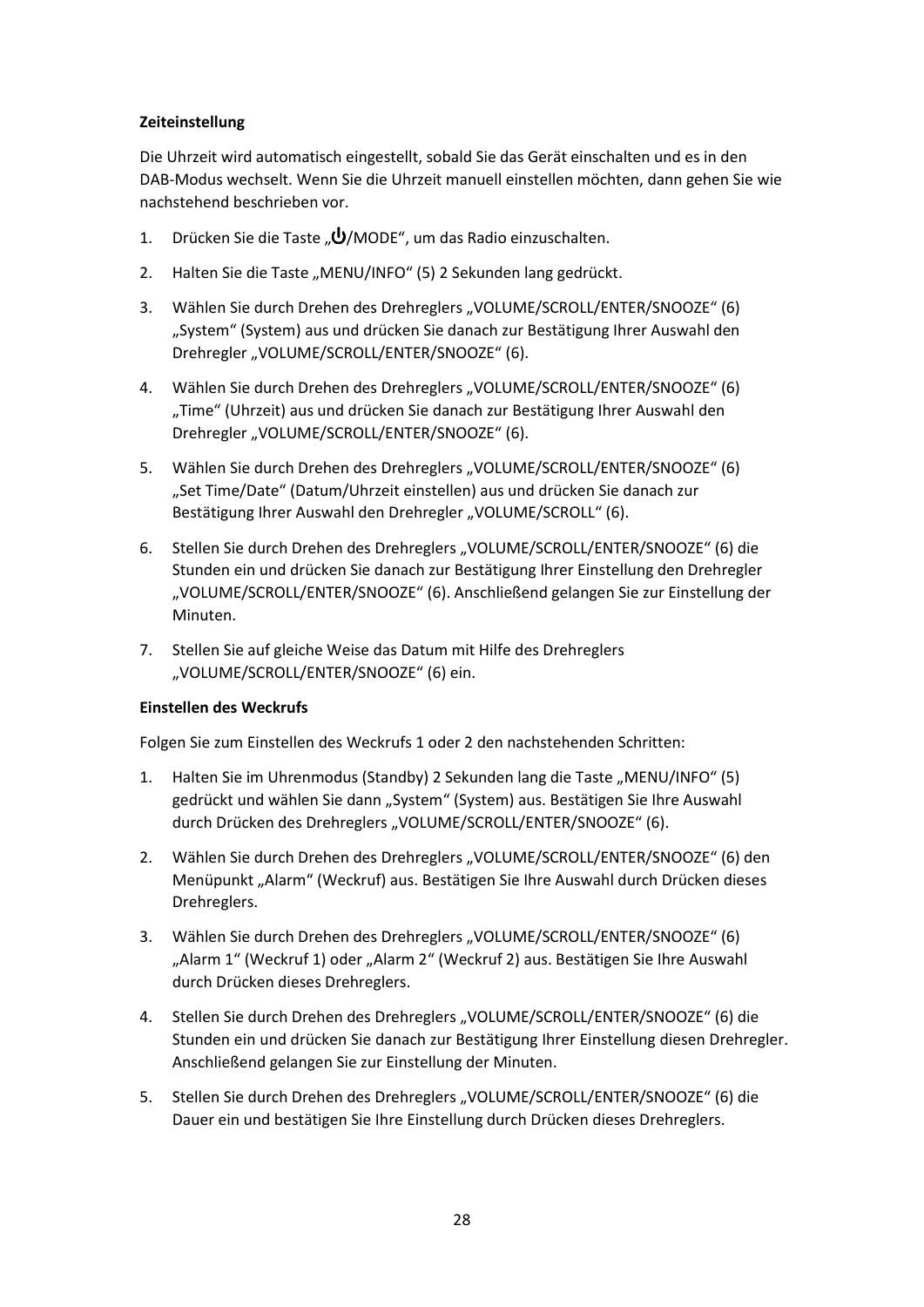- 6. Wählen Sie durch Drehen des Drehreglers "VOLUME/SCROLL/ENTER/SNOOZE" (6) den Weckklang (FM, DAB oder SUMMER) aus und bestätigen Sie Ihre Einstellung durch Drücken dieses Drehreglers.
- 7. Wählen Sie durch Drehen des Drehreglers "VOLUME/SCROLL/ENTER/SNOOZE" (6) die Häufigkeit (Once (Einmal), Daily (Täglich), Weekly (Wöchentlich) oder Weekend only (Nur am Wochenende)) aus und bestätigen Sie Ihre Einstellung durch Drücken dieses Drehreglers.
- 8. Stellen Sie durch Drehen des Drehreglers "VOLUME/SCROLL/ENTER/SNOOZE" (6) das Startdatum ein und bestätigen Sie Ihre Einstellung durch Drücken dieses Drehreglers.
- 9. Stellen Sie durch Drehen des Drehreglers "VOLUME/SCROLL/ENTER/SNOOZE" (6) die Lautstärke ein und bestätigen Sie Ihre Einstellung durch Drücken dieses Drehreglers.
- 10. Aktivieren/Deaktivieren Sie den Weckruf durch Drehen des Drehreglers "VOLUME/SCROLL/ENTER/SNOOZE" (6) und bestätigen Sie Ihre Einstellung durch Drücken dieses Drehreglers.

Wenn der Weckruf aktiviert ist, dann wird auf der Anzeige ein Glockensymbol zusammen mit der Ziffer 1 für den Weckruf 1 und/oder der Ziffer 2 für den Weckruf 2 angezeigt.

### **Ausschalten des Alarms**

Drücken Sie zum vollständigen Ausschalten des Weckrufs (Summer oder Radio) die Taste  $\mathcal{D}/\text{MODE}$ " (1).

Drücken Sie zum vorübergehenden Ausschalten des Weckrufs den Drehregler "VOLUME/SCROLL/ENTER/SNOOZE" (6). Der Weckruf verstummt, ertönt jedoch nach 9 Minuten erneut.

# DAB/DAB+-Radio

Automatische Radiosenderspeicherung

- 1. Ziehen Sie die Teleskopantenne heraus und richten Sie sie anschließend für den besten Empfang aus.
- 2. Halten Sie die Taste "PRESET SCAN" (4) einige Sekunden gedrückt, um den automatischen Scan nach DAB-Radiosendern zu starten. Während des Scannens wird auf der Anzeige ein Fortschrittsbalken zusammen mit der Anzahl der gespeicherten Radiosender angezeigt.
- 3. Halten Sie die Taste "P+/TUNE+" (7) oder "P-/TUNE-" (8) einige Sekunden gedrückt und drehen Sie anschließend den Drehregler "VOLUME/SCROLL/ENTER/SNOOZE" (6), um den gewünschten Radiosender auszuwählen. Bestätigen Sie Ihre Auswahl durch Drücken des Drehreglers "VOLUME/SCROLL/ENTER/SNOOZE" (6) und genießen Sie im Anschluss daran Ihren Radiosender.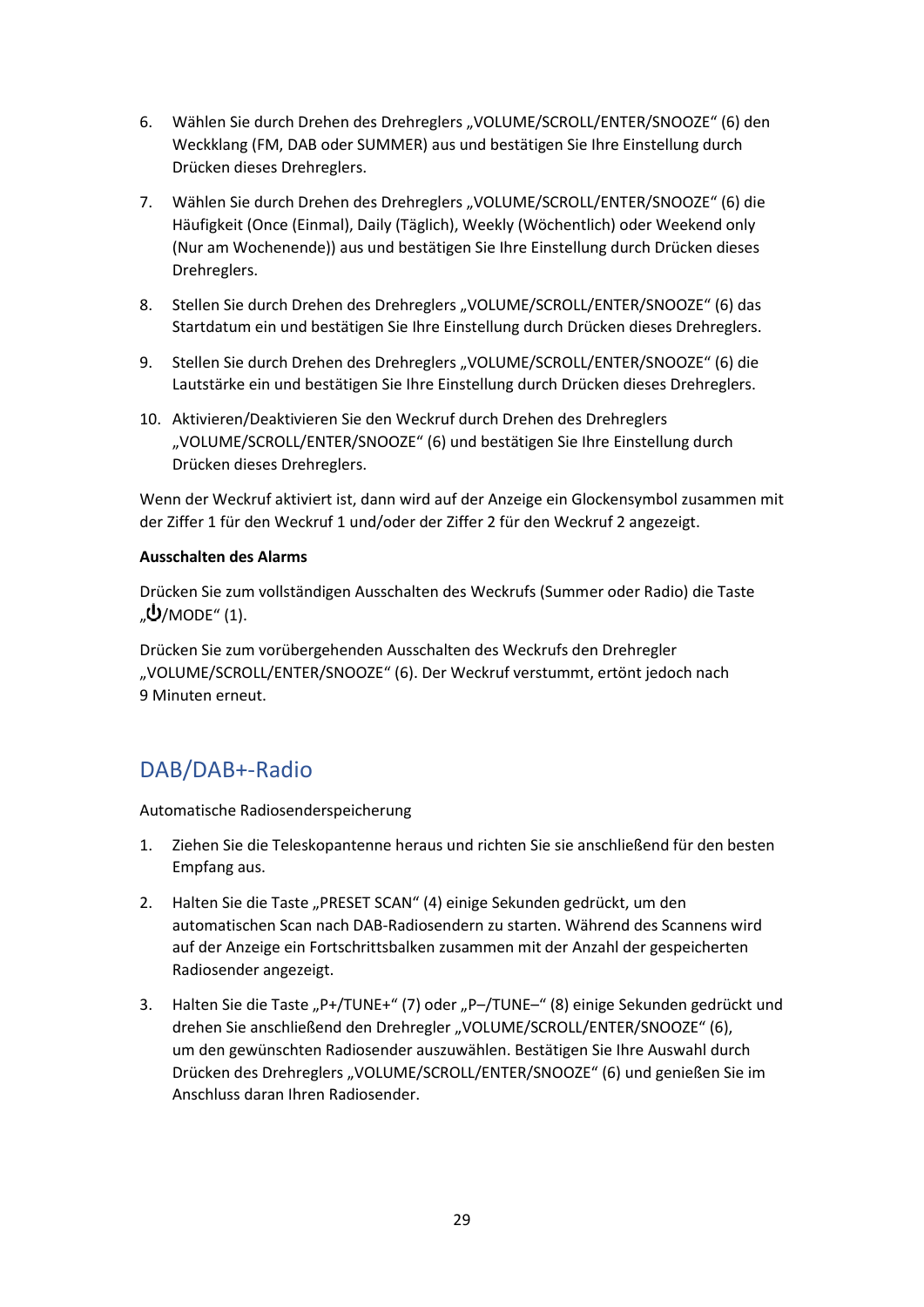Hinweis:

- ‐ Es kann einige Sekunden dauern, bis das Gerät den neuen Radiosender eingestellt hat.
- ‐ Im DAB-Modus werden Uhrzeit und Datum des Geräts mit der Uhrzeit und dem Datum des Radiosenders synchronisiert, den Sie anhören.

### **Manueller Suchlauf**

- 1. Halten Sie die Taste "MENU/INFO" (5) 2 Sekunden lang gedrückt.
- 2. Wählen Sie durch Drehen des Drehreglers "VOLUME/SCROLL/ENTER/SNOOZE" (6) den Menüpunkt "Manual Tune" (Manuelles Abstimmen) aus und drücken Sie danach zur Bestätigung Ihrer Auswahl den Drehregler "VOLUME/SCROLL/ENTER/SNOOZE" (6).
- 3. Wählen Sie durch Drehen des Drehreglers "VOLUME/SCROLL/ENTER/SNOOZE" (6) den gewünschten Kanal (5A – 13F) aus und drücken Sie danach zur Bestätigung Ihrer Auswahl den Drehregler "VOLUME/SCROLL/ENTER/SNOOZE" (6).

Hinweis: Sie können bis zu 30 Radiosender speichern. Eine gespeicherte Frequenz kann aus dem Speicher gelöscht werden, indem Sie mit einer anderen Frequenz überschrieben wird.

## **DAB/DAB+-Informationen**

Drücken Sie im DAB-Modus mehrmals die Taste "MENU/INFO" (5), um die angezeigten Informationen zu wechseln:

## **Obere Zeile:**

Kanal und Frequenz des gegenwärtig eingestellten Radiosenders werden auf der oberen Zeile angezeigt.

### **Untere Zeile:**

- a. Der durch viele DAB-Radiosender ausgestrahlte Lauftext
- b. Das DAB-Ensemble
- c. Die Art des ausgestrahlten Inhaltes wie z. B. Sport, Popmusik usw.
- d. Name des DAB-Radiosenders
- e. DAB-Frequenz
- f. Signalfehler
- g. 80 kbps/DAB

# **DAB/DAB+-Menü**

- 1. Halten Sie im DAB-Modus die Taste "MENU/INFO" (5) einige Sekunden lang gedrückt.
- 2. Wählen Sie durch Drehen des Drehregler "VOLUME/SCROLL/ENTER/SNOOZE" (6) den gewünschten Menüpunkt aus den nachstehenden Menüpunkten aus: Full Scan (Vollständiger Scan), Manual Tune (Manuelles Abstimmen), DRC (Dynamikbereichkompression), Prune (Bereinigen), TA (Verkehrsinformation), System (System).
- 3. Drücken Sie den Drehregler "VOLUME/SCROLL/ENTER/SNOOZE" (6), um zu den Einstellungen des ausgewählten Menüpunktes zu gelangen.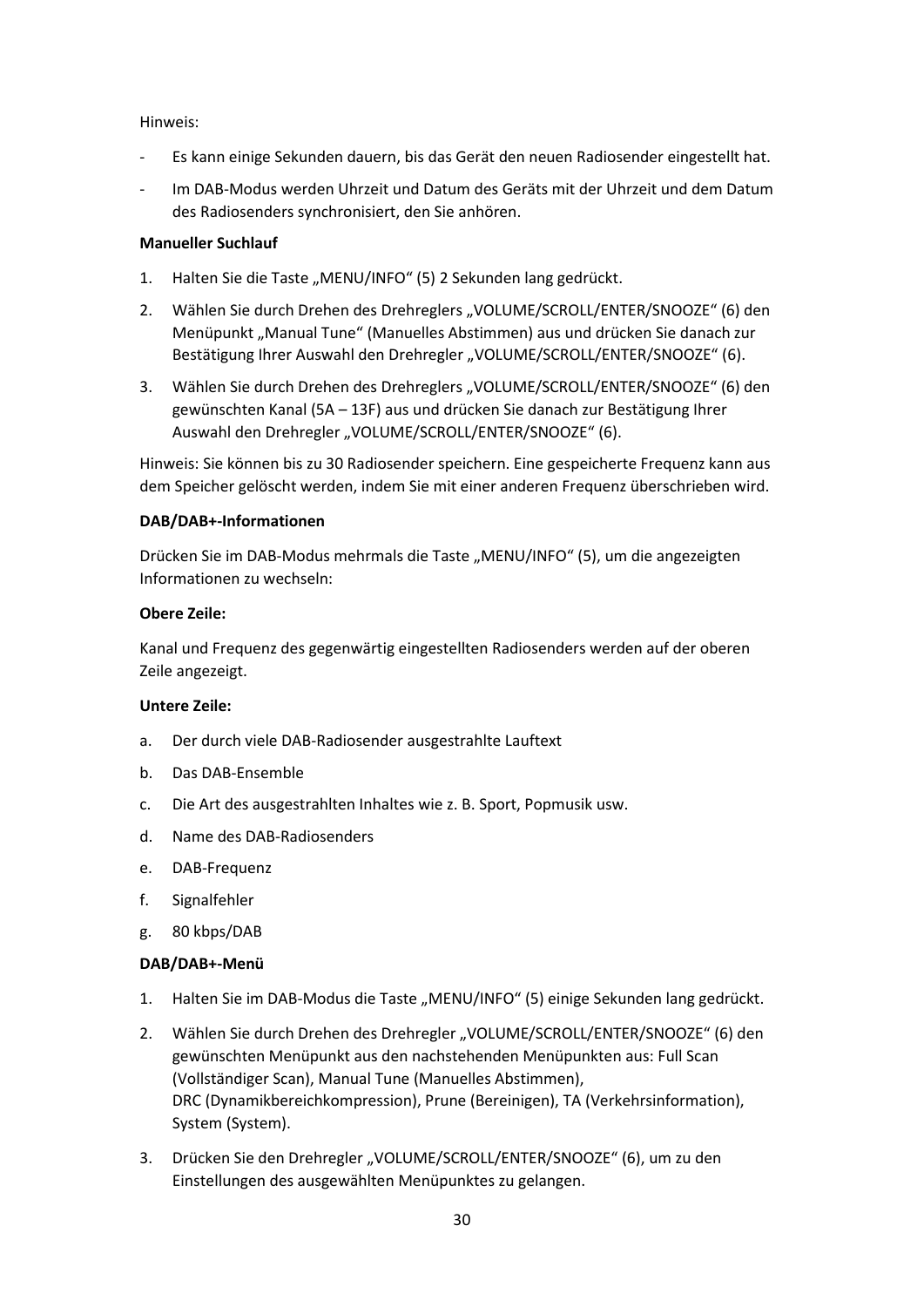- A) Full Scan (Vollständiger Scan) Automatischer Scan nach DAB+-Radiosendern.
- B) Preset Recall (Speicherplatz abrufen) Auswahl eines auf einem Speicherplatz gespeicherten Radiosenders.
- C) Preset Store (Auf Speicherplatz speichern) Speichern eines Radiosenders auf einem Speicherplatz.
- D) Manual Tune (Manuelles Abstimmen) Manuelles Abstimmen eines Radiosenders.
- E) DRC (Dynamikbereichkompression) Off (Aus), Low (Gering), High (Stark). Durch Aktivierung der Dynamikbereichkompression wird der Lautstärkepegel lauterer Klänge verringert und der Lautstärkepegel leiser Klänge angehoben. Ideal für das Anhören bei geringer Lautstärke.
- F) Prune (Bereinigen) Yes (Ja), No (Nein); durch Aktivierung werden Radiosender ohne Signal nicht auf der Anzeige angezeigt.
- G) TA (Verkehrsinformation) On (Ein), Off (Aus). Für den Empfang von Verkehrsdurchsagen.
- H) System (System)
	- 1. Sleep (Schlafmodus) Off (Aus), 15, 30, 45, 60, 90 (Minuten)
	- 2. Alarm (Weckruf) Für das Einstellen von Weckruf 1 und 2.
	- 3. Time (Uhrzeit):
		- ‐ Set Time/Date (Uhrzeit/Datum einstellen)
		- ‐ Auto update (Autom. Aktualisierung) Bei Aktivierung erfolgt eine automatische Aktualisierung von Uhrzeit und Datum über die Quelle. Es ist empfehlenswert, "Update from DAB" (Aktualisierung über DAB) eingestellt zu lassen, um fortwährende Zeitverschiebungen zu vermeiden.
		- ‐ Set 12/24 hour (12/24-h-Anzeige einstellen) Einstellen der AM/PM- oder 24-h-Anzeige.
		- ‐ Set date format (Datumsformat einstellen) DD MM YYYY ( TT MM JJJJ) oder MM DD YYYY (MM TT JJJJ).
	- 4. Language (Sprache) English, Deutsch, Italiano, Francais, Nederlands, Espanol, Dansk, Portugese.
	- 5. Factory Reset (Rücksetzen auf Werkseinstellung) No (Nein) oder Yes (Ja)
	- 6. Softwareversion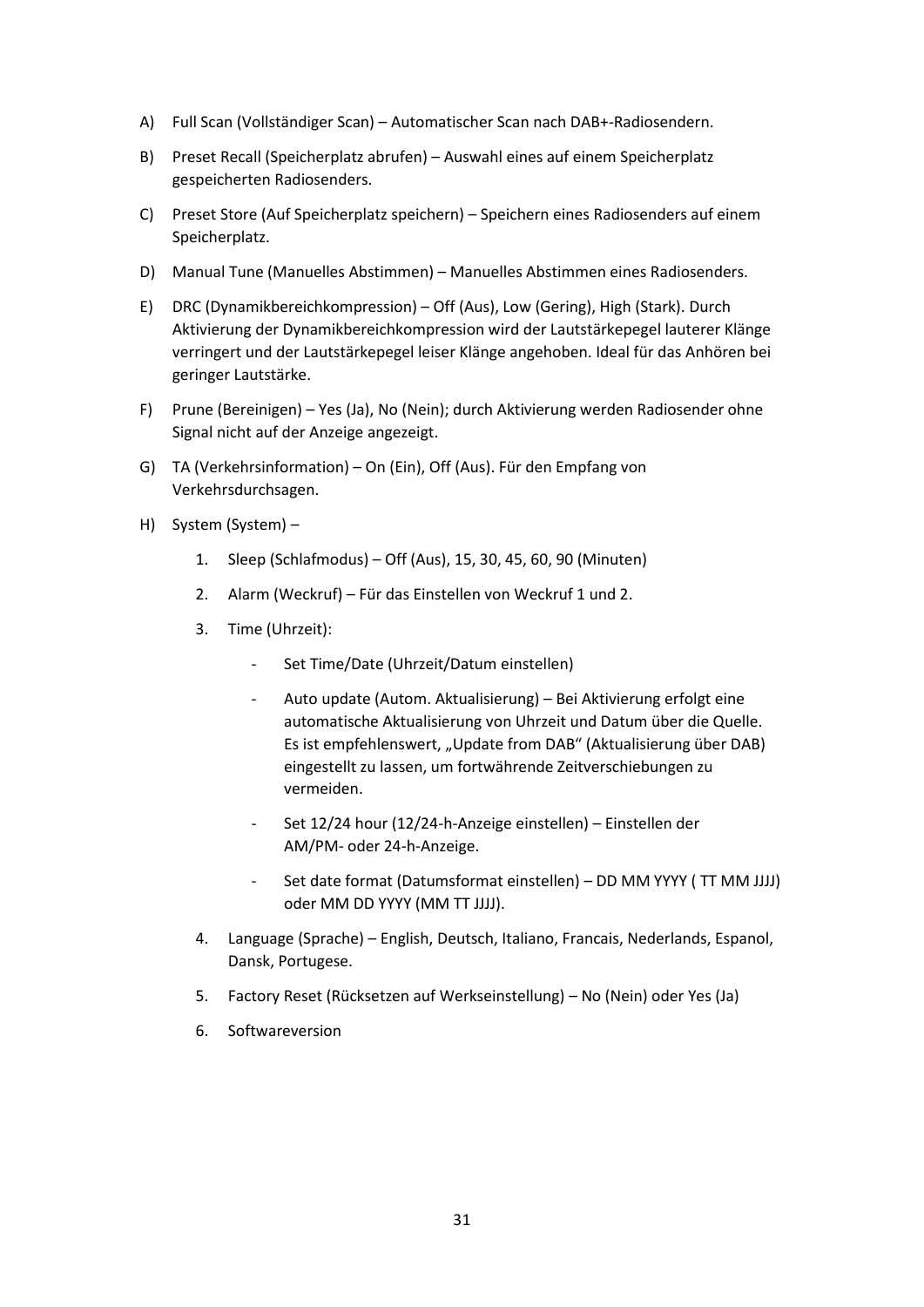# FM-Radio

## **Automatische Radiosenderspeicherung**

- 1. Halten Sie die Taste "PRESET SCAN" (4) 3 Sekunden lang gedrückt, um den Sendersuchlauf zu starten und die gefundenen Radiosender automatisch auf den Speicherplätzen zu speichern.
- 2. Nach Beendigung des Sendersuchlaufes können Sie mit der Taste "P+/TUNE+" (7) oder "P–/TUNE–" (8) einen der abgespeicherten Radiosender auswählen.

Hinweis: Die Empfindlichkeit des Sendersuchlaufes können Sie über das Menü einstellen.

## **Manuelle Suche und Speicherung:**

- 1. Halten Sie die Taste "P+/TUNE+" (7) oder "P-/TUNE-" (8) einige Sekunden lang gedrückt, um den nächsten oder vorherigen Radiosender abzustimmen.
- 2. Um einen Radiosender zu speichern:
	- ‐ Gehen Sie zu der zu speichernden Frequenz und drücken Sie dann die Taste "PRESET SCAN" (4).
	- ‐ Wählen Sie durch Drehen des Drehregler "VOLUME/SCROLL/ENTER/SNOOZE" (6) den gewünschten Speicherplatz aus, auf dem der Radiosender gespeichert werden soll.
	- ‐ Drücken Sie zur Bestätigung Ihrer Auswahl den Drehregler "VOLUME/SCROLL/ENTER/SNOOZE" (6).

### **Informationen zur FM-Ausstrahlung**

Drücken Sie die Taste MENU/INFO (5) zur Anzeige von:

Obere Zeile:

Name des Radiosenders, Empfangstyp.

Untere Zeile:

- a. Informationen (durch den Radiosender bereitgestellt).
- b. Informationen bzgl. der Art des ausgestrahlten Programms.
- c. Frequenz des Radiosenders
- d. Stereo/Mono.
- e. Uhrzeit.
- f. Datum.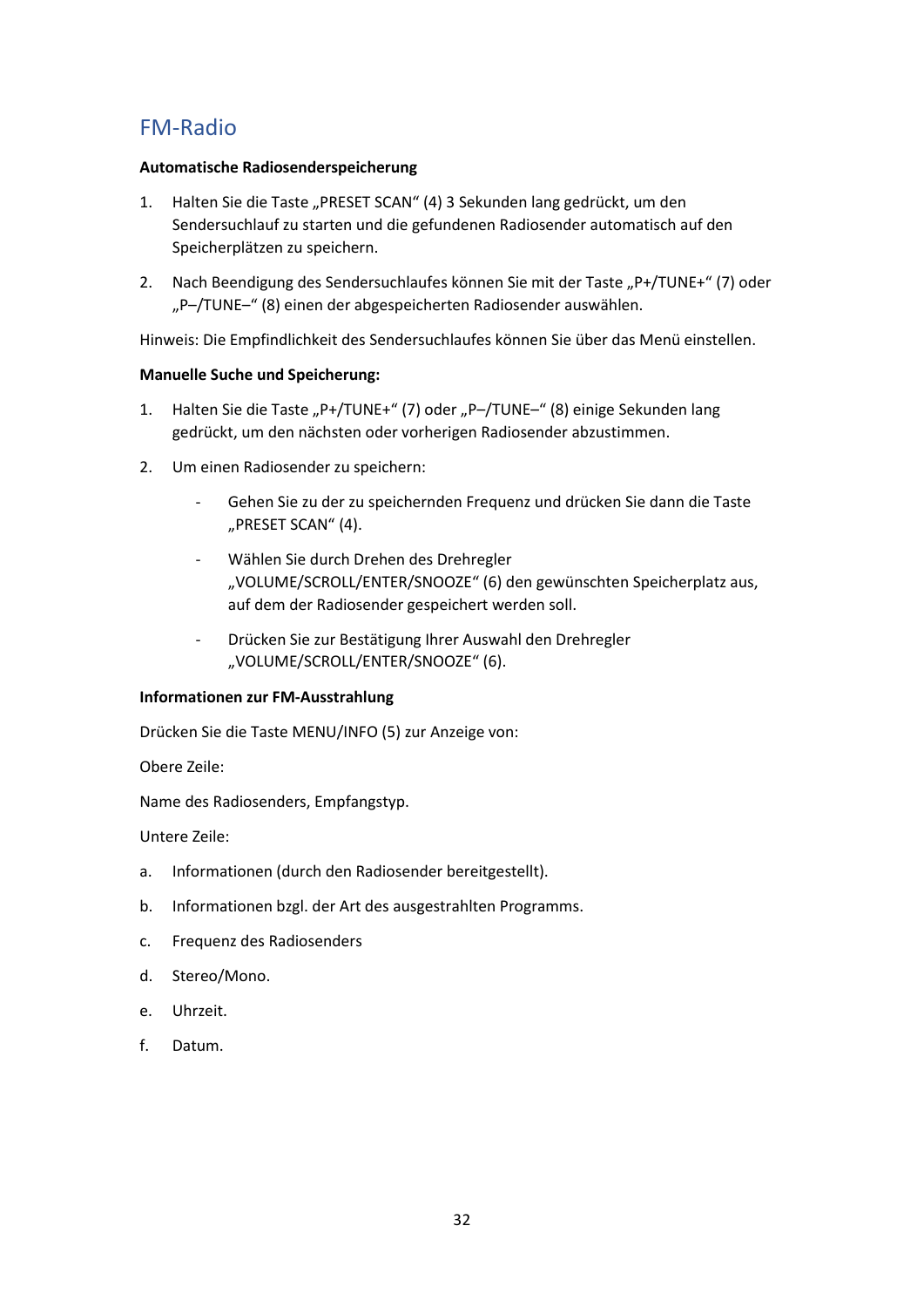### **FM-Menü**

- 1. Halten Sie im FM-Modus die Taste "MENU/INFO" (5) einige Sekunden lang gedrückt.
- 2. Wählen Sie durch Drehen des Drehregler "VOLUME/SCROLL/ENTER/SNOOZE" (6) den gewünschten Menüpunkt aus den nachstehenden Menüpunkten aus: Preset Recall (Speicherplatz abrufen), Preset Store (Speicherplatz speichern), Scan Setting (Suchlaufeinstellung), Audio Setting (Audioeinstellung) und System (System).
- 3. Drücken Sie den Drehregler "VOLUME/SCROLL/ENTER/SNOOZE" (6), um zu den Einstellungen des ausgewählten Menüpunktes zu gelangen.
	- A) Suchlaufeinstellung
		- 1. All Stations (Alle Radiosender)
		- 2. Strong Stations (Sender mit starkem Signal)
	- B) Audioeinstellung
		- 1. Stereo Allowed (Stereo zulassen)
		- 2. Forced Mono (Mono erzwingen)
	- C) System
		- 1. Sleep (Schlafmodus) Auswahl zwischen OFF (AUS), 15, 30, 45, 60, 90 Minuten
		- 2. Alarm (Weckruf) Für das Einstellen von Weckruf 1 und 2.
		- 3. Time (Uhrzeit):
			- ‐ Set Time/Date (Uhrzeit/Datum einstellen)
			- ‐ Auto update (Autom. Aktualisierung) Bei Aktivierung erfolgt eine automatische Aktualisierung von Uhrzeit und Datum über die Quelle. Es ist empfehlenswert, "Update from DAB" (Aktualisierung über DAB) eingestellt zu lassen, um fortwährende Zeitverschiebungen zu vermeiden.
			- ‐ Set 12/24 hour (12/24-h-Anzeige einstellen) Einstellen der AM/PM- oder 24-h-Anzeige.
			- ‐ Set date format (Datumsformat einstellen) DD MM YYYY (TT MM JJJJ) oder MM DD YYYY (MM TT JJJJ).
- 4. Language (Sprache) English, Deutsch, Italiano, Francais, Nederlands, Espanol, Dansk, Portugese.
- 5. Factory Reset (Rücksetzen auf Werkseinstellung) No (Nein) oder Yes (Ja)
- 6. Softwareversion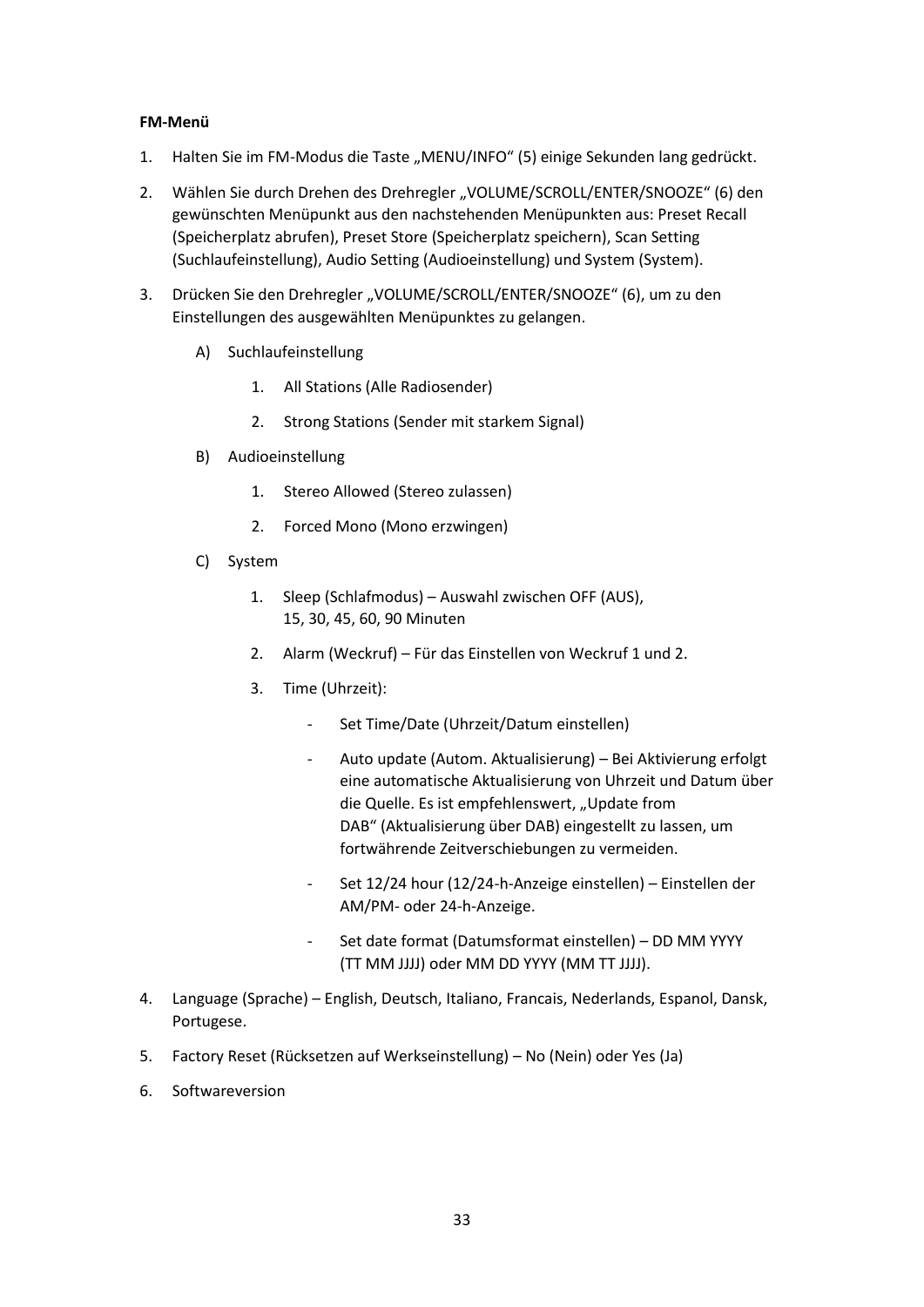# Projektion

## **Ein-/Ausschalten und Einstellen**

- 1. Drücken Sie die Taste "Projection ON/OFF" (9), um die Projektion einzuschalten.
- 2. Drücken Sie bei Bedarf die Taste "180° FLIP" (10), um die Projektion um 180° zu drehen.
- 3. Drücken Sie die Taste "Projection ON/OFF" (9) erneut, um die Projektion auszuschalten.

# **Helligkeitsregler**

Drücken Sie mehrmals die Taste DIMMER (2), um die Helligkeit der Displaybeleuchtung zu ändern.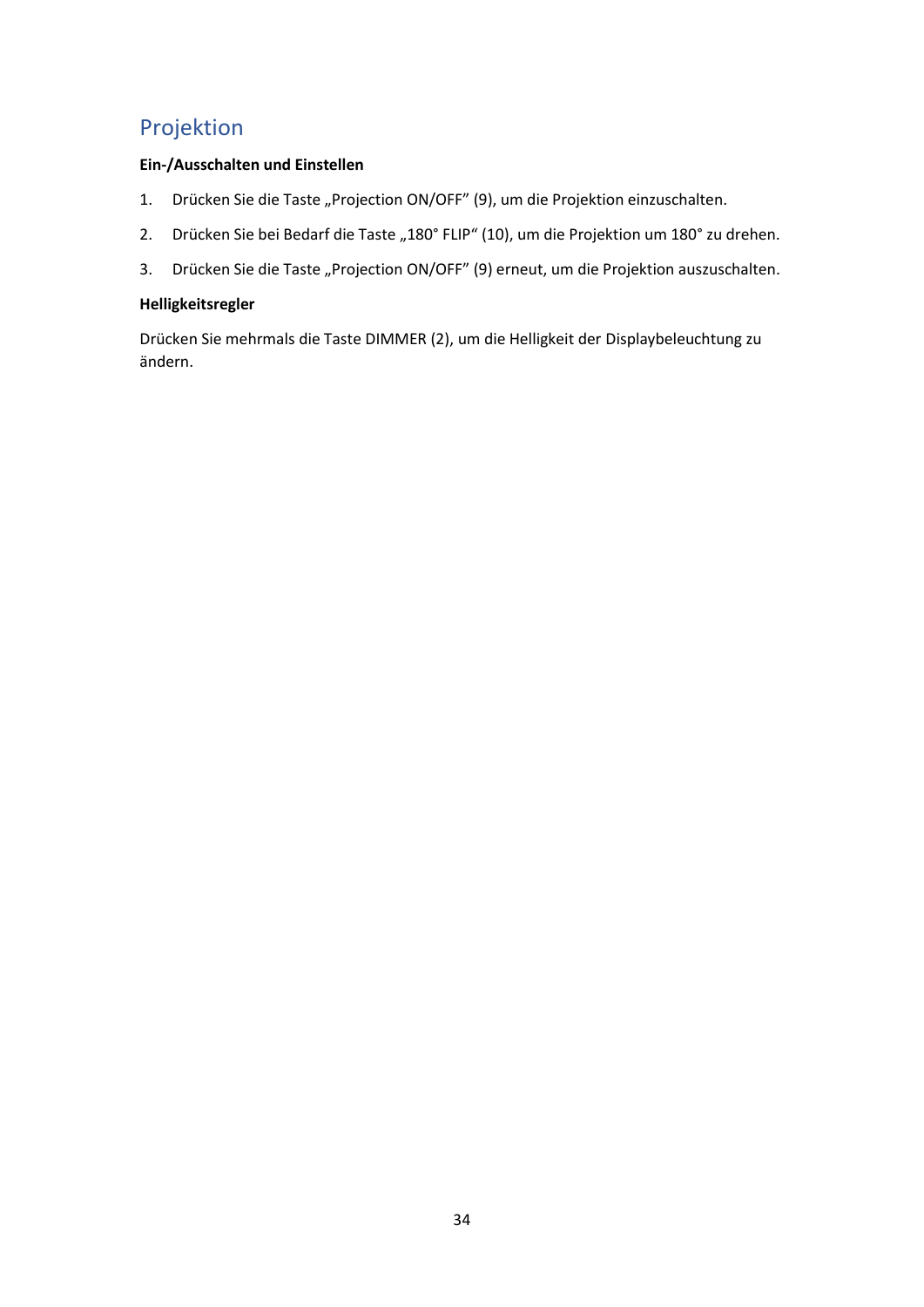# **Technische Daten**

| Anschlüsse                 | DC, 3,5-mm-Kopfhörerausgang, Antenne |
|----------------------------|--------------------------------------|
| Eingangsspannung           | 100 - 240 V AC - 50/60 Hz            |
| Ausgangsspannung           | 5 V/1,0 A                            |
| Ausgangsleistung           | 1 W                                  |
| Leistungsaufnahme          | Max. 5 W                             |
| <b>Empfangenes FM-Band</b> | $87,5 - 108$ MHz                     |
| Empfangenes DAB/DAB+-Band  | 174,928 - 239,200 MHz                |
| Betriebs temperatur        | 0 Grad bis 35 Grad                   |
| Geräteabmessung            | 181 x 95 x 85 mm (Gerät)             |
| Gewicht                    | 340 g (Gerät)                        |

Netzadapter (nur für EU)

Hersteller: DongGuan Obelieve Electronics Co., Ltd

Modellnummer: OBL-0501000E

Benutzen Sie nur den original mitgelieferten Netzadapter

Benutzen Sie nur das in der Bedienungsanleitung angegebene Netzteil.

| Informatie                            | Waarde en precisie  |
|---------------------------------------|---------------------|
| Naam of handelsmerk van de fabrikant, | DongGuan Obelieve   |
| handelsregistratie en adres           | Electronic Co., Ltd |
| Modelaanduiding                       | OBL-0501000E        |
| Ingangsspanning                       | AC 100-240V         |
| Ingangsfrequentie AC                  | 50/60 Hz            |
| Uitgangsspanning                      | 5,0V                |
| Uitgangsstroom                        | 1,0A                |
| Uitgang                               | 5,0W                |
| Gemiddelde actieve efficiëntie        | 74,1%               |
| Efficiëntie bij lage belasting (10%)  | 74,1%               |
| Verbruik onbelast vermogen            | 0,06W               |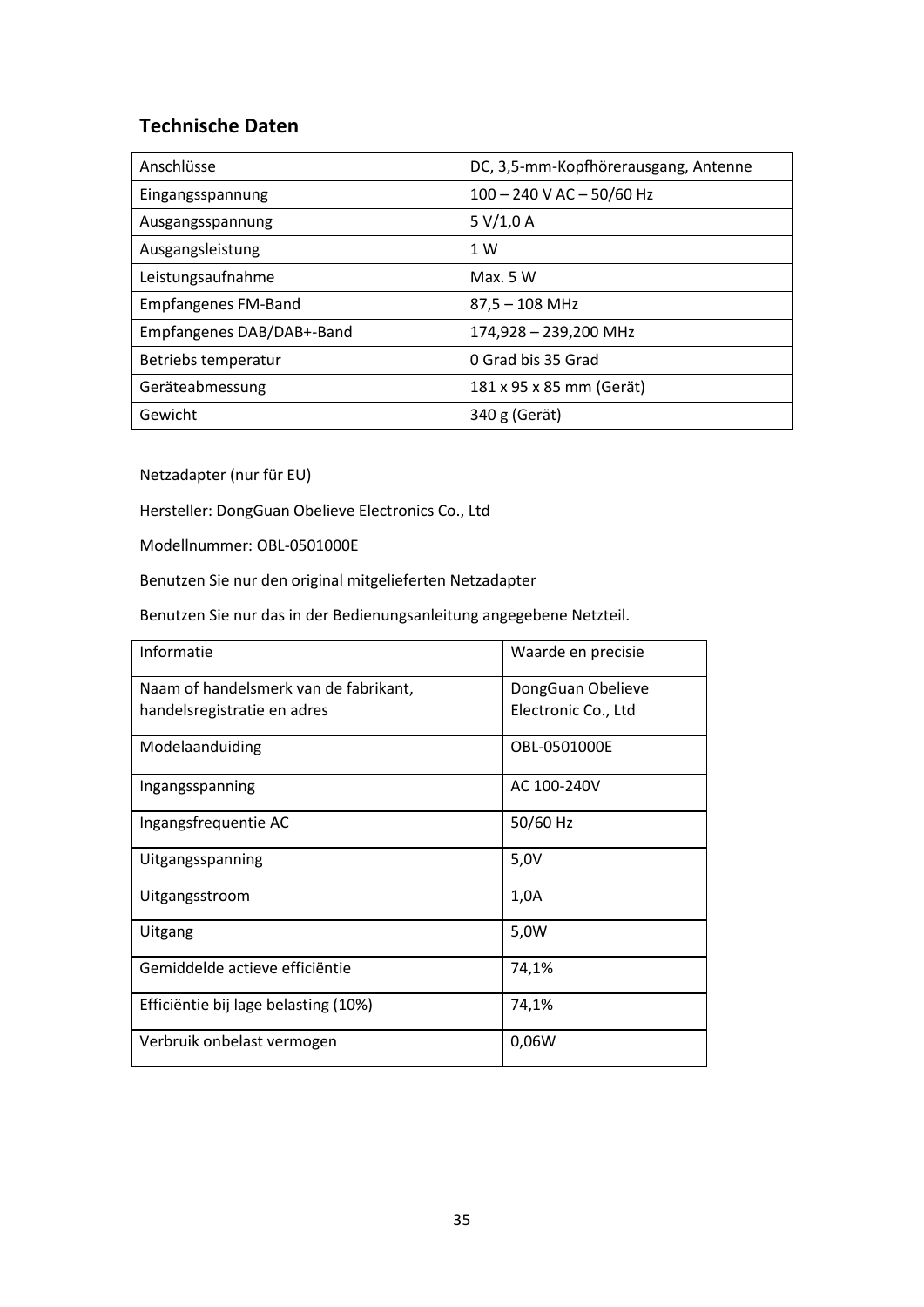#### **Garantie**

Lenco bietet Leistungen und Garantien im Einklang mit Europäischem Recht. Setzen Sie sich deshalb im Falle von Reparaturen (sowohl während als auch nach Ablauf der Garantiezeit) mit Ihrem Fachhändler in Verbindung.

Wichtiger Hinweis: Es ist nicht möglich, Produkte für Reparaturen direkt an Lenco zu schicken.

Wichtiger Hinweis: Wenn dieses Gerät für welchen Grund auch immer durch ein nicht offizielles Service-Center geöffnet wurde oder durch dieses Service-Center darauf zugegriffen wurde, erlischt die Garantie.

Dieses Gerät ist nicht für professionelle Zwecke geeignet. Falls das Gerät für professionelle Zwecke eingesetzt wird, erlöschen alle Garantieverpflichtungen seitens des Herstellers.

#### **Haftungsausschluss**

Aktualisierungen der Firmware und/oder Hardware-Komponenten werden regelmäßig durchgeführt. Aus diesem Grund können einige der Anleitungen, Spezifikationen und Abbildungen in dieser Dokumentation zu dem Ihnen vorliegendem Gerät leicht abweichen. Alle in diesem Handbuch beschriebenen Elemente dienen nur zur Illustration und treffen auf Ihre individuelle Situation möglicherweise nicht zu. Aus der in diesem Handbuch getätigten Beschreibung können keine Rechtsansprüche oder Leistungsanforderungen geltend gemacht werden.

#### **Entsorgung des Altgeräts**



Dieses Symbol zeigt an, dass das entsprechende Produkt oder dessen Akku/Batterie in Europa nicht mit dem normalen Hausmüll entsorgt werden darf. Um die ordnungsgemäße Abfallbehandlung des Produkts und dessen Akku/Batterie zu gewährleisten, müssen diese im Einklang mit allen anwendbaren örtlichen Vorschriften zur Entsorgung von Elektrogeräten und Akkus/Batterien entsorgt werden. Dabei helfen Sie, natürliche Ressourcen zu schonen und Umweltschutzstandards zur Verwertung und Entsorgung von Altgeräten aufrecht zu halten (Richtlinie über Entsorgung Elektrischer und Elektronischer Altgeräte).

#### **CE-Kennzeichen**

Hiermit erklärt Lenco Benelux B.V., Thermiekstraat 1a, 6361 HB Nuth, The Netherlands, dass dieses Produkt den grundsätzlichen Anforderungen der EU-Richtlinie entspricht.

Die Konformitätserklärung kann unter folgendem Link abgerufen werden:

[techdoc@commaxxgroup.com](mailto:techdoc@commaxxgroup.com)



#### **Service**

Besuchen Sie bitte für weitere Informationen und unseren Kundendienst unsere Homepage [www.lenco.com](http://www.lenco.com/)

Lenco Benelux BV, Thermiekstraat 1a, 6361 HB Nuth, Die Niederlande.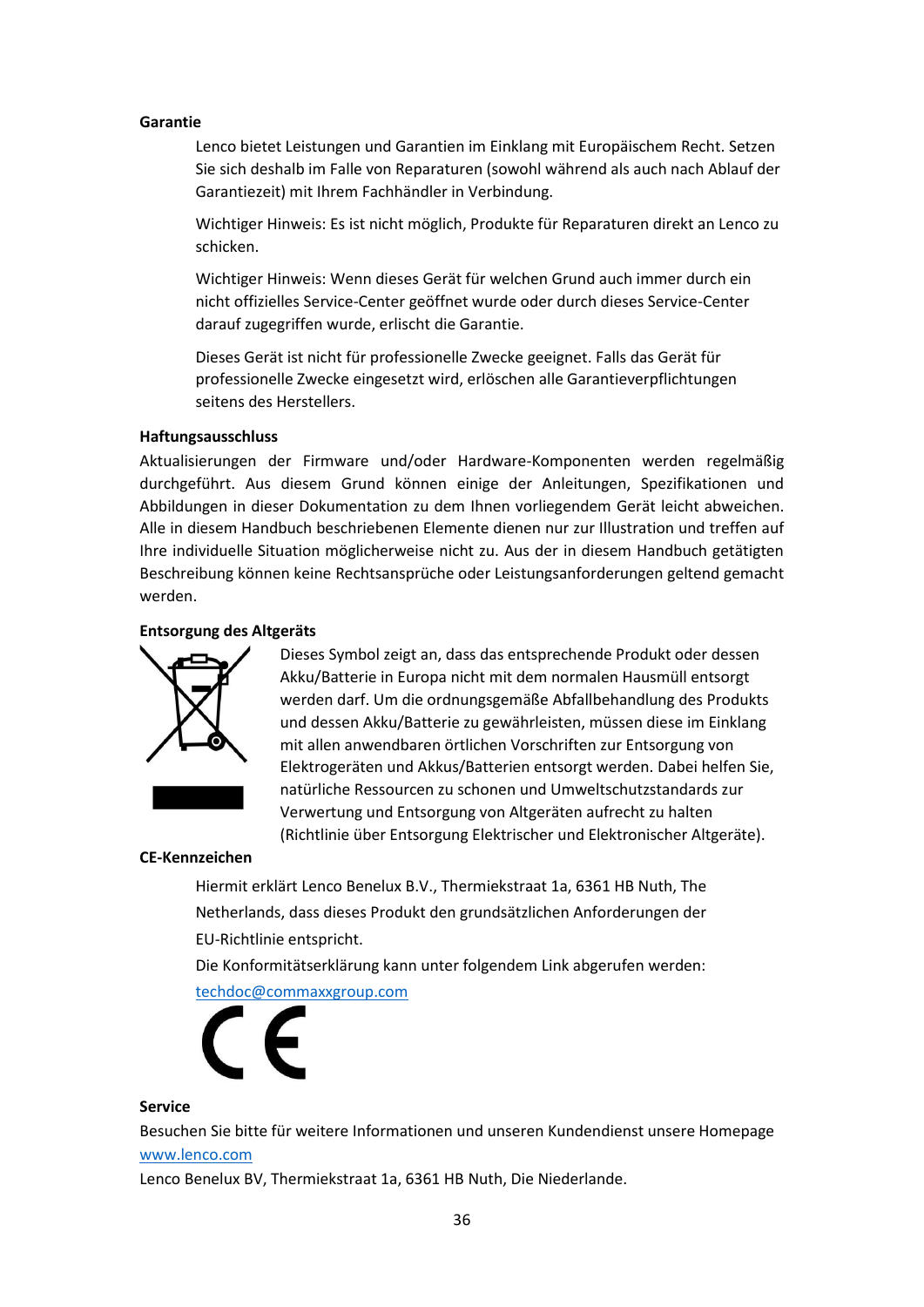#### <span id="page-36-0"></span>**ATTENTION :**

L'utilisation de commandes ou de réglages ou l'exécution de procédures autres que celles spécifiées dans ce manuel peut entraîner une exposition à des rayonnements dangereux.

#### **PRÉCAUTIONS AVANT UTILISATION**

#### **GARDEZ CES INSTRUCTIONS À L'ESPRIT :**

- 1. Ne couvrez pas et n'obturez pas les ouvertures de ventilation. Lorsque vous placez l'appareil sur une étagère, laissez 5 cm (2") d'espace libre tout autour de l'appareil.
- 2. Installez-le conformément au mode d'emploi fourni.
- 3. Gardez l'appareil à l'écart des sources de chaleur telles que des radiateurs, appareils de chauffage, fours, bougies et autres produits générant de la chaleur ou une flamme nue. L'appareil ne peut être utilisé que dans des climats modérés. Les environnements extrêmement froids ou chauds doivent être évités. Température de fonctionnement entre 0° et 35° C.
- 4. Évitez d'utiliser l'appareil à proximité de champs magnétiques puissants.
- 5. Des décharges électrostatiques peuvent perturber le fonctionnement de cet appareil. Dans ce cas, il suffit de réinitialiser et de redémarrer l'appareil en suivant le mode d'emploi. Pendant le transfert de fichiers, manipulez l'appareil avec précaution et faites-le fonctionner dans un environnement sans électricité statique.
- 6. Mise en garde ! N'introduisez jamais un objet dans l'appareil par les ouvertures et les fentes de ventilation. Étant donné que des tensions élevées sont présentes à l'intérieur du produit, l'insertion d'un objet peut entraîner une électrocution et/ou court-circuiter les composants internes. Pour les mêmes raisons, ne versez pas de l'eau ou un liquide sur le produit.
- 7. Ne l'utilisez pas dans des endroits humides tels qu'une salle de bain, une cuisine pleine de vapeur ou à proximité d'une piscine.
- 8. L'appareil ne doit pas être exposé à des écoulements ou des éclaboussures et aucun objet contenant un liquide, tel qu'un vase, ne doit être posé sur ou près de l'appareil.
- 9. N'utilisez pas cet appareil lorsque de la condensation est possible. Lorsque l'appareil est utilisé dans une pièce chaude et humide, des gouttelettes d'eau ou de la condensation peuvent se former à l'intérieur de l'appareil et affecter son fonctionnement adéquat. Si tel est le cas, laissez l'appareil hors tension pendant 1 ou 2 heures avant de le mettre en marche : l'appareil doit être sec avant toute remise en marche.
- 10. Bien que ce dispositif soit fabriqué avec le plus grand soin et contrôlé à plusieurs reprises avant de quitter l'usine, des problèmes peuvent néanmoins survenir, comme avec tous les appareils électriques. Si l'appareil émet de la fumée ou en cas d'accumulation excessive de la chaleur ou d'un phénomène inattendu, débranchez immédiatement la fiche d'alimentation du secteur.
- 11. Cet appareil doit fonctionner avec la source d'alimentation indiquée sur la plaque signalétique. Si vous n'êtes pas sûr du type d'alimentation utilisé chez vous, contactez votre revendeur ou le fournisseur local d'électricité.
- 12. Tenez l'appareil à l'abri des rongeurs. Les rongeurs aiment mordre les cordons d'alimentation.
- 13. Pour nettoyer l'appareil, servez-vous d'un chiffon doux et sec. N'utilisez pas de solvant ni d'autre liquide à base de pétrole. Pour enlever les taches importantes, vous pouvez vous servir d'un chiffon humide imbibé d'une solution de détergent diluée.
- 14. Le fournisseur n'est pas responsable des dommages ou pertes de données causés par un dysfonctionnement, une utilisation abusive, une modification de l'appareil ou un remplacement de la batterie.
- 15. N'interrompez pas la connexion lorsque l'appareil formate ou transfère des fichiers. Dans le cas contraire, les données pourraient être endommagées ou perdues.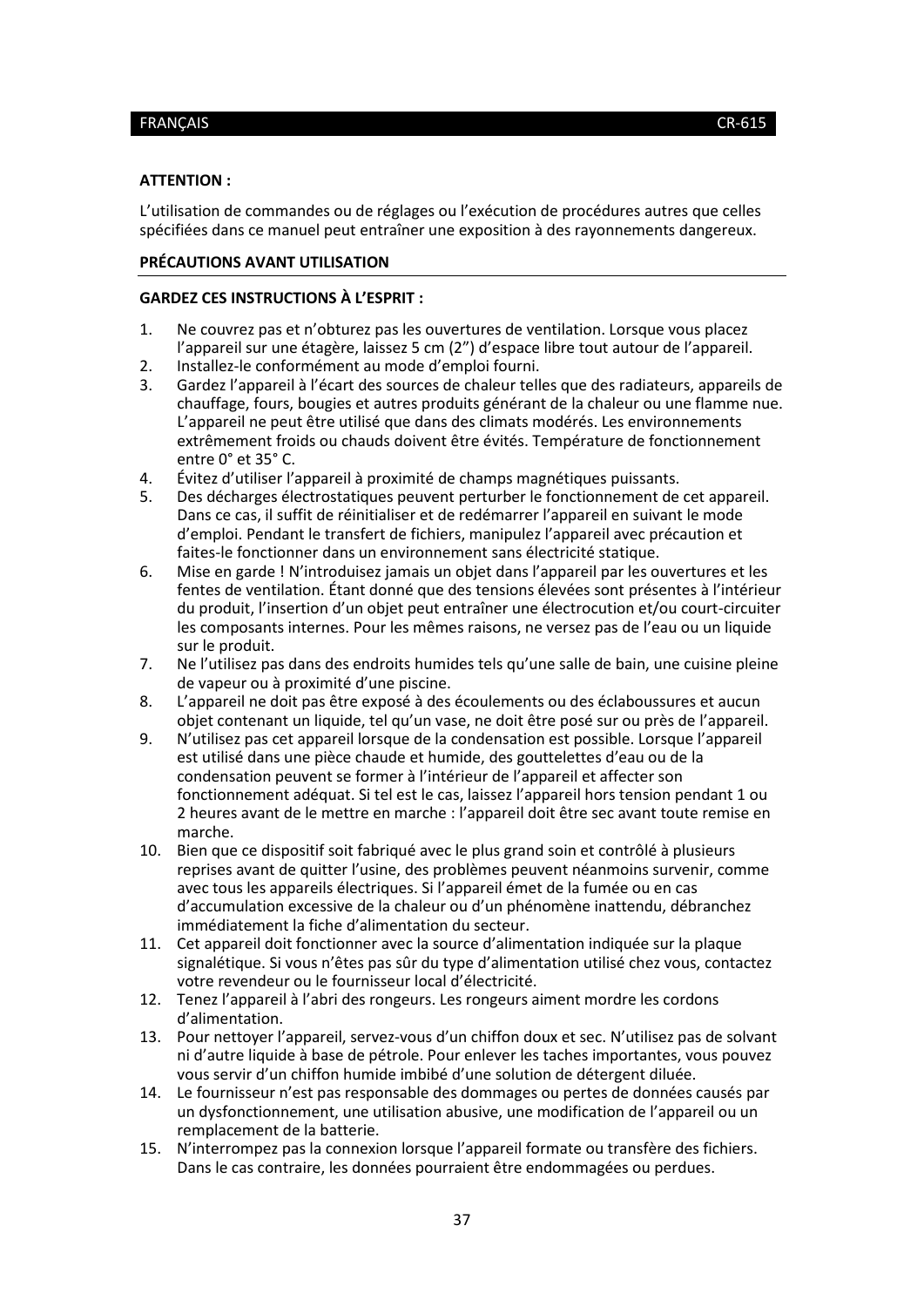- 16. Si l'appareil a une fonction de lecture USB, il convient de brancher la clé USB directement sur l'appareil. N'utilisez pas de rallonge USB, car cela peut causer des interférences provoquant une perte de données.
- 17. La plaque signalétique se situe en dessous ou à l'arrière de l'appareil.
- 18. Cet appareil ne doit pas être utilisé par des personnes (enfants compris) souffrant de handicaps physiques, sensoriels ou mentaux, ou manquant d'expérience et de connaissances, sauf si elles sont sous surveillance ou ont reçu des instructions sur l'utilisation correcte de l'appareil par la personne qui est responsable de leur sécurité.
- 19. Ce produit est conçu pour un usage non professionnel, et non commercial ou industriel.
- 20. Vérifiez que l'appareil est en position stable. La garantie ne couvre pas les dégâts occasionnés par l'utilisation de cet appareil en position instable, par les vibrations, les chocs ou par la non-observation de tout autre avertissement ou précaution contenus dans ce mode d'emploi.
- 21. Ne retirez jamais le boîtier de l'appareil.
- 22. Ne placez jamais cet appareil sur un autre appareil électrique.
- 23. Ne laissez pas les sacs en plastique à la portée des enfants.
- 24. Utilisez uniquement les accessoires recommandés par le fabricant.
- 25. Confiez l'entretien et les réparations à un personnel qualifié. Une réparation est nécessaire lorsque l'appareil a été endommagé de quelque façon que ce soit, par exemple lorsque le cordon d'alimentation ou la prise sont endommagés, lorsqu'un liquide s'est déversé ou des objets ont été introduits dans l'appareil, lorsque l'appareil a été exposé à la pluie ou à l'humidité, lorsqu'il ne fonctionne pas correctement ou est tombé.
- 26. Une exposition prolongée à la musique avec un volume élevé peut entraîner une perte auditive temporaire ou permanente.
- 27. Si l'appareil est livré avec un câble d'alimentation ou un adaptateur secteur :
	- En cas de problème, débranchez le cordon d'alimentation CA et confiez l'entretien à un personnel qualifié.
	- Pour que l'alimentation soit parfaitement déconnectée, la fiche d'alimentation de l'appareil doit être débranchée de la prise secteur.
	- Ne marchez pas sur l'adaptateur secteur ou ne le coincez pas. Faites très attention, en particulier à proximité des fiches et du point de sortie du câble. Ne placez pas d'objets lourds sur l'adaptateur secteur, car ils pourraient l'endommager. Gardez l'appareil hors de portée des enfants ! Ils pourraient se blesser gravement s'ils jouent avec le câble d'alimentation.
	- Débranchez cet appareil pendant les orages ou lorsqu'il n'est pas utilisé pendant une longue durée.
	- La prise secteur doit être installée près de l'appareil et doit être facilement accessible.
	- Ne surchargez pas les prises de courant ou les rallonges. Une surcharge peut entraîner un incendie ou une électrocution.
	- Les appareils de classe 1 doivent être branchés à une prise de courant disposant d'une connexion protectrice à la terre.
	- Les appareils de classe 2 ne nécessitent pas de connexion à la terre.
	- Tirez toujours sur la fiche pour débrancher le cordon de la prise secteur. Ne tirez pas sur le cordon d'alimentation. Cela pourrait provoquer un court-circuit.
	- N'utilisez pas un cordon ou une fiche d'alimentation endommagé ni une prise desserrée. Vous courez un risque d'incendie ou de décharge électrique.
- 28. Si le produit contient ou est livré avec une télécommande contenant des piles boutons : Avertissement :
	- « N'ingérez pas la pile, car vous risquez une brûlure chimique » ou une formule équivalente.
	- [Quand la télécommande est fournie] L'ingestion d'une pile bouton peut causer de graves brûlures internes en seulement 2 heures et causer la mort.
	- Tenez les piles neuves et usagées hors de portée des enfants.
	- Si le compartiment à piles ne se ferme pas correctement, cessez d'utiliser l'appareil et tenez-le hors de portée des enfants.
	- Si vous pensez que les piles ont été avalées ou placées à l'intérieur d'une partie du corps, consultez un médecin immédiatement.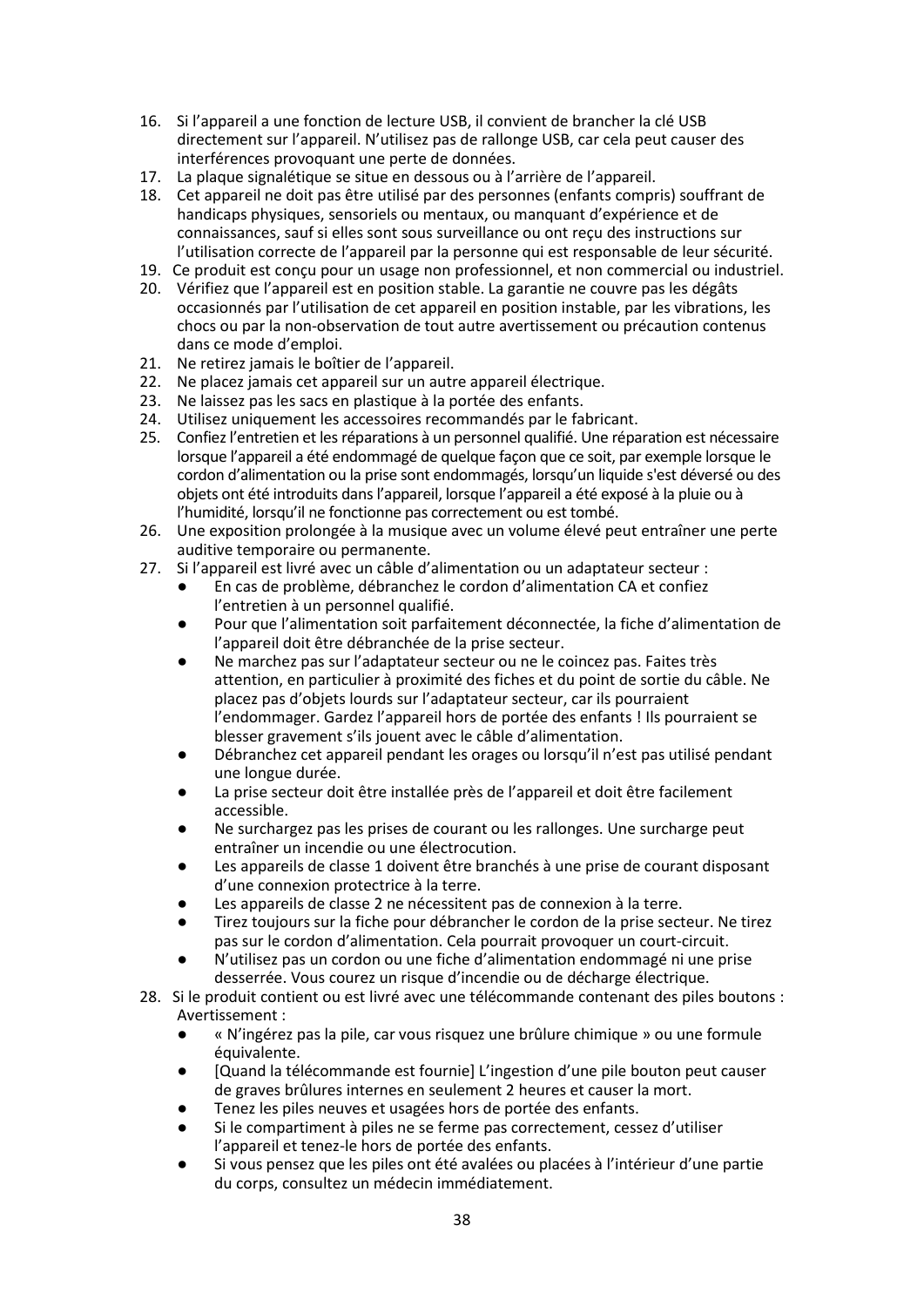- 29. Mise en garde relative à l'utilisation des piles :
	- Risque d'explosion si la pile est mal remplacée. Remplacez les piles par des piles d'un type identique ou équivalent.
	- Pendant l'utilisation, le stockage ou le transport, la pile ne doit pas être soumise à des températures extrêmement élevées ou basses, à une faible pression d'air à haute altitude.
	- Le remplacement d'une pile par une autre de type incorrect peut entraîner une explosion ou une fuite de liquide ou de gaz inflammable.
	- L'introduction d'une pile dans le feu ou dans un four chaud, l'écrasement ou le découpage mécanique peut entraîner une explosion.
	- L'exposition d'une pile dans un environnement à température extrêmement élevée peut entraîner une explosion ou une fuite de liquide ou de gaz inflammable.
	- L'exposition d'une pile à une pression d'air extrêmement basse peut entraîner une explosion ou une fuite de liquide ou de gaz inflammable.
	- Veuillez considérer les questions environnementales lors de la mise au rebut des piles.

#### **Accessoires :**

Mode d'emploi



# Alimentation électrique

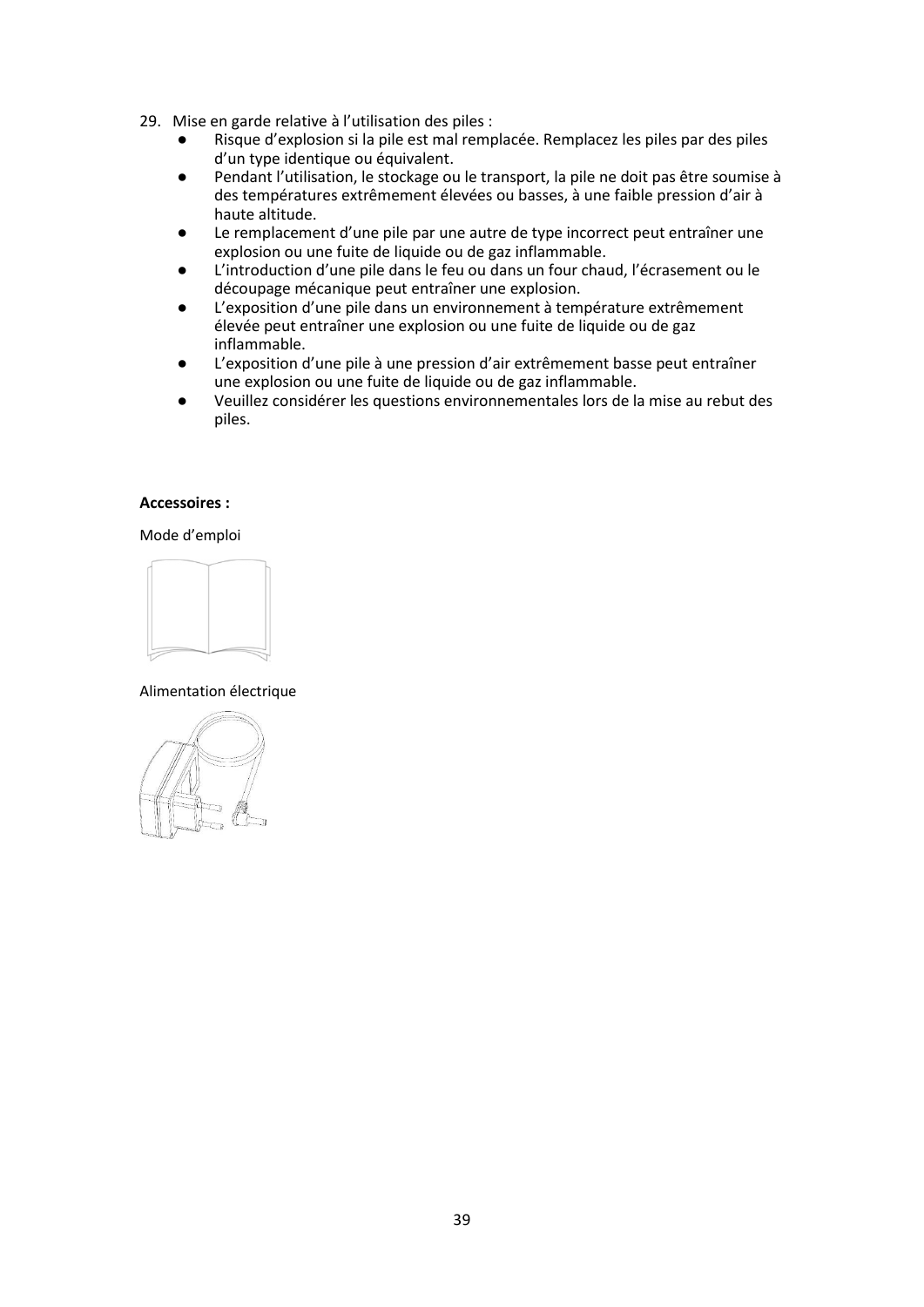

# **Commande**

- 1. Affichage
- 2. Touche « VARIATEUR »
- 3. Touche « $\mathbf{\dot{U}}$ /MODE »
- 4. Touche « RECHERCHE DE PRÉRÉGLAGE » 10. Touche « RETOURNEMENT À 180° »
- 5. Touche « MENU/INFO »
- 6. Molette « VOLUME/DÉFILEMENT/ENTRÉE/ RAPPEL D'ALARME »
- 7. Touche « P+/SYNTONISATION+ »
- 8. Touche « P-/SYNTONISATION- »
- 9. Touche « Activation/désactivation de la projection »
- 
- 11. Projecteur
- 12. Antenne (déployez-la et repositionnezla pour une meilleure réception)
- 13. Prise CC (non illustrée)
- 14. Prise casque (non illustrée)

# **Prise en main**

Insérez la fiche de l'adaptateur d'alimentation fourni dans la prise d'alimentation (13) et branchez l'alimentation à une prise à 110-230 V ~ 50/60 Hz.

# **UTILISATION**

### **Marche/veille :**

- 1. Appuyez sur la touche «  $\Phi$ /MODE » pour allumer l'appareil.
- 2. Maintenez la touche «  $\bigcup$ /MODE » enfoncée pendant 2 secondes pour mettre l'appareil en mode veille (l'écran affiche l'heure et la date).

### **Réglage du volume**

Tournez la molette « VOLUME/SCROLL/ENTER/SNOOZE » (6) pour augmenter ou diminuer le volume.

### **Réglage de l'heure**

L'heure sera réglée automatiquement lorsque vous allumez l'appareil en mode DAB, en revanche si vous souhaitez la régler manuellement :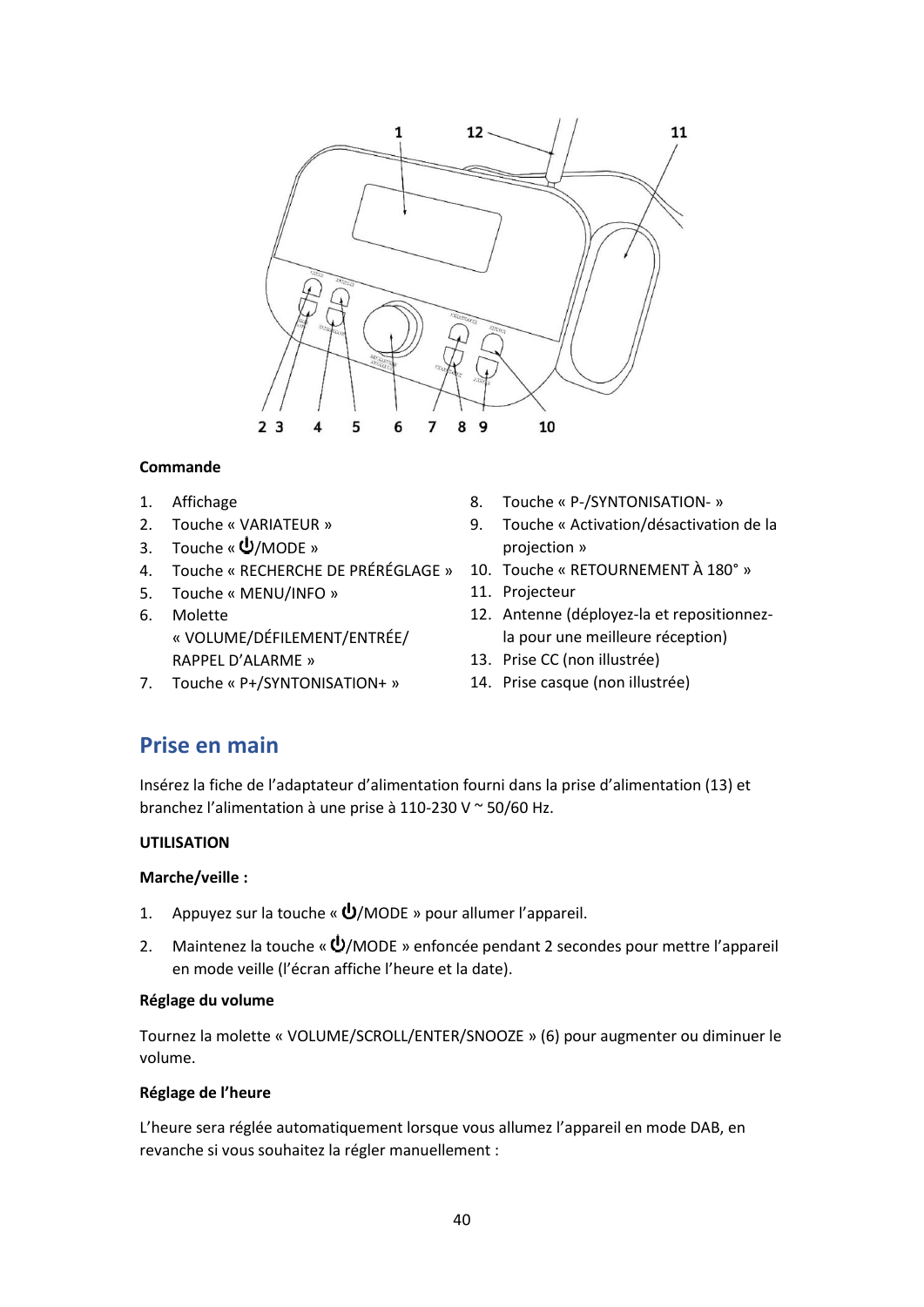- 1. Appuyez sur la touche «  $\Phi$ /MODE » pour allumer la radio.
- 2. Maintenez la touche « MENU/INFO » (5) enfoncée pendant 2 secondes.
- 3. Tournez la molette « VOLUME/SCROLL/ENTER/SNOOZE » (6) et sélectionnez « System (Système) », puis appuyez sur la molette « VOLUME/SCROLL/ENTER/SNOOZE » (6) pour confirmer la sélection.
- 4. Tournez la molette « VOLUME/SCROLL/ENTER/SNOOZE » (6) et sélectionnez « Time (Heure) », puis appuyez sur la molette « VOLUME/SCROLL/ENTER/SNOOZE » (6) pour confirmer la sélection.
- 5. Tournez la molette « VOLUME/SCROLL/ENTER/SNOOZE » (6) et sélectionnez « Set Time/Date (Régler l'heure/la date) », puis appuyez sur la molette « VOLUME/SCROLL » (6) pour confirmer la sélection.
- 6. Tournez la molette « VOLUME/SCROLL/ENTER/SNOOZE » (6) pour régler l'heure, puis appuyez sur la molette « VOLUME/SCROLL/ENTER/SNOOZE » (6) pour confirmer le réglage et passer à celui des minutes.
- 7. Réglez également la date à l'aide de la molette « VOLUME/SCROLL/ENTER/SNOOZE » (6).

## **Réglage de l'alarme**

Pour régler l'alarme 1 ou 2, suivez les étapes suivantes :

- 1. En mode horloge (veille), maintenez la touche « MENU/INFO » (5) enfoncée pendant 2 secondes, sélectionnez « System (Système) », puis appuyez sur la molette « VOLUME/SCROLL/ENTER/SNOOZE » (6) pour confirmer la sélection.
- 2. Tournez la molette « VOLUME/SCROLL/ENTER/SNOOZE » (6) et sélectionnez l'option « Alarm (Alarme) », puis appuyez sur la molette pour confirmer la sélection.
- 3. Tournez la molette « VOLUME/SCROLL/ENTER/SNOOZE » (6) et sélectionnez « Alarm 1 (Alarme 1) » ou « Alarm 2 (Alarme 2) », puis appuyez sur la molette pour confirmer la sélection.
- 4. Tournez la molette « VOLUME/SCROLL/ENTER/SNOOZE » (6) pour régler l'heure, puis appuyez sur la molette pour confirmer le réglage et passez à celui des minutes.
- 5. Tournez la molette « VOLUME/SCROLL/ENTER/SNOOZE » (6) pour régler la durée, puis appuyez sur la molette pour confirmer le réglage.
- 6. Tournez la molette « VOLUME/SCROLL/ENTER/SNOOZE » (6) pour sélectionner le type de sonnerie (FM, DAB ou VIBREUR), puis appuyez sur la molette pour confirmer la sélection.
- 7. Tournez la molette « VOLUME/SCROLL/ENTER/SNOOZE » (6) pour sélectionner la fréquence (once, daily, weekly, weekend only [une fois, tous les jours, toutes les semaines, le week-end uniquement]), puis appuyez sur la molette pour confirmer la sélection.
- 8. Tournez la molette « VOLUME/SCROLL/ENTER/SNOOZE » (6) pour régler la date de début, puis appuyez sur la molette pour confirmer la sélection.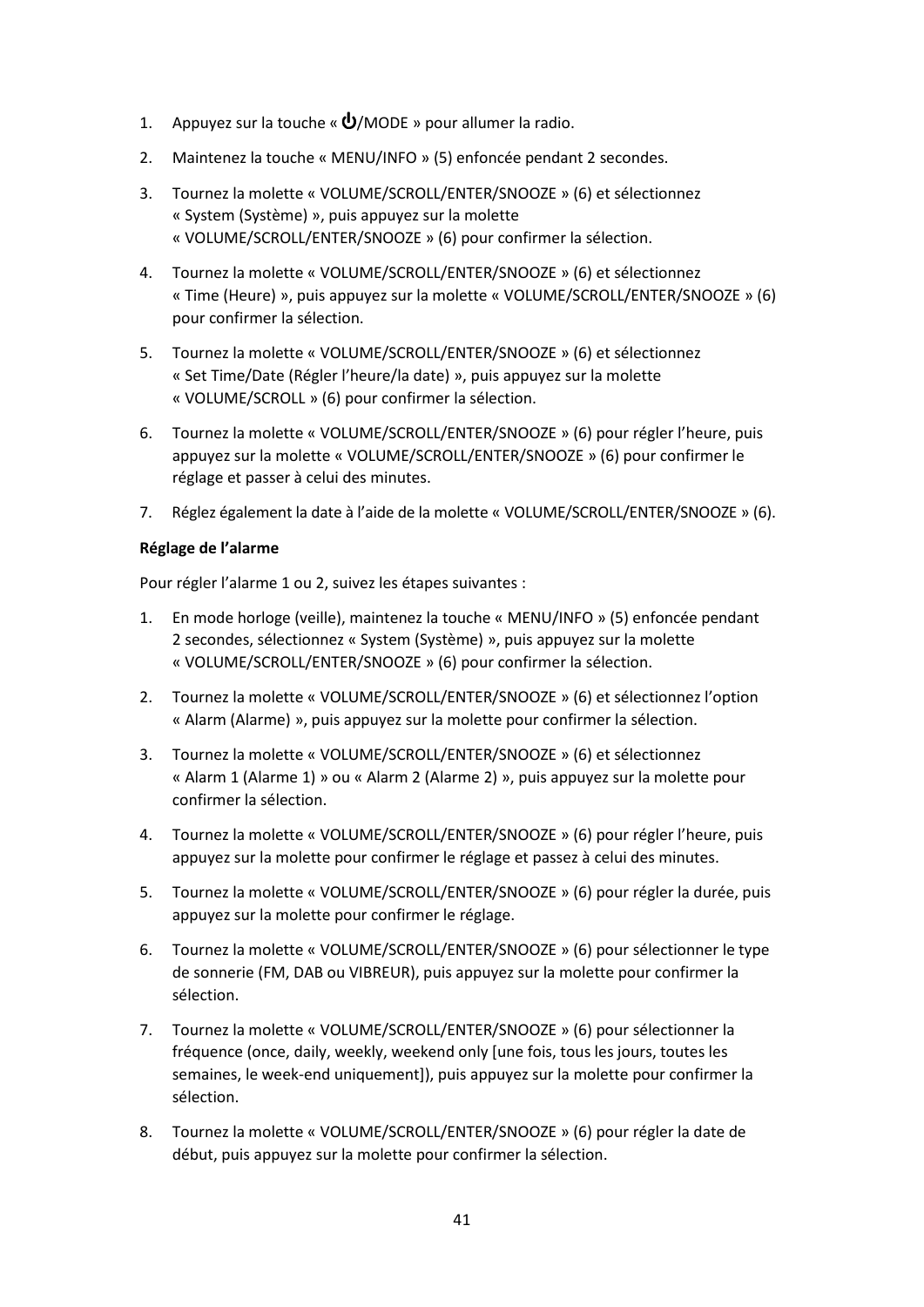- 9. Tournez la molette « VOLUME/SCROLL/ENTER/SNOOZE » (6) pour régler le volume, puis appuyez sur la molette pour confirmer le réglage.
- 10. Tournez la molette « VOLUME/SCROLL/ENTER/SNOOZE » (6) pour activer ou désactiver l'alarme, puis appuyez sur la molette pour confirmer la sélection.

Une fois l'alarme activée, le symbole de cloche s'affichera à l'écran avec le numéro 1 pour la première alarme et le numéro 2 pour la seconde alarme.

## **Arrêter l'alarme**

Pour arrêter complètement l'alarme (la sonnerie ou la radio), appuyez sur la touche « $\mathbf{\dot{U}}$ /МОDE » (1).

Pour arrêter temporairement le son de l'alarme, appuyez sur la molette « VOLUME/SCROLL/ENTER/SNOOZE » (6), l'interruption dure 9 minutes, après quoi l'alarme reprend.

# Radio DAB/DAB+

Mise en mémoire automatique des stations

- 1. Ajustez le déploiement de l'antenne et l'inclinaison pour obtenir la meilleure réception.
- 2. Maintenez la touche « PRESET SCAN » (4) enfoncée pendant quelques secondes pour lancer la recherche automatique des stations DAB. Pendant la recherche, l'écran affichera la barre de progression et le nombre de stations en mémoire.
- 3. Maintenez enfoncée la touche « P+/TUNE+ » (7) ou « P-/TUNE- » (8) pendant quelques secondes, tournez la molette « VOLUME/SCROLL/ENTER/SNOOZE » (6) pour sélectionner la station souhaitée. Appuyez de nouveau sur la molette « VOLUME/SCROLL/ENTER/SNOOZE » (6) pour confirmer la sélection et commencer à écouter la station.

# Remarque :

- ‐ Il peut être nécessaire d'attendre quelques secondes pour que l'appareil syntonise le nouveau canal.
- ‐ En mode DAB, la date et l'heure de l'appareil sont synchronisées avec celles de la station écoutée.

### **Recherche manuelle**

- 1. Maintenez la touche « MENU/INFO » (5) enfoncée pendant 2 secondes.
- 2. Tournez la molette « VOLUME/SCROLL/ENTER/SNOOZE » (6) et sélectionnez l'option « Manual Tune (Réglage manuel) », puis appuyez sur la molette « VOLUME/SCROLL/ENTER/SNOOZE » (6) pour confirmer la sélection.
- 3. Tournez la molette « VOLUME/SCROLL/ENTER/SNOOZE » (6) pour sélectionner le canal souhaité (5A-13F), puis appuyez sur la molette « VOLUME/SCROLL/ENTER/SNOOZE » (6) pour confirmer la sélection.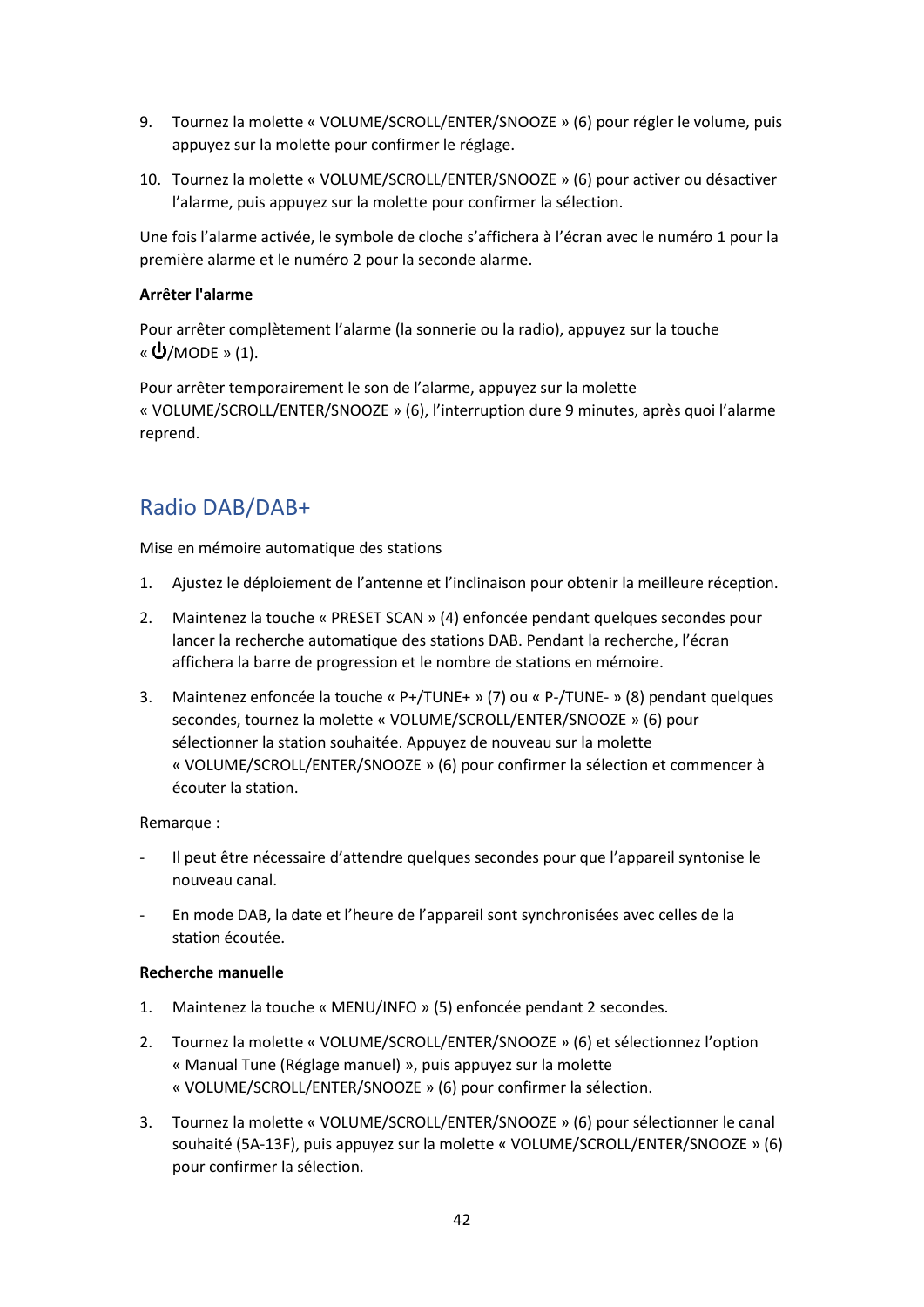Remarque : Il est possible de mettre en mémoire 30 stations au maximum. Une fréquence mémorisée peut être effacée de la mémoire en enregistrant une autre fréquence à sa place.

### **Informations DAB/DAB+**

En mode DAB, appuyez à plusieurs reprises sur la touche « MENU/INFO » (5) pour modifier les informations affichées :

#### **Ligne supérieure :**

le canal et la fréquence de la station actuelle seront affichés sur la ligne supérieure.

#### **Ligne inférieure :**

- a. Texte défilant diffusé par la plupart des stations DAB
- b. Ensemble DAB
- c. Type de contenu diffusé. Par exemple, sport, musique pop.
- d. Nom de la station DAB
- e. Fréquence DAB
- f. Erreur de signal
- g. 80 kbit/s/DAB

#### **Menu DAB/DAB+**

- 1. En mode DAB, maintenez la touche « MENU/INFO » (5) enfoncée pendant quelques secondes.
- 2. Tournez la molette « VOLUME/SCROLL/ENTER/SNOOZE » (6) pour sélectionner l'option souhaitée dans ce qui suit : Full Scan, Manual tune, DRC, Prune, TA, System (Recherche complète, Réglage manuel, RDC, Élimination, TA, Système).
- 3. Appuyez sur la molette « VOLUME/SCROLL/ENTER/SNOOZE » (6) pour sélectionner l'option souhaitée et saisir ses paramètres.
- A) Full Scan (Recherche complète) recherche automatique des stations DAB+
- B) Preset Recall (Rappel de préréglage) permet de sélectionner une station radio parmi celles en mémoire.
- C) Preset Store (Mise en mémoire de préréglage) vous permet de mettre en mémoire une station.
- D) Manual Tune (Syntonisation manuelle) syntonisation manuelle
- E) DRC off, low, high (désactivé, faible, élevé). Lorsqu'elle est activée, la DRC réduit le volume des sons plus forts et amplifie le volume des sons les plus bas. C'est idéal quand vous écoutez à faible volume.
- F) Prune (Élimination) yes, no (oui, non). Lorsque cette option est activée, les stations sans signal ne seront plus affichées à l'écran.
- G) TA On, Off (Activé/désactivé) Cette fonction est relative aux infos trafic.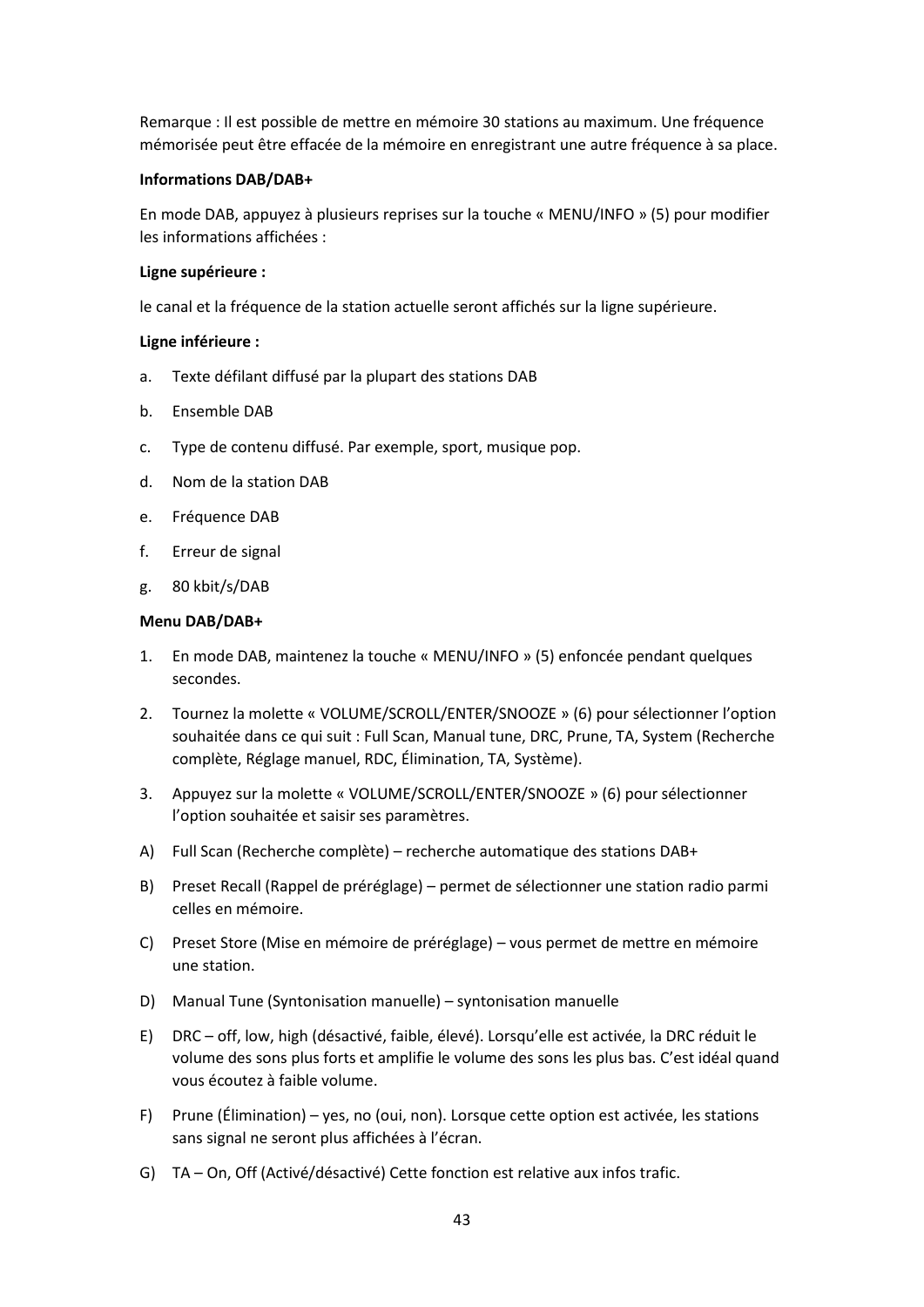- H) System (Système)
	- 1. Veille désactivé, 15, 30, 45, 60, 90 (minutes)
	- 2. Alarm (Alarme) permet de régler l'alarme 1 et l'alarme 2.
	- 3. Heure :
		- ‐ Réglage de l'heure/date
		- ‐ Auto update (Mise à jour automatique) Mise à jour automatique de la date et de l'heure à partir de la source ou mise à jour désactivée. Il est conseillé de garder la valeur « Update from DAB (Mise à jour à partir de DAB) » pour éviter les changements constants d'heure.
		- ‐ Réglage du format de 12/24 heures réglez AM/PM ou 24 heures
		- Set date format (Réglage du format de la date) DD MM YYYY, MM DD YYYY (JJ MM AAAA, MM JJ AAAA)
	- 4. Language (Langue) English, Deutsch, Italiano, Francais, Nederlands, Espanol, Dansk, Portugese (Anglais, allemand, italien, français, néerlandais, espagnol, danois, portugais).
	- 5. Factory reset (Réinitialisation en usine) No (Non) ou Yes (Oui)
	- 6. Ver. Log. :

# Radio FM

### **Mise en mémoire automatique des stations**

- 1. Maintenez la touche « PRESET SCAN » (4) enfoncée pendant 3 secondes pour démarrer la recherche et le préréglage automatique des stations.
- 2. À la fin de la recherche, utilisez la touche « P+/TUNE+ » (7) ou « "P-/TUNE- » (8) pour sélectionner une station radio en mémoire.

Remarque : La sensibilité de la recherche automatique est réglable dans le menu.

### **Recherche et mise en mémoire manuelle :**

- 1. Maintenez la touche « P +/TUNE+ » (7) ou « P-/TUNE- » (8) enfoncée pendant quelques secondes pour syntoniser la station radio suivante ou précédente.
- 2. Pour mettre en mémoire une station radio :
	- ‐ Passez à la fréquence à mettre en mémoire et appuyez sur la touche « PRESET SCAN » (4).
	- ‐ Tournez la molette « VOLUME/SCROLL/ENTER/SNOOZE » (6) pour sélectionner le numéro où mettre la station en mémoire.
	- ‐ Appuyez de nouveau sur la molette « VOLUME/SCROLL/ENTER/SNOOZE » (6) pour confirmer.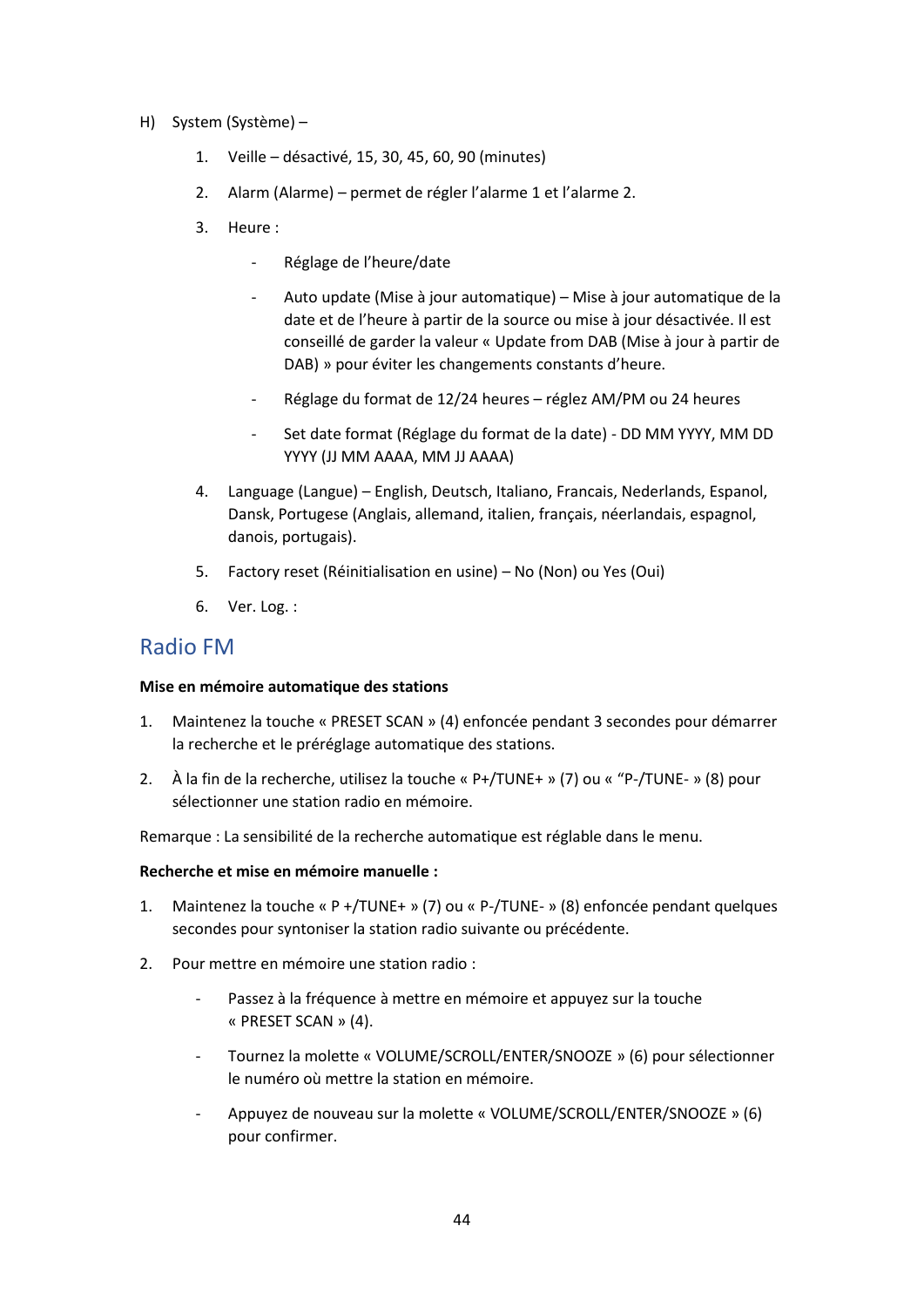### **Informations sur la diffusion FM**

Appuyez sur la touche « MENU/INFO » (5) pour afficher ce qui suit :

Ligne supérieure :

Nom de la station, type de réception.

Ligne inférieure :

- a. Informations (fournie par la station de radio).
- b. Des informations relatives au type d'émission diffusée.
- c. Frequency (Fréquence)
- d. Stéréo/mono
- e. Heure.
- f. Date.

### **Menu FM**

- 1. En mode FM, maintenez la touche « MENU/INFO » (5) enfoncée pendant quelques secondes.
- 2. Tournez la molette « VOLUME/SCROLL/ENTER/SNOOZE » (6) pour sélectionner l'option souhaitée dans ce qui suit : Preset Recall, Preset Store, Scan Setting, Audio setting, System (Rappel de préréglage, Mise en mémoire de préréglage, Réglage de la recherche, Réglage audio, système).
- 3. Appuyez sur la molette « VOLUME/SCROLL/ENTER/SNOOZE » (6) pour sélectionner l'option souhaitée et saisir ses paramètres.
	- A) Réglage de la recherche
		- 1. Toutes les stations
		- 2. Stations fortes
	- B) Réglage audio
		- 1. Stéréo autorisé
		- 2. Mono forcé
	- C) Système
		- 1. Sleep (Sommeil) permet de choisir entre OFF (Désactivé), 15, 30, 45, 60, 90 minutes
		- 2. Alarm (Alarme) permet de régler l'alarme 1 et l'alarme 2.
		- 3. Heure :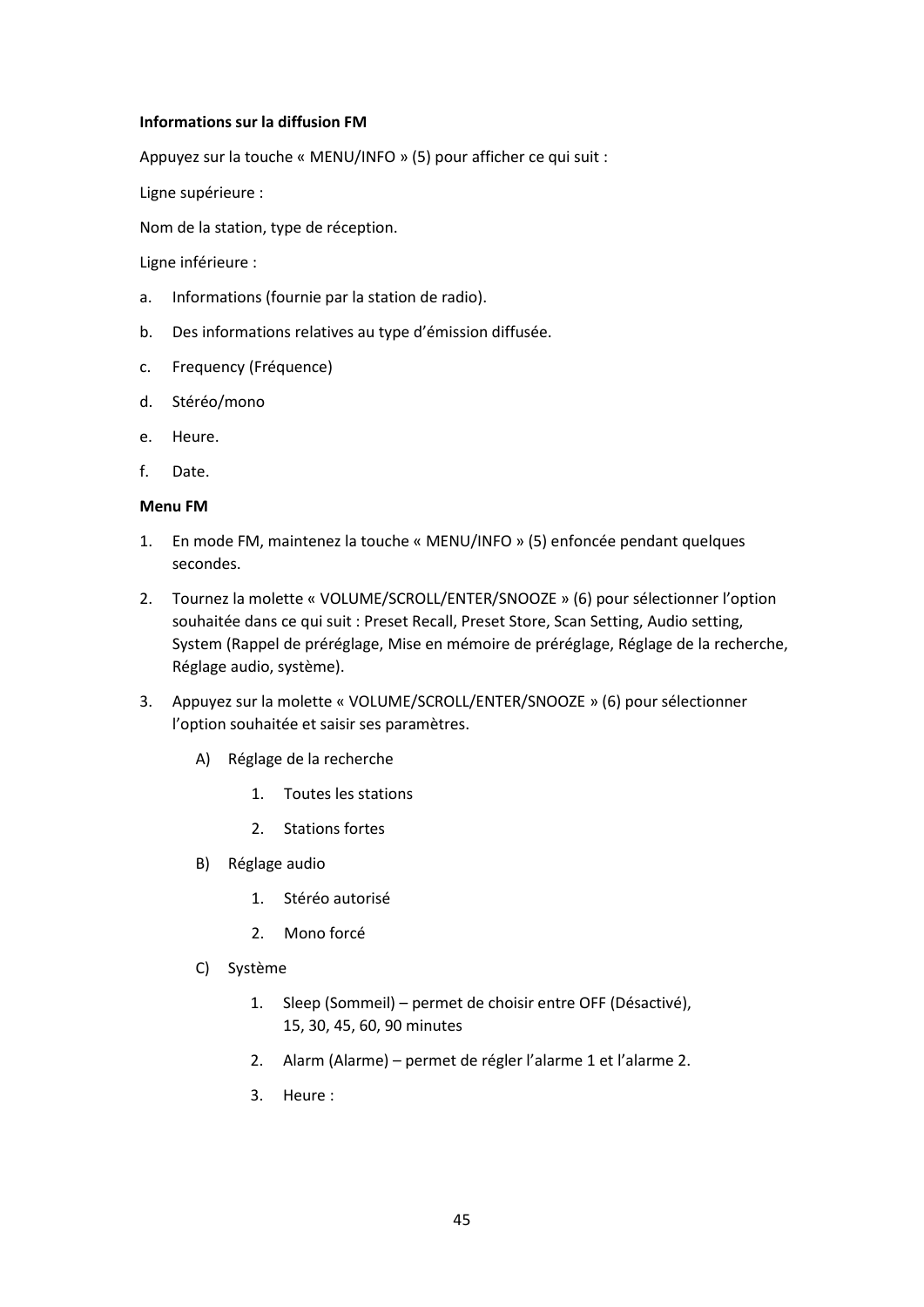- ‐ Réglage de l'heure/date
- ‐ Auto update (Mise à jour automatique) Mise à jour automatique de la date et de l'heure à partir de la source ou mise à jour désactivée. Il est conseillé de garder la valeur « Update from DAB (Mise à jour à partir de DAB) » pour éviter les changements constants d'heure.
- ‐ Réglage du format de 12/24 heures réglez AM/PM ou 24 heures
- Set date format (Réglage du format de la date) DD MM YYYY, MM DD YYYY (JJ MM AAAA, MM JJ AAAA)
- 4. Language (Langue) English, Deutsch, Italiano, Francais, Nederlands, Espanol, Dansk, Portugese (Anglais, allemand, italien, français, néerlandais, espagnol, danois, portugais).
- 5. Factory reset (Réinitialisation en usine) No (Non) ou Yes (Oui)
- 6. version logiciel

# Projection

## **Marche/Arrêt et réglage**

- 1. Appuyez sur la touche « Projection ON/OFF » (9) pour activer la projection.
- 2. Appuyez sur la touche « 180° FLIP » (10) pour faire pivoter la projection de 180° si nécessaire.
- 3. Appuyez sur la touche « Projection ON/OFF » (9) pour désactiver la projection.

### **Gradateur de lumière**

Appuyez à plusieurs reprises sur la touche DIMMER (2) pour changer la lumière d'affichage.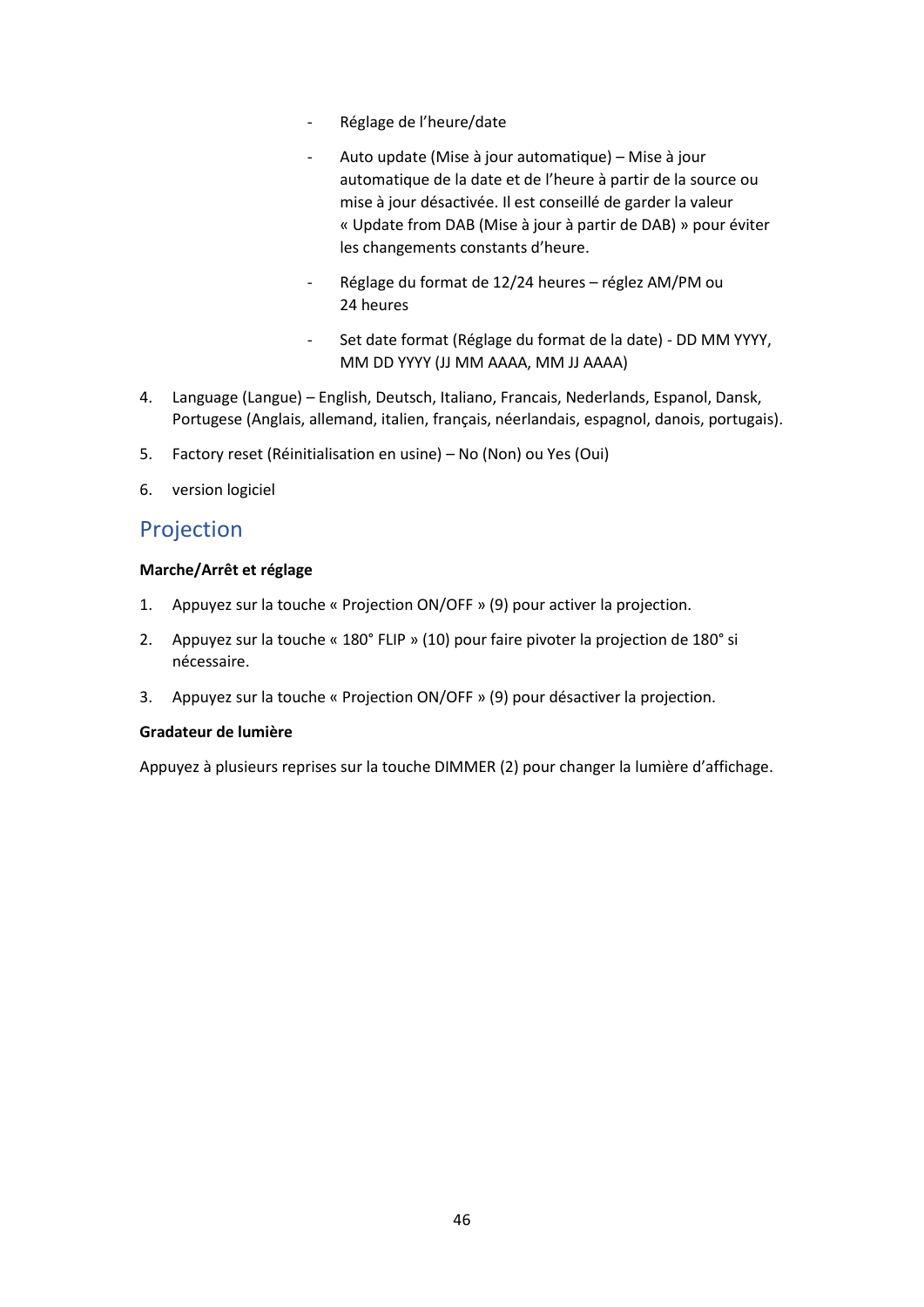# **Caractéristiques techniques**

| Connexions                     | CC, sortie casque 3,5 mm, antenne     |
|--------------------------------|---------------------------------------|
| Entrée                         | 100 à 240 VCA - 50 à 60 Hz            |
| Sortie                         | 5 V/1,0 A                             |
| Puissance de sortie            | 1 W                                   |
| Puissance absorbée             | 5 W max.                              |
| Réception de la bande FM       | 87,5-108 MHz                          |
| Réception de la bande DAB/DAB+ | 174,928 - 239,200 MHz                 |
| Température de fonctionnement  | 0 à 35 degrés                         |
| Unité de dimension             | 181 x 95 x 85 mm (appareil principal) |
| Poids                          | 340 g (Appareil principal)            |

Adaptateur de puissance (uniquement pour l'Europe)

Fabricant : DongGuan Obelieve Electronics Co., Ltd

Numéro du modèle : OBL-0501000E

Utilisez uniquement l'adaptateur CA d'origine

Utilisez uniquement l'alimentation électrique indiquée dans le mode d'emploi.

| Informations                                                           | Valeur et précision                   |
|------------------------------------------------------------------------|---------------------------------------|
| Nom ou marque du fabricant,<br>enregistrement commercial<br>et adresse | DongGuan Obelieve Electronic Co., Ltd |
| Référence du modèle                                                    | OBL-0501000E                          |
| Tension d'entrée                                                       | AC 100-240V                           |
| Fréquence du CA d'entrée                                               | 50/60 Hz                              |
| Tension de sortie                                                      | 5,0V                                  |
| Courant de sortie                                                      | 1,0A                                  |
| Puissance de sortie                                                    | 5,0W                                  |
| Rendement moyen en mode<br>actif                                       | 74,1%                                 |
| Rendement à faible charge<br>(10 %)                                    | 74,1%                                 |
| Consommation électrique<br>sans charge                                 | 0,06W                                 |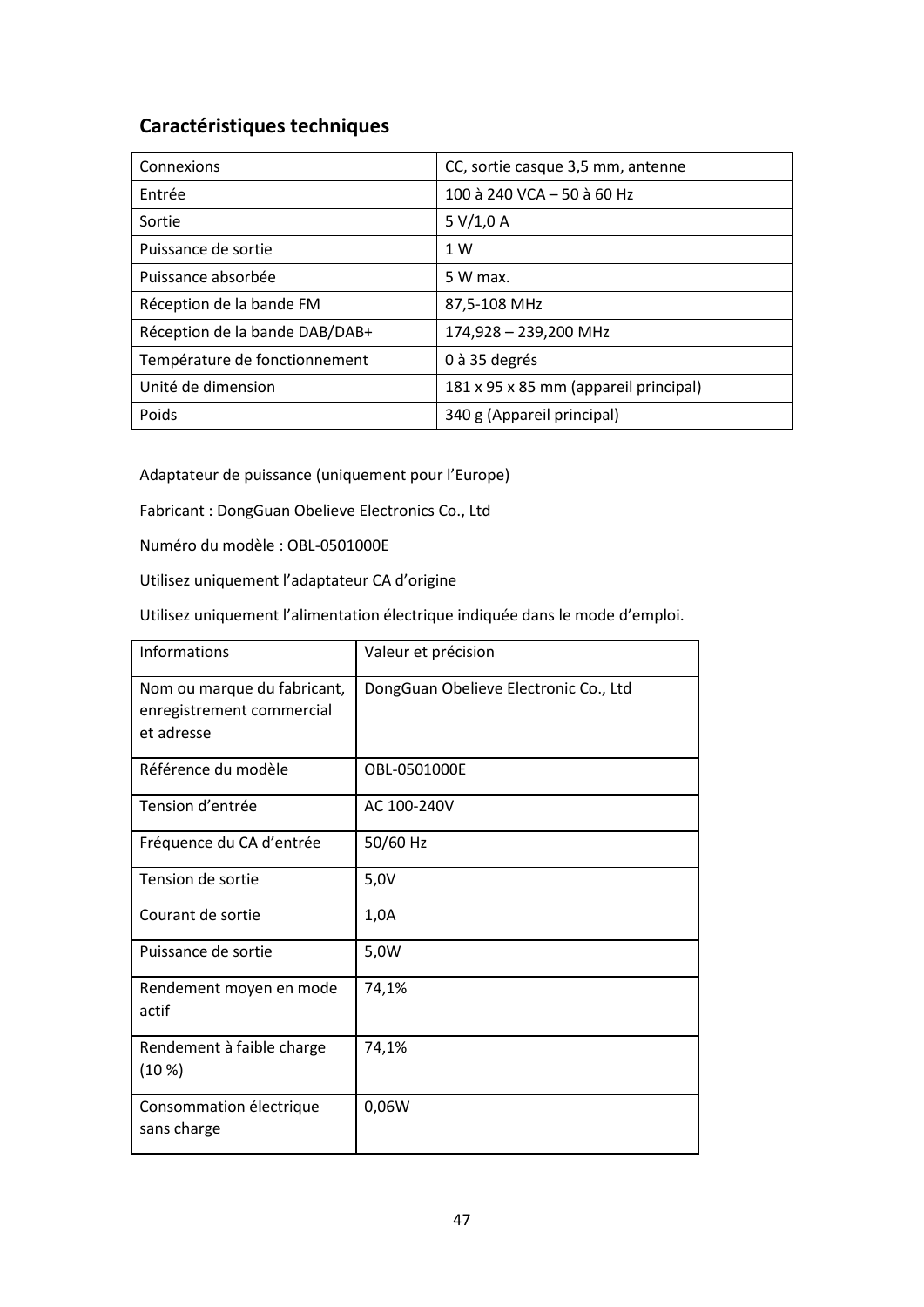#### **Garantie**

Lenco propose un service et une garantie conformément à la législation européenne, ce qui signifie qu'en cas de besoin de réparation (aussi bien pendant et après la période de garantie), vous pouvez contacter votre revendeur le plus proche.

Remarque importante : Il n'est pas possible de renvoyer l'appareil pour réparation directement à Lenco.

Remarque importante : si l'appareil est ouvert ou modifié de quelque manière que ce soit par un réparateur non agréé, la garantie sera caduque.

Cet appareil ne convient pas à une utilisation professionnelle. En cas d'utilisation professionnelle, les obligations de garantie du fabricant seront annulées.

#### **Clause de non-responsabilité**

Des mises à jour du logiciel et/ou des composants informatiques sont régulièrement effectuées. Il se peut donc que certaines instructions, caractéristiques et images présentes dans ce document diffèrent légèrement de votre configuration spécifique. Tous les articles décrits dans ce guide sont fournis uniquement à des fins d'illustration et peuvent ne pas s'appliquer à une configuration spécifique. Aucun droit légal ne peut être obtenu depuis les informations contenues dans ce manuel.

#### **Mise au rebut de l'appareil usagé**



Ce symbole indique que le produit électrique concerné ainsi que les piles ne doivent pas être jetés avec les autres déchets ménagers en Europe. Pour garantir un traitement correct des piles et de l'appareil usagés, veuillez les mettre au rebut conformément aux réglementations locales en vigueur en matière d'appareils électriques et autres piles. En agissant de la sorte, vous contribuerez à la préservation des ressources naturelles et à l'amélioration des niveaux de protection environnementale concernant le traitement et la destruction des déchets électriques (directive sur les déchets des équipements électriques et électroniques).

#### **Marquage CE**

Par la présente, Lenco Benelux B.V., Thermiekstraat 1a, 6361 HB Nuth, Pays-Bas, déclare que ce produit est conforme aux exigences principales des directives européennes.

La déclaration de conformité peut être consultée vi[a techdoc@commaxxgroup.com](mailto:techdoc@commaxxgroup.com)



#### **Service après-vente**

Pour en savoir plus et obtenir de l'assistance, visitez [www.lenco.com](http://www.lenco.com/) Lenco Benelux BV, Thermiekstraat 1a, 6361 HB Nuth, Pays-Bas.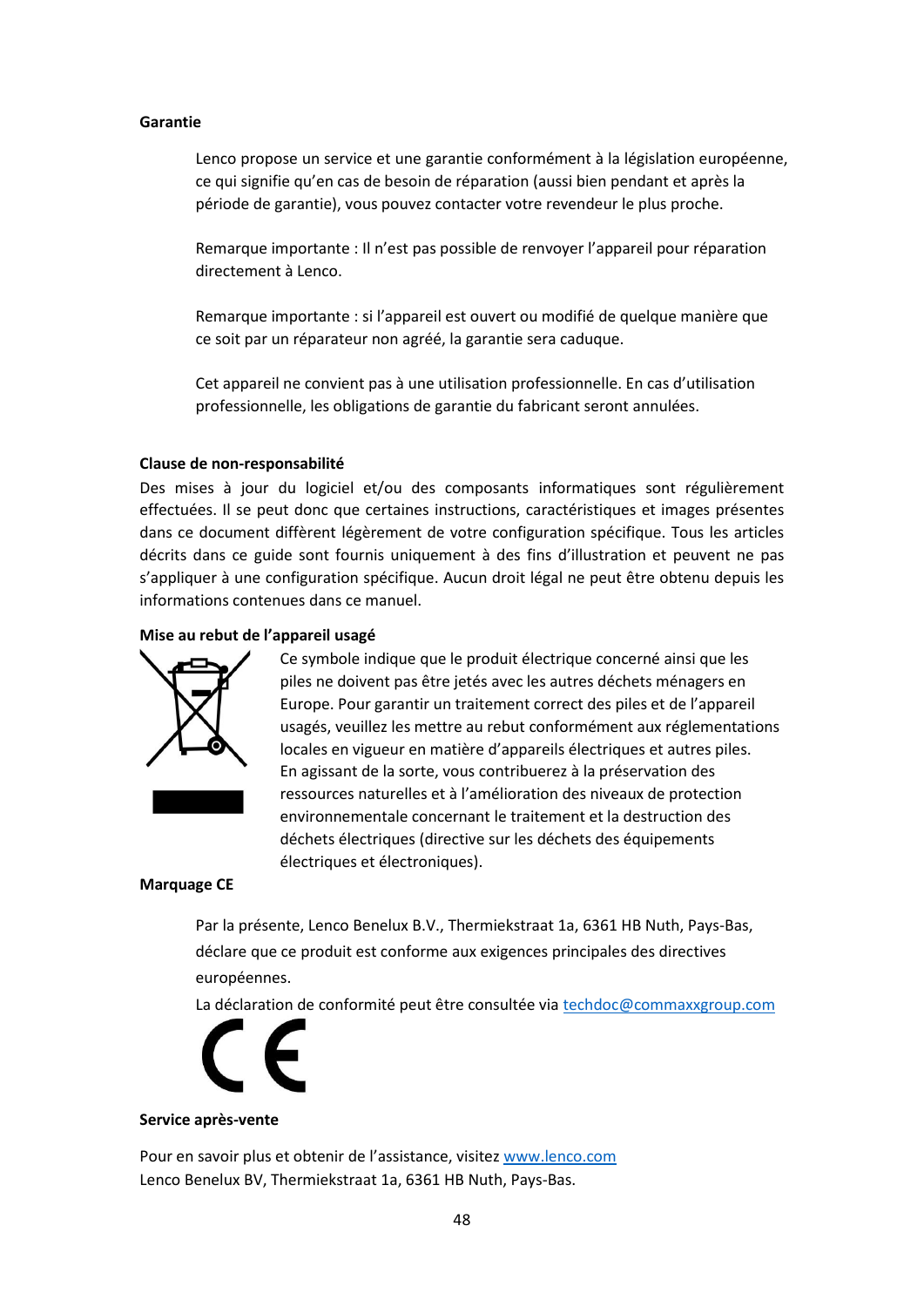#### <span id="page-48-0"></span>**PRECAUCIÓN:**

El uso de los controles o ajustes o el funcionamiento de los procedimientos excepto a aquellos especificados aquí pueden provocar una exposición peligrosa a la radiación.

### **PRECAUCIONES PREVIAS AL USO**

#### **TENGA ESTAS INSTRUCCIONES EN MENTE:**

- 1. No cubra o bloquee ninguna apertura de ventilación. Cuando coloque el dispositivo en una estantería, deje 5 cm (2") de espacio libre alrededor de todo el dispositivo.
- 2. Instálelo conforme al manual de usuario que se adjunta.
- 3. Mantenga el aparato alejado de fuentes de calor, como radiadores, calentadores, estufas, velas u otros productos que generen calor o llama viva. Solo se debe utilizar el aparato en climas moderados. Se deben evitar los ambientes extremadamente fríos o cálidos. Temperatura de funcionamiento entre 0 ° y 35 °C.
- 4. Evite usar el dispositivo cerca de campos magnéticos fuertes.
- 5. Una descarga electrostática puede entorpecer el uso normal de este dispositivo. En tal caso, simplemente reinícielo siguiendo el manual de instrucciones. Durante la transmisión de archivos, por favor manéjelo con cuidado opérelo en un entorno libre de electricidad estática.
- 6. ¡Advertencia! Nunca inserte un objeto en el producto a través de las ventilaciones o aperturas. Alto voltaje fluye a través del producto e insertar un objeto puede provocar una descarga eléctrica y/o un cortocircuito de sus componentes internos. Por el mismo motivo, no derrame agua o líquidos en el producto.
- 7. No lo utilice en zonas húmedas, como cuartos de baño, cocinas en las que se forme vapor ni cerca de piscinas.
- 8. El aparato no debe exponerse a goteos o salpicaduras y asegúrese de que ningún objeto lleno de líquido, como jarrones, se colocan sobre o cerca del aparato.
- 9. No use este dispositivo cuando se pueda producir condensación. Cuando utilice la unidad en una habitación húmeda y cálida con humedad, pueden generarse gotas de agua o condensación dentro de la unidad y es posible que no funcione correctamente; apague la unidad durante 1 o 2 horas antes de encenderla de nuevo: el aparato debe estar seco antes de conectarse a una fuente de alimentación.
- 10. Aunque este dispositivo está fabricado con el máximo cuidado y comprobado varias veces antes de salir de fábrica, todavía es posible que se puedan producir problemas, al igual que con todos los aparatos eléctricos. Si observa la aparición de humo, una acumulación excesiva de calor o cualquier otro fenómeno inesperado, deberá desconectar inmediatamente el enchufe de la toma de corriente.
- 11. Este dispositivo debe funcionar con una fuente de alimentación que se especifica en la etiqueta de especificaciones. Si no está seguro del tipo de alimentación que se usa en su hogar, consulte con el distribuidor o una compañía eléctrica local.
- 12. Manténgalo alejado de los roedores. Los roedores disfrutan mordiendo cables de alimentación.
- 13. Para limpiar el dispositivo use un paño seco y suave. No utilice líquidos disolventes ni con base de petróleo. Para eliminar manchas difíciles, puede usar un paño húmedo con detergente diluido.
- 14. El proveedor no asume ninguna responsabilidad por daños o datos perdidos provocados por un funcionamiento incorrecto, uso incorrecto, modificación del dispositivo o sustitución de la batería.
- 15. No interrumpa la conexión cuando el dispositivo esté formateando o transfiriendo archivos. En caso contrario, los datos se pueden estropear o perder.
- 16. Si la unidad dispone de función de reproducción USB, se debe conectar la memoria USB directamente en la unidad. No utilice cables de extensión USB ya que pueden crear interferencias que causen una pérdida de datos.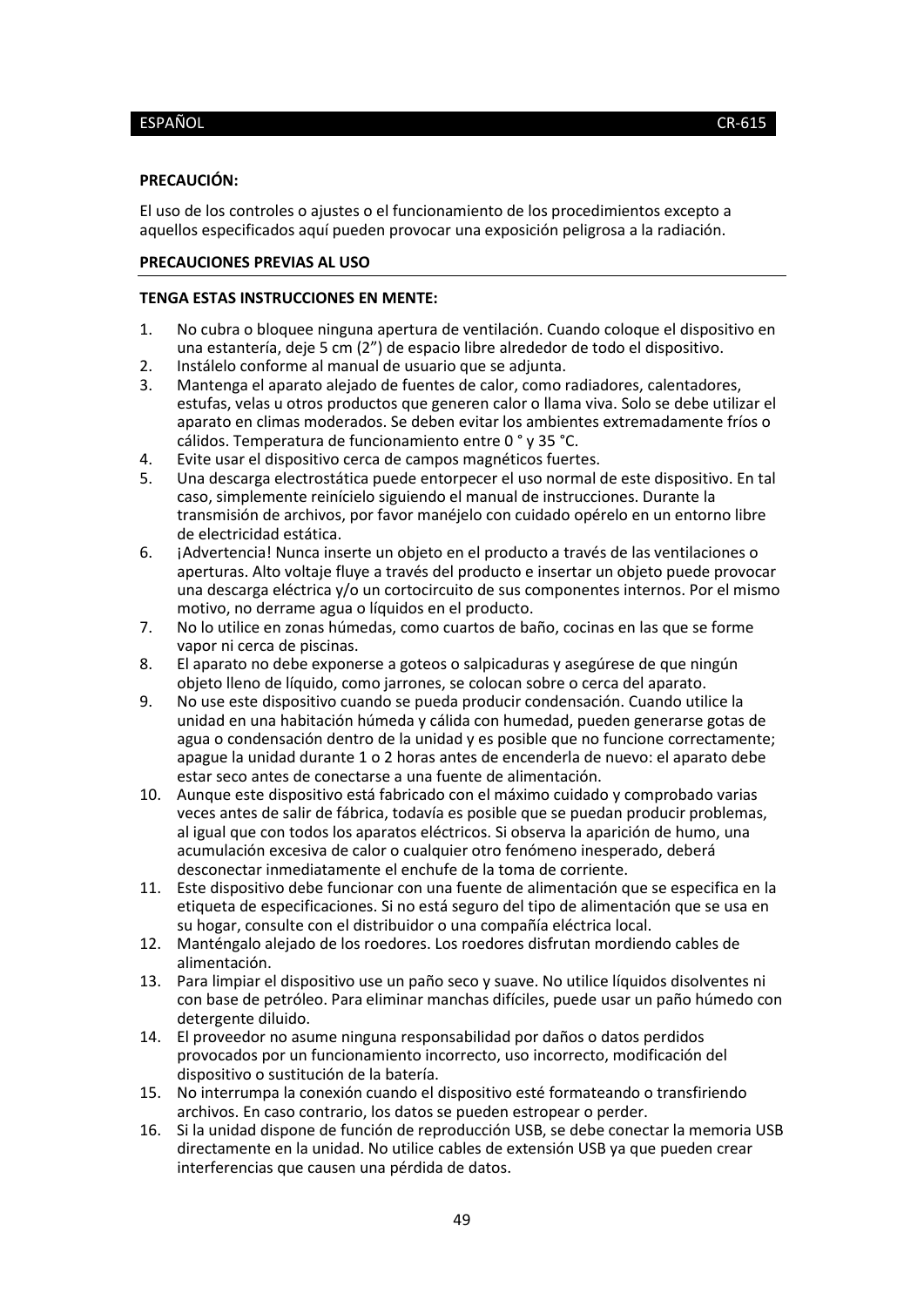- 17. La etiqueta identificativa aparece marcada en la parte inferior o en el trasero del aparato.
- 18. Este aparato no está diseñado para su uso por personas (incluyendo niños) con discapacidades físicas, sensoriales o mentales o con falta de experiencia o conocimientos, salvo que estén bajo la supervisión o hayan recibido formación sobre el uso correcto del dispositivo por parte de una persona responsable de su seguridad.
- 19. Este producto está diseñado para un uso no profesional únicamente y no para un uso comercial o industrial.
- 20. Asegúrese de que la unidad esté fijada en una posición estable. La garantía no cubrirá los daños derivados de usar este producto en una posición inestable, vibraciones o golpes o por no seguir otras advertencias o precauciones que aparecen en este manual de usuario.
- 21. No retire nunca la carcasa de este aparato.
- 22. Nunca coloque el aparato sobre otro equipo eléctrico.
- 23. Mantenga las bolsas de plástico fuera del alcance de los niños.
- 24. Use únicamente los dispositivos/accesorios especificados por el fabricante.
- 25. Remita todas las reparaciones al personal cualificado. La reparación es necesaria cuando el aparato presente cualquier tipo de daño, como el cable de alimentación o el enchufe, cuando se haya derramado líquido o hayan caído objetos sobre el aparato, o cuando el aparato se haya visto expuesto a la lluvia o humedad, o no funcione normalmente o se haya caído.
- 26. La exposición prolongada a sonidos fuertes de reproductores personales de música puede provocar pérdida de audición temporal o permanente.
- 27. Si el producto viene con un cable de alimentación o un adaptador de corriente de CA:
	- Si ocurre algún problema, desconecte la tarjeta de alimentación de CA y consulte a personal cualificado de mantenimiento.
	- Para desconectar completamente la entrada de alimentación, el enchufe del aparato deberá desconectarse de la alimentación, ya que el dispositivo de desconexión es el enchufe del aparato.
	- No pise o pince el adaptador de alimentación. Tenga mucho cuidado, en especial cerca de las tomas y el punto de salida del cable. No coloque objetos pesados en el adaptador de alimentación, ya que pueden dañarlo. ¡Mantenga el dispositivo fuera del alcance de los niños! Si juegan con el cable de alimentación, puede sufrir lesiones graves.
	- Desconecte el dispositivo durante tormentas eléctricas o cuando no vaya a usarse durante periodos prolongados de tiempo.
	- La salida de la toma debe instalarse cerca del equipo y debe ser fácilmente accesible.
	- No sobrecargue las tomas CA o los cables de extensión. La sobrecarga puede provocar un incendio o una descarga eléctrica.
	- Los dispositivos con construcción de Clase 1 deben estar conectados a una toma de corriente con una conexión a tierra protegida.
	- Los dispositivos con construcción Clase 2 no requieren una conexión a tierra.
	- Sujete siempre el enchufe cuando los extraiga de la toma de corriente. No tire del cable de alimentación. Esto puede provocar un cortocircuito.
	- No utilice un cable de alimentación o enchufe deteriorado o una toma suelta. Si lo hace, podría provocar un incendio o una descarga eléctrica.
- 28. Si el producto contiene o se entrega con un mando a distancia que contiene pilas de botón / celdas:

Advertencia:

- "Ni ingiera la pila, riesgo de quemadura química" o frase equivalente.
- El mando a distancia que se suministra con] Este producto contiene una pila de botón / celdas que si se ingiere puede causar graves quemaduras internas en solo 2 horas y puede provocar la muerte.
- Mantenga las pilas nuevas o usadas fuera del alcance de los niños.
- Si el compartimiento de las pilas no se cierra correctamente, deje de usar el producto y no lo deje al alcance los niños.
- Si tiene la sospecha de que una pila ha sido ingerida o se encuentra en algún lugar del cuerpo, busque inmediatamente atención médica.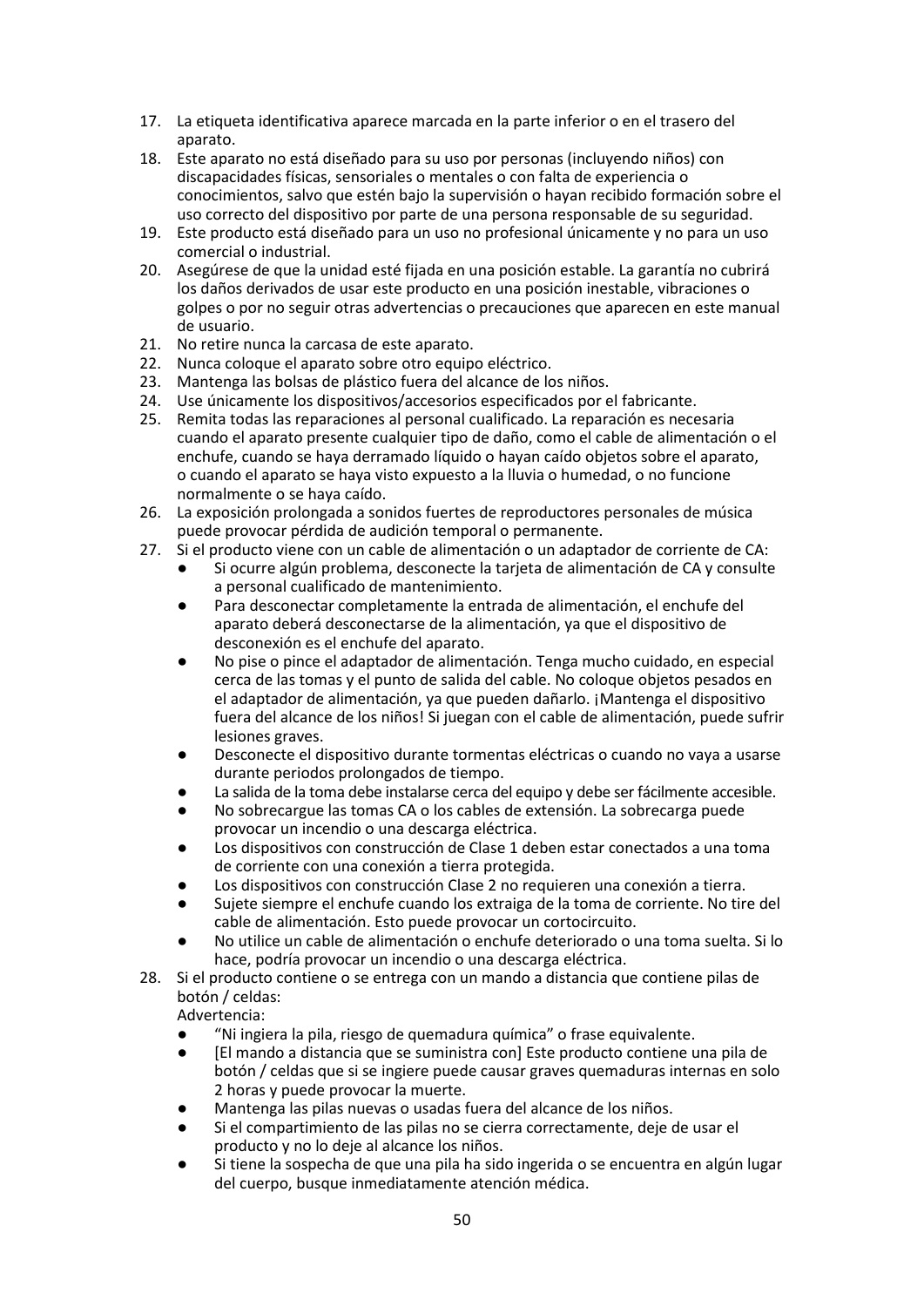- 29. Precaución sobre el uso de las pilas:
	- Existe riesgo de explosión si la pila no se sustituye correctamente. Sustitúyala únicamente con otra del mismo tipo u otro equivalente.
	- No se pueden exponer las pilas a temperaturas extremadamente altas o bajas, baja presión de aire a gran altitud durante el uso, almacenamiento o transporte.
	- Si cambia las pilas por otras que no son las correctas, se puede producir una explosión o la fuga de líquidos o gases inflamables.
	- Si arroja las pilas al fuego o a un horno caliente, o aplasta o cortar mecánicamente una pila, podría provocar una explosión.
	- Si deja las pilas en un lugar con temperaturas extremadamente altas, se puede producir una explosión o una fuga de líquido o gas inflamable.
	- Si se exponen las pilas a una presión de aire extremadamente baja, se puede producir una explosión o la fuga de líquidos o gases inflamables.
	- Se debe prestar atención a los aspectos medioambientales sobre la eliminación de baterías.

#### **Accesorios:**

#### Manual del usuario



Fuente de alimentación

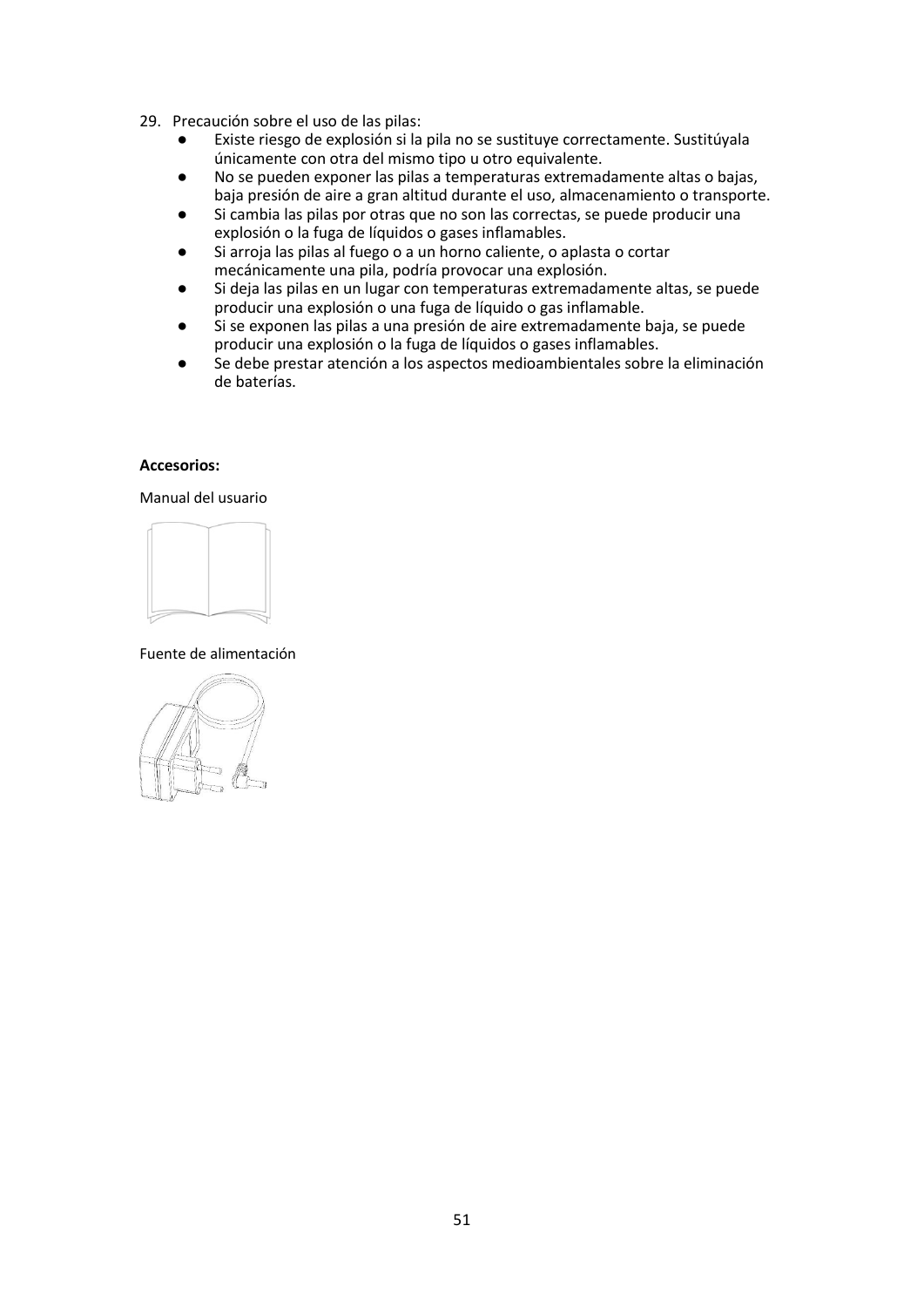

## **Comando**

- 1. Pantalla
- 2. Botón "ATENUADOR"
- 3. Botón " $\bigcup$ /MODO"
- 4. Botón "BÚSQUEDA DE PRESINTONÍAS"
- 5. Botón "MENÚ/INFORMACIÓN"
- 6. Dial "VOLUMEN/DESPLAZARSE/ ENTRAR/RETARDO"
- 7. Botón "P+/SINTONIZAR+"
- 8. Botón "P-/SINTONIZAR-"
- 9. Botón "Proyección CONECTADA / DESCONECTADA"
- 10. Botón "GIRO 180°"
- 11. Proyector
- 12. Antena (Extender y volver a colocar para una mejor recepción)
- 13. Toma DC-IN (no se muestra)
- 14. Toma de auriculares (no se muestra)

# **Puesta en marcha**

Inserte el enchufe del adaptador de alimentación que se suministra en la toma de alimentación (13) y conecte la alimentación a una toma de corriente de 110-230V ~ 50/60Hz.

# **FUNCIONAMIENTO**

# **Encendido / En espera:**

- 1. Pulse el botón " $\bigcup$ /MODE" para encender la unidad.
- 2. Mantenga pulsado el botón " $\dot{\mathbf{\Theta}}$ /MODE" durante 2 segundos para poner la unidad en modo en espera (la pantalla muestra la fecha y la hora).

### **Ajuste de volumen**

Gire el dial "VOLUME/SCROLL/ENTER/SNOOZE" (6) para aumentar o disminuir el volumen.

### **Configuración horaria**

La hora se configurará automáticamente al encender el dispositivo el modo DAB; si desea configurarla manualmente: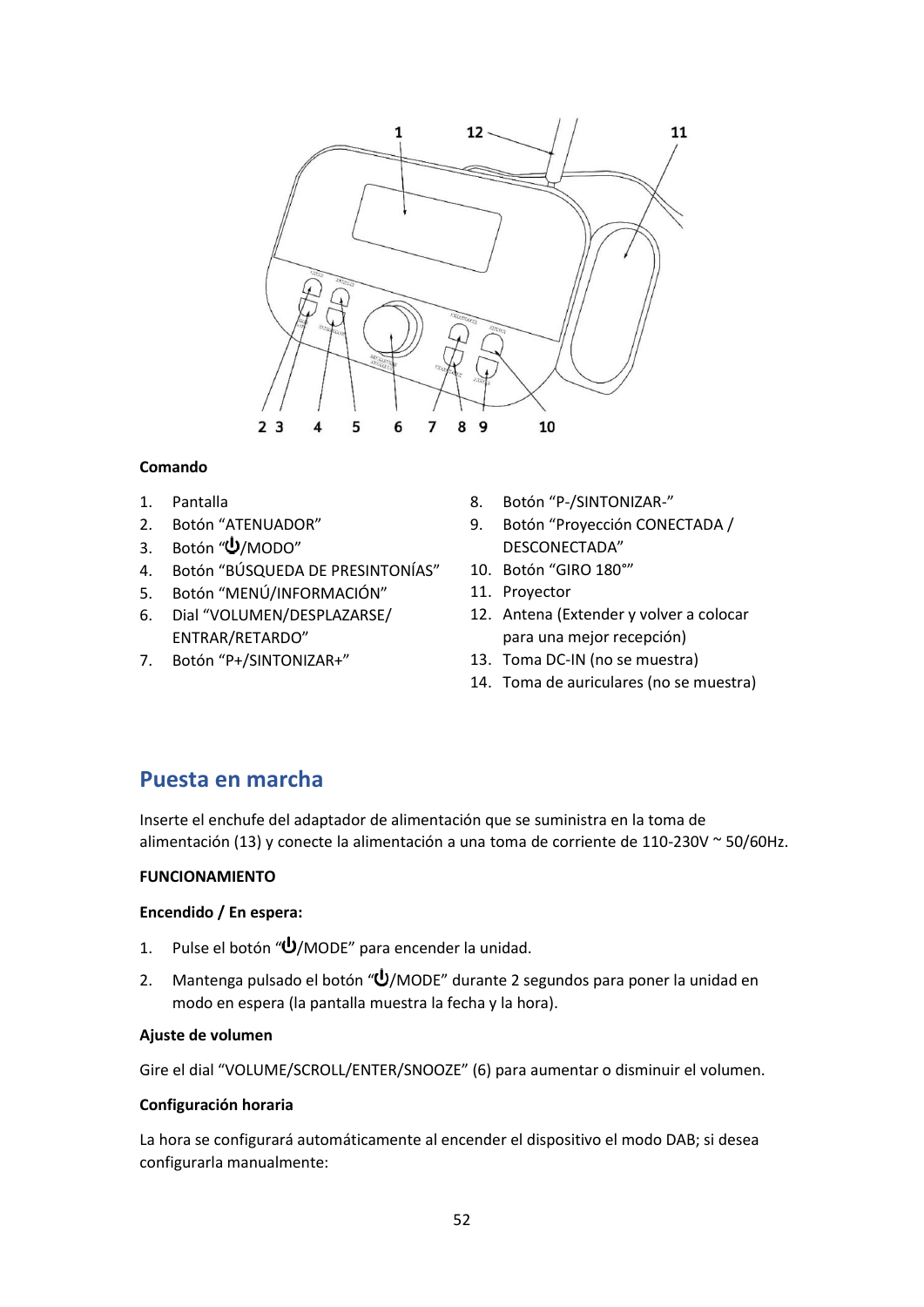- 1. Pulse el botón "U/MODE" para encender la radio.
- 2. Mantenga pulsado el botón "MENU/INFO" (5) durante 2 segundos.
- 3. Gire el dial "VOLUME/SCROLL/ENTER/SNOOZE" (6) y seleccione "System (Sistema)"; pulse el dial "VOLUME/SCROLL/ENTER/SNOOZE" (6) para seleccionarlo.
- 4. Gire el dial "VOLUME/SCROLL/ENTER/SNOOZE" (6) y seleccione "Time (Hora)"; pulse el dial "VOLUME/SCROLL/ENTER/SNOOZE" (6) para seleccionarlo.
- 5. Gire el dial "VOLUME/SCROLL/ENTER/SNOOZE" (6) y seleccione "Set Time/Date (Configurar hora y fecha)"; pulse el dial VOLUME/SCROLL (6) para seleccionarlo.
- 6. Gire el dial "VOLUME/SCROLL/ENTER/SNOOZE" (6) para ajustar la hora y pulse el dial "VOLUME/SCROLL/ENTER/SNOOZE" (6) para confirmarlo e ir a la configuración de los minutos.
- 7. Asimismo ajuste la fecha usando el dial "VOLUME/SCROLL/ENTER/SNOOZE" (6).

## **Configurar la alarma**

Para configurar la alarma 1 o 2, siga los pasos siguientes:

- 1. En modo reloj (En espera), mantenga pulsado el botón "MENU/INFO" (5) durante 2 segundos; seleccione "System (Sistema)" y pulse el dial "VOLUME/SCROLL/ENTER/SNOOZE" (6) para confirmarlo.
- 2. Gire el dial "VOLUME/SCROLL/ENTER/SNOOZE" (6) y seleccione el elemento "Alarm (Alarma)"; púlselo para seleccionarlo.
- 3. Gire el dial "VOLUME/SCROLL/ENTER/SNOOZE" (6) y seleccione "Alarm 1 (Alarma 1)" o "Alarm 2 (Alarma 2)"; púlselo para confirmarlo.
- 4. Gire el dial "VOLUME/SCROLL/ENTER/SNOOZE" (6) para ajustar la hora y púlselo para confirmarlo y moverse a la configuración de los minutos.
- 5. Gire el dial "VOLUME/SCROLL/ENTER/SNOOZE" (6) para ajustar la duración y púlselo para confirmarlo.
- 6. Gire el dial "VOLUME/SCROLL/ENTER/SNOOZE" (6) para seleccionar el tipo de tono de llamada (FM, DAB o PITIDO) y púlselo para confirmarlo.
- 7. Gire el dial "VOLUME/SCROLL/ENTER/SNOOZE" (6) para seleccionar la frecuencia (once (una vez), daily (diariamente), weekly (semanalmente), weekend only (solo fines de semana)) y púlselo para confirmarlo.
- 8. Gire el dial "VOLUME/SCROLL/ENTER/SNOOZE" (6) para ajustar la fecha de inicio y púlselo para confirmarlo.
- 9. Gire el dial "VOLUME/SCROLL/ENTER/SNOOZE" (6) para ajustar el volumen y púlselo para confirmarlo.
- 10. Gire el dial "VOLUME/SCROLL/ENTER/SNOOZE" (6) para activar o desactivar la alarma y púlselo para confirmarlo.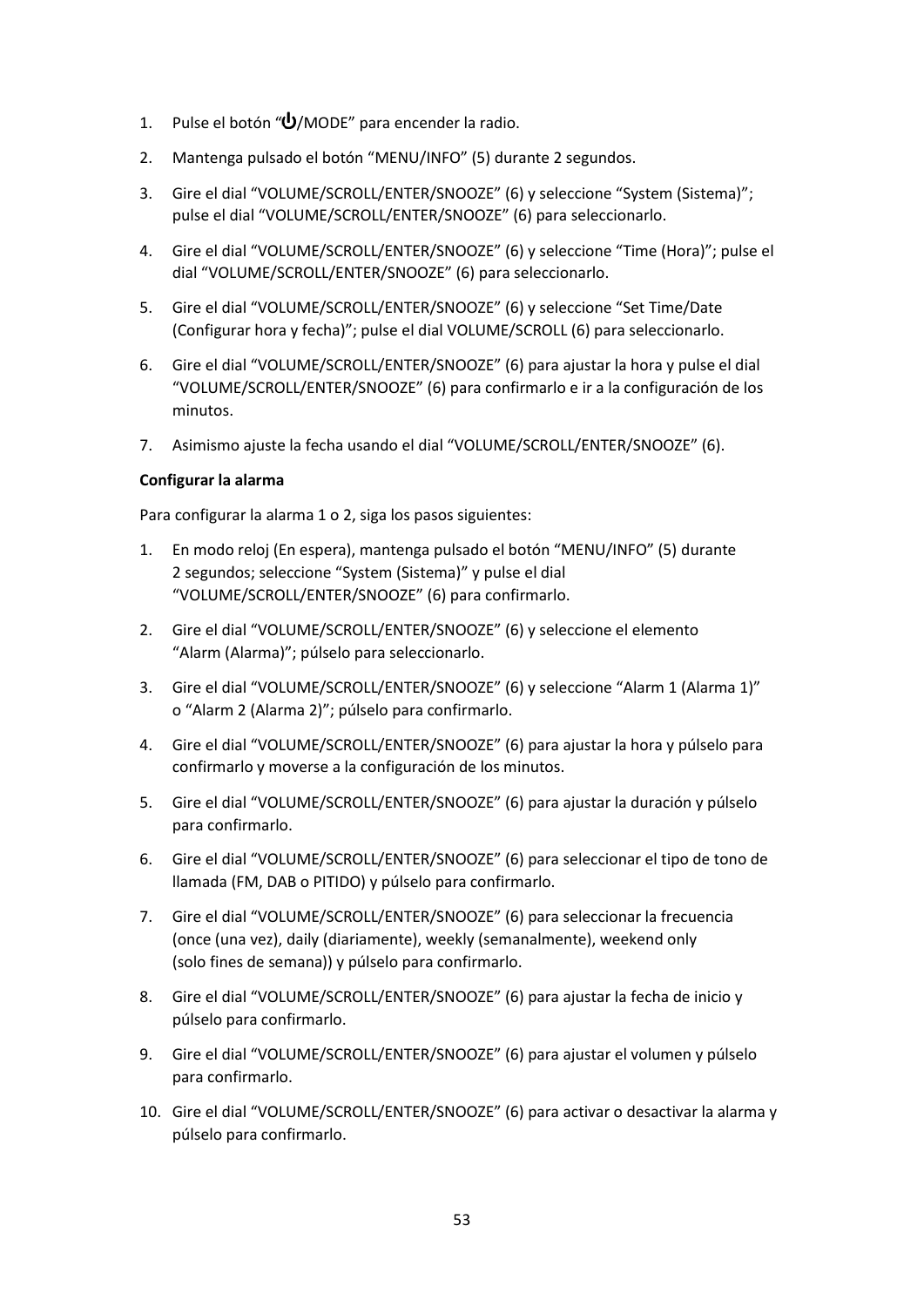Una vez que la alarma está activada, aparecerá el símbolo de la campana con el número 1 para la primera alarma y el número 2 para la segunda alarma.

## **Apagar la alarma**

Para detener la alarma completamente, (tono o radio), pulse el botón " $\bigcup$ /MODE" (1).

Para detener temporalmente el sonido de la alarma, pulse el dial"VOLUME/SCROLL/ENTER/SNOOZE" (6); la interrupción dura 9 minutos, tras lo cual la alarma vuelve a conectarse.

# Radio DAB/DAB+

Memoria automática de la emisora

- 1. Ajuste la extensión de la antena y el ángulo para conseguir la mejor recepción.
- 2. Mantenga pulsado el botón PRESET SCAN (4) durante unos segundo para iniciar la búsqueda automática de las emisoras DAB. Durante la búsqueda, la pantalla mostrará la barra de progreso y el número de emisoras guardadas.
- 3. Mantenga pulsado el botón "P+/TUNE+" (7) o el botón "P-/TUNE-" (8) durante unos segundos; gire el dial "VOLUME/SCROLL/ENTER/SNOOZE" (6) para seleccionar la emisora que desee; pulse el dial "VOLUME/SCROLL/ENTER/SNOOZE" (6) para confirmarlo y empezar a escuchar la emisora.

### Nota:

- ‐ Puede que sea necesario esperar unos segundos para que la unidad sintonice el nuevo canal.
- ‐ En modo DAB la fecha y la hora del dispositivo se sincronizan con las de la emisora que se está escuchando.

### **Búsqueda manual**

- 1. Mantenga pulsado el botón "MENU/INFO" (5) durante 2 segundos.
- 2. Gire el dial "VOLUME/SCROLL/ENTER/SNOOZE" (6) y seleccione el elemento "Manual Tune (Sintonización manual)"; pulse el dial "VOLUME/SCROLL/ENTER/SNOOZE" (6) para seleccionarlo.
- 3. Gire el dial "VOLUME/SCROLL/ENTER/SNOOZE" (6) para seleccionar el canal que desee (5A-13F); pulse el dial "VOLUME/SCROLL/ENTER/SNOOZE" (6) para seleccionarlo.

Nota: Se pueden guardar hasta 30 emisoras. Se puede eliminar una frecuencia almacenada de la memoria almacenando otra frecuencia en su lugar.

### **Información DAB/DAB+**

En la función DAB, pulse el botón "MENU/INFO" (5) de forma reiterada para cambiar la información que se muestra:

### **Línea superior:**

en la línea superior se mostrará el canal de la emisora y frecuencia de la emisora actual.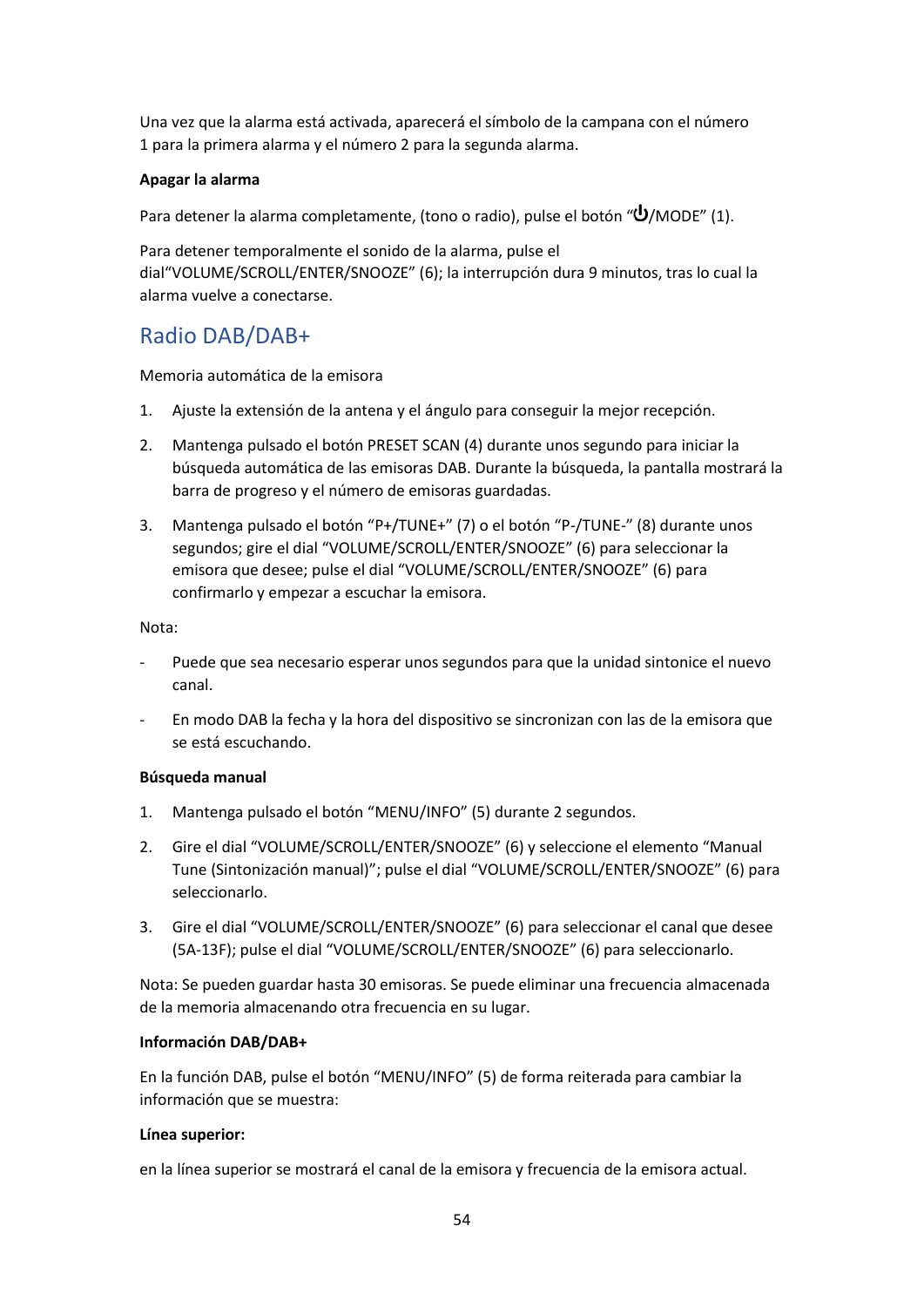#### **Línea inferior:**

- a. Emisión con desplazamiento de texto de la mayoría de las emisoras DAB
- b. conjunto de emisoras DAB
- c. Tipo de contenido que se está emitiendo. Por ejemplo, deporte, música pop.
- d. Nombre de la emisora DAB
- e. Frecuencia DAB
- f. Error de señal
- g. 80 kbps/DAB

#### **Menú DAB/DAB+**

- 1. En modo DAB, mantenga pulsado el botón "MENU/INFO" (5) durante unos segundos.
- 2. Gire el dial "VOLUME/SCROLL/ENTER/SNOOZE" (6) para seleccionar el elemento que desee de: Full Scan (Búsqueda completa), Manual tune (Sintonización manual), DRC (DRC), Prune (Recortar), TA (TA), System Sistema).
- 3. Pulse el dial "VOLUME/SCROLL/ENTER/SNOOZE" (6) para seleccionar el elemento que desee y entrar en su configuración.
- A) Full Scan (Búsqueda completa) Busca automáticamente las emisoras DAB+
- B) Preset Recall (Recordar presintonía) selecciona una emisora de radio de aquellas guardadas.
- C) Preset Store (Guardar presintonía) le permite guardar una emisora.
- D) Manual Tune (Sintonización manual) sintoniza manualmente
- E) DRC apagado, bajo, alto. Cuando está activado, el DRC reduce el volumen de sonidos más alto y aumenta el volumen de los sonidos más bajos. Es bueno cuando se escucha a un nivel bajo.
- F) Prune (Recortar) sí, no. Cuando está activado, no se mostrarán las emisoras sin señal en la pantalla.
- G) TA Conectado, desconectado. Esta función es información sobre el tráfico.
- H) System (Sistema)
	- 1. Sleep (Retardo) desconectado, 15, 30, 45, 60, 90 (minutos)
	- 2. Alarm (Alarma) Configurar la Alarma 1 y la Alarma 2.
	- 3. Time (Hora):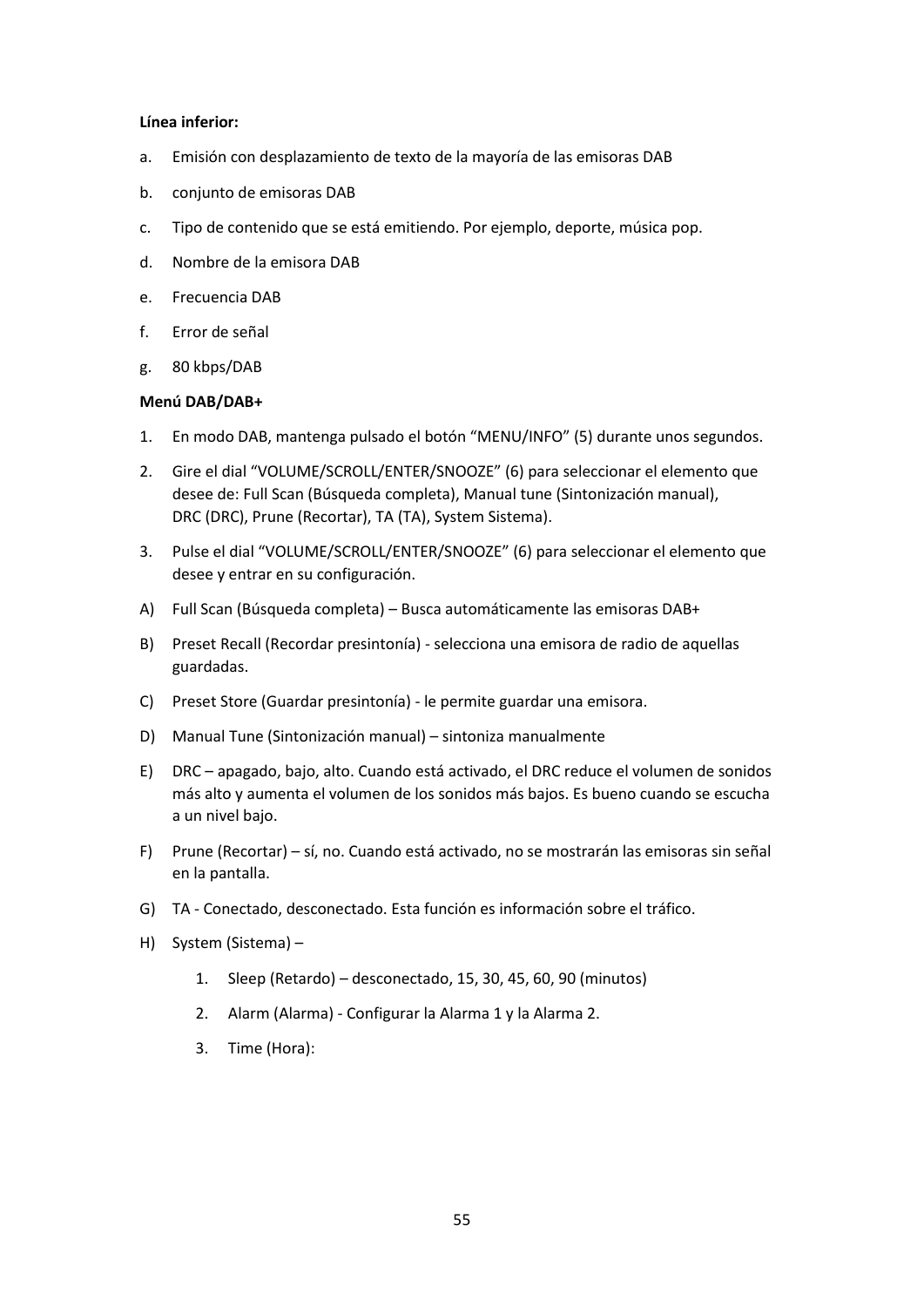- ‐ Set Time/Date (Fecha/Hora)
- ‐ Auto update (Actualización automática) Actualización automática de la fecha y la hora desde la fuente o desconectado. Es aconsejable mantenerlo configurado en "Update from DAB (Actualizar desde DAB)" para evitar continuos cambios horarios.
- ‐ Set 12/24 hour (Configurar 12/24 horas) configurar AM/PM o 24 horas
- Set date format (Configurar formato de fecha) DD MM AAAA, MM DD AAAA
- 4. Language (Idiomas) Inglés, Alemán, Italiano, Francés, Holandés, Español, Danés, Portugués.
- 5. Reinicio a fábrica No o Sí
- 6. Vers. SW

# Radio FM

## **Memoria automática de la emisora**

- 1. Mantenga pulsado el botón "PRESET SCAN" (4) durante 3 segundos para empezar a buscar y a presintonizar automáticamente las emisoras.
- 2. Al final de la búsqueda, use el botón "P+/TUNE+" (7) o el botón "P-/TUNE-" (8) para seleccionar una emisora de radio memorizada.

Nota: La sensibilidad de la búsqueda automática es ajustable mediante el menú.

### **Búsqueda y almacenamiento manual:**

- 1. Mantenga pulsado el botón "P+/TUNE+" (7) o el botón "P-/TUNE-" (8) durante unos segundos para sintonizar la emisora de radio anterior o siguiente.
- 2. Para guardar una emisora de radio:
	- ‐ Mueva la frecuencia a guardar y pulse el botón "PRESET SCAN" (4).
	- ‐ Gire el dial "VOLUME/SCROLL/ENTER/SNOOZE" (6) para seleccionar el número donde guardar la emisora.
	- ‐ Pulse el dial "VOLUME/SCROLL/ENTER/SNOOZE" (6) para confirmarlo.

### **Información de la emisión FM**

Pulse el botón MENU/INFO (5) para ver:

Línea superior:

nombre de emisora, tipo de recepción.

Línea inferior: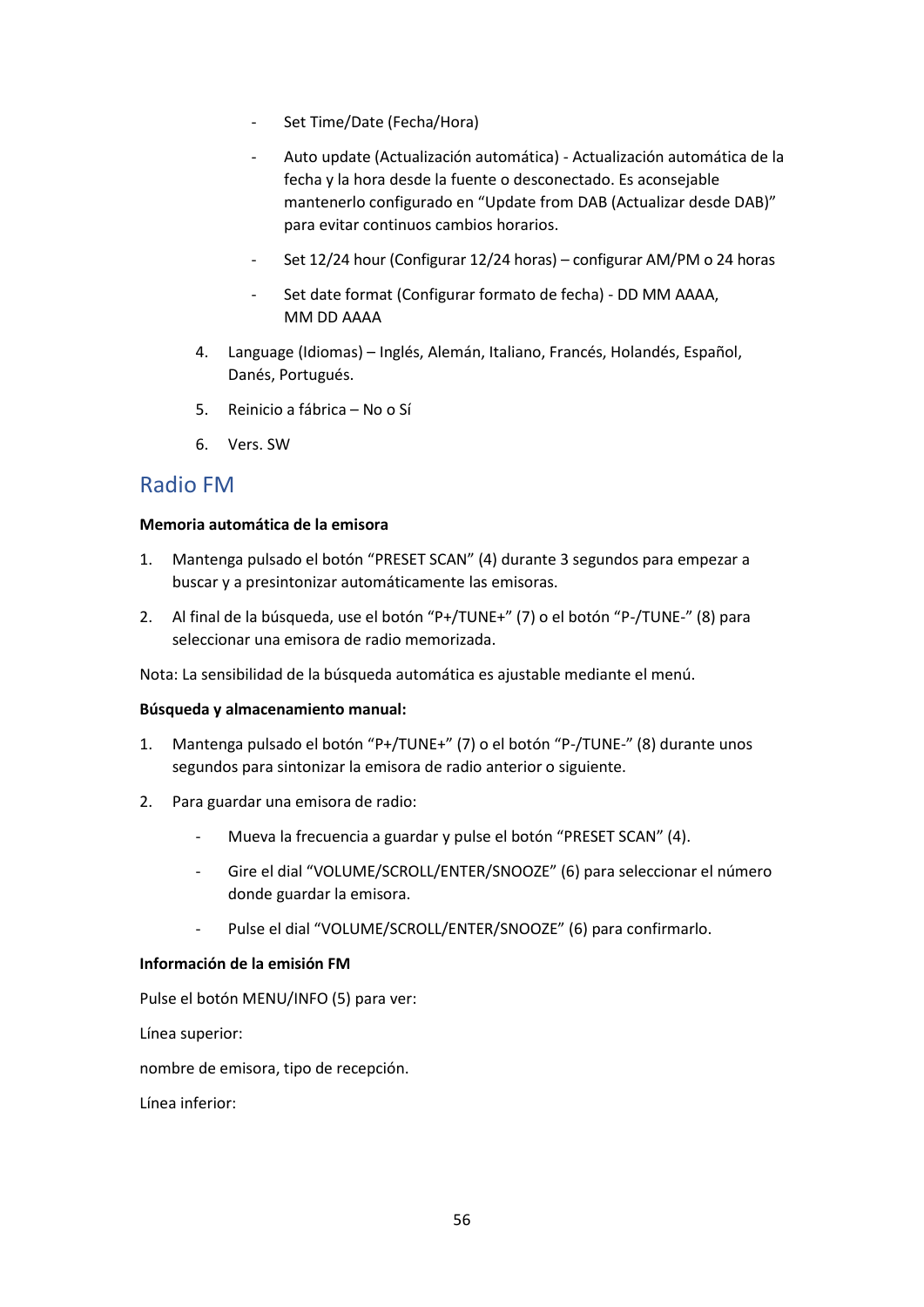- a. Información (proporcionada por la emisora de radio).
- b. Información relacionada con el tipo de programa emitido.
- c. Frequency (Frecuencia)
- d. Estéreo/mono.
- e. Hora.
- f. Fecha.

### **Menú de FM**

- 1. En modo FM, mantenga pulsado el botón "MENU/INFO" (5) durante unos segundos.
- 2. Gire el dial "VOLUME/SCROLL/ENTER/SNOOZE" (6) para seleccionar el elemento que desee de: Recordar presintonía, Guardar presintonía, Configuración de la búsqueda, Configuración de audio, Sistema.
- 3. Pulse el dial "VOLUME/SCROLL/ENTER/SNOOZE" (6) para seleccionar el elemento que desee y entrar en su configuración.
	- A) Ajustes de búsqueda
		- 1. Todas las emisoras
		- 2. Emisoras Fuertes
	- B) Ajustes de audio
		- 1. Estéreo permitido
		- 2. Mono forzado
	- C) Sistema
		- 1. Sleep (Retardo) Elija entre OFF, 15, 30, 45, 60, 90 minutos
		- 2. Alarm (Alarma) Configurar la Alarma 1 y la Alarma 2.
		- 3. Time (Hora):
			- Set Time/date (Fecha/Hora)
			- ‐ Auto update (Actualización automática) Actualización automática de la fecha y la hora desde la fuente o desconectado. Es aconsejable mantenerlo configurado en "Update from DAB (Actualizar desde DAB)" para evitar continuos cambios horarios.
			- ‐ Set 12/24 hour (Configurar 12/24 horas) configurar AM/PM o 24 horas
			- Set date format (Configurar formato de fecha) DD MM AAAA, MM DD AAAA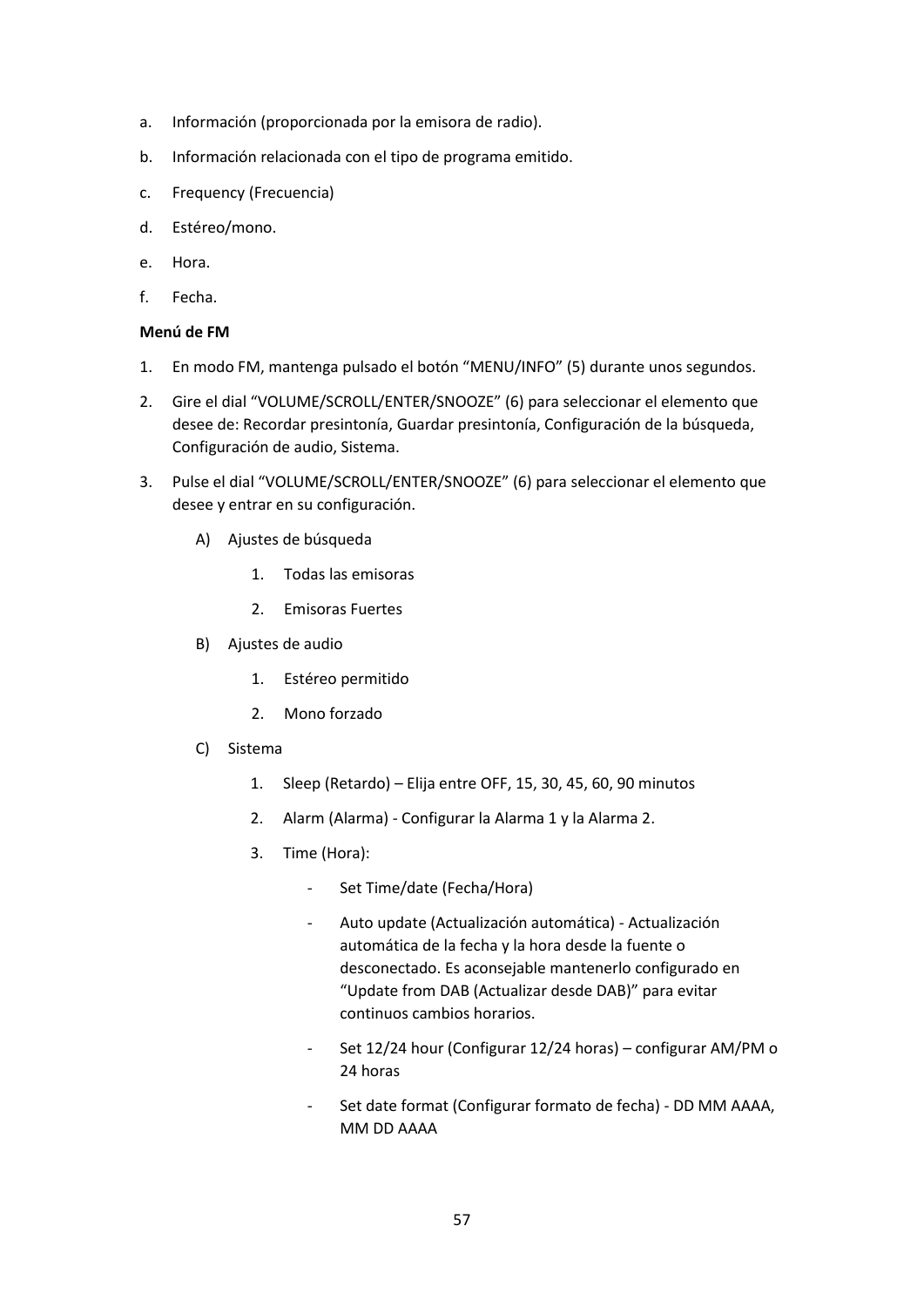- 4. Language (Idiomas) Inglés, Alemán, Italiano, Francés, Holandés, Español, Danés, Portugués.
- 5. Reinicio a fábrica No o Sí
- 6. Versión del software

# Proyección

# **Encendido / apagado y ajuste**

- 1. Pulse el botón "Projection ON/OFF" (9) para encender la proyección.
- 2. Pulse el botón "180° FLIP" (10) para girar la proyección 180° si es necesario.
- 3. Pulse el botón "Projection ON/OFF" (9) para apagar la proyección.

## **Atenuador**

Pulse el botón DIMMER (2) varias veces para cambiar la luz de la pantalla.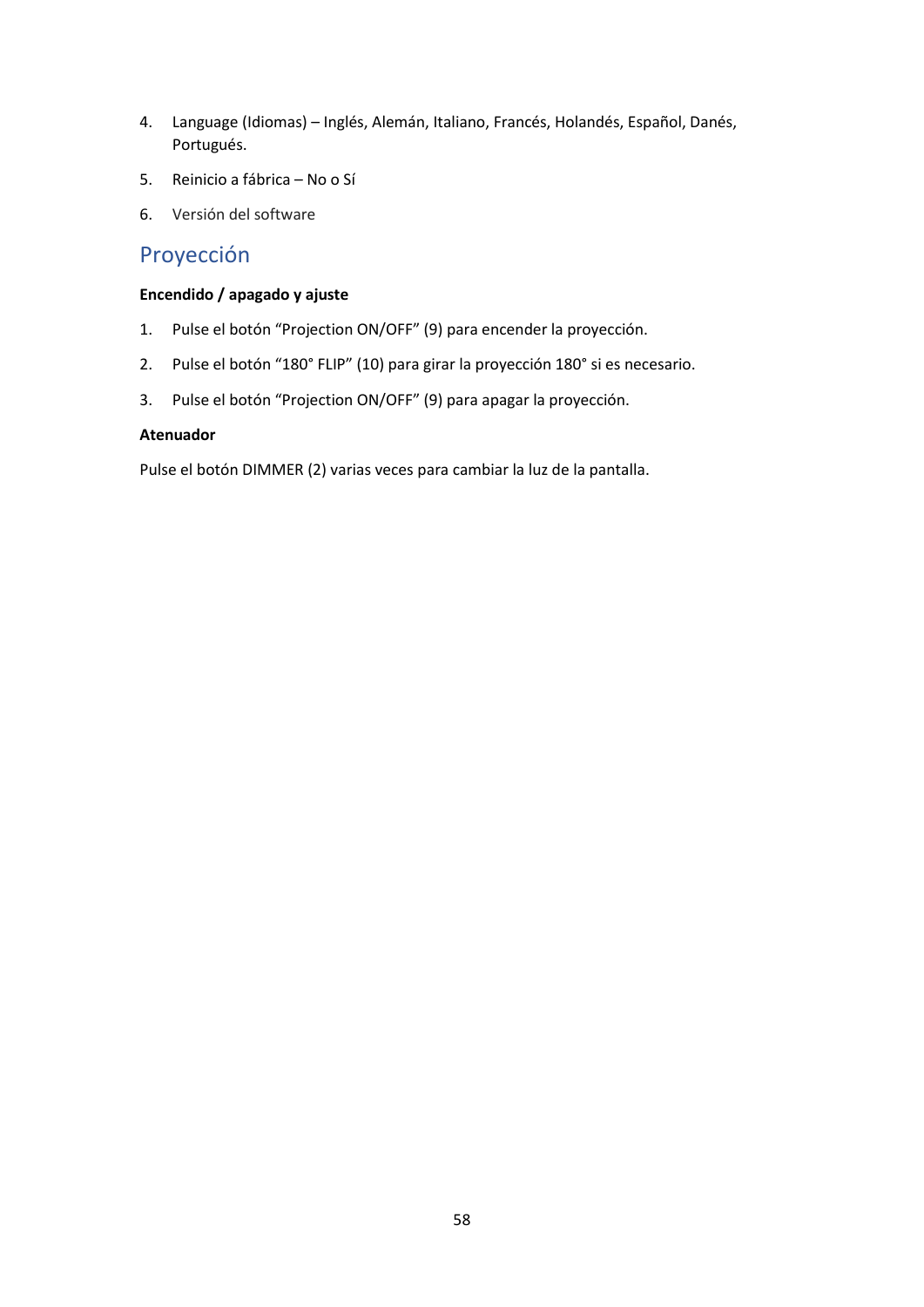# **Especificaciones Técnicas**

| Conexiones                    | DC, Salida de auricular de 3,5mm, Antena |
|-------------------------------|------------------------------------------|
| Entrada                       | 100-240 VAC - 50/60 Hz                   |
| Salida                        | 5V/1,0A                                  |
| Potencia de salida            | 1 W                                      |
| Consumo de energía            | Máx. 5W                                  |
| Recepción de banda FM         | 87,5 - 108 MHz                           |
| Recepción de banda DAB/DAB+   | 174.928 - 239.200 MHz                    |
| Temperatura de funcionamiento | 0 grados a 35 grados                     |
| Dimensiones de la unidad      | 181 x 95 x 85 mm (Dispositivo principal) |
| Peso                          | 340gr. (Dispositivo principal)           |

Adaptador de corriente (Sólo para la UE)

Fabricante: DongGuan Obelieve Electronics Co., Ltd

Número de modelo: OBL-0501000E

Utilice únicamente el adaptador de CA original

Use únicamente la fuente de alimentación que se enumera en el manual de usuario

| Información                                     | Valor y precisión   |
|-------------------------------------------------|---------------------|
| Nombre de los fabricantes o marcas registradas, | DongGuan Obelieve   |
| registro comercial y dirección                  | Electronic Co., Ltd |
| Identificador del modelo                        | OBL-0501000E        |
| Tensión de entrada                              | AC 100-240V         |
| Frecuencia CA de entrada                        | 50/60 Hz            |
| Tensión de salida                               | 5,0V                |
| Corriente de salida                             | 1,0A                |
| Potencia de salida                              | 5,0W                |
| Eficiencia activa media                         | 74,1%               |
| Eficiencia a carga baja (10%)                   | 74,1%               |
| Consumo energético sin carga                    | 0,06W               |